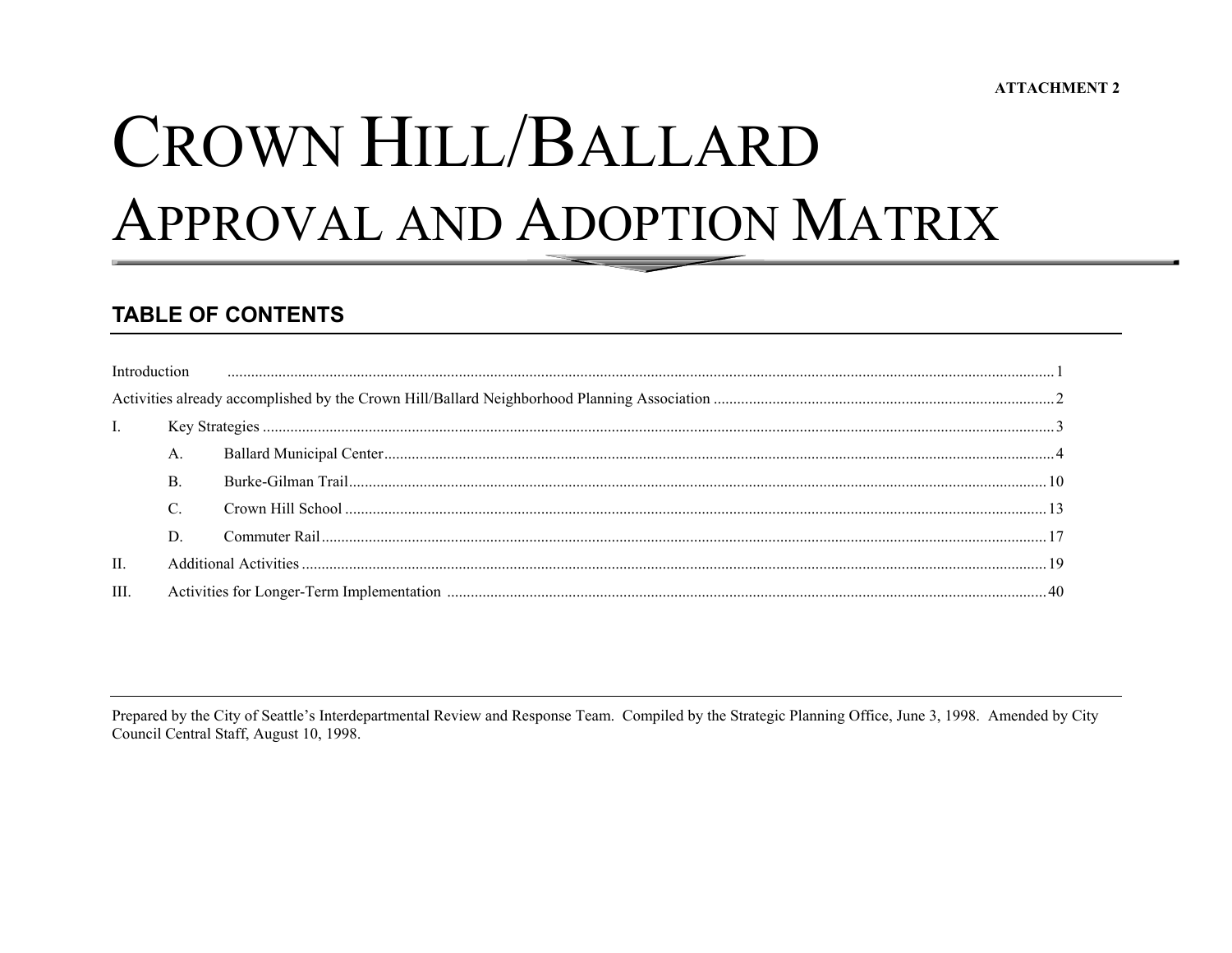## **INTRODUCTION**

Through the City of Seattle's Neighborhood Planning Program, 37 neighborhoods all over Seattle are preparing neighborhood plans. These plans enable people in neighborhoods to articulate a collective vision for growth and change over the next 20 years and identify activities to help them achieve that vision. The plans are also intended to flesh out the City's Comprehensive Plan. Because each plan is unique, this Approval and Adoption Matrix has been designed as a standard format for the City to establish its work program in response to the recommended activities proposed in the specific neighborhood plan.

The matrix is divided into three sections:

- I. *Key Strategies*: usually complex projects or related activities that the neighborhood considers critical to the successful implementation of the neighborhood plan.
- II. *Additional Activities for Implementation:* clearly defined activities that are not directly associated with a Key Strategy, ranging from high to low in priority.
- III. *Activities for Longer Term Consideration:* activities that, for a variety of reasons, are not yet ready for a formal City response or are intended to be implemented several years in the future.

The neighborhood planning group or its consultant generally fill in the Activity, Priority, Time Frame, Cost Estimates and Implementor columns. The Executive Response and Executive Recommended Action columns are filled in by City departments. Staff from almost every City department have participated in these planning efforts and in the preparation of this Matrix. The Council Action Taken column is filled in by the City Council. Ultimately, the City Council will approve the Matrix by resolution along with the neighborhood plan.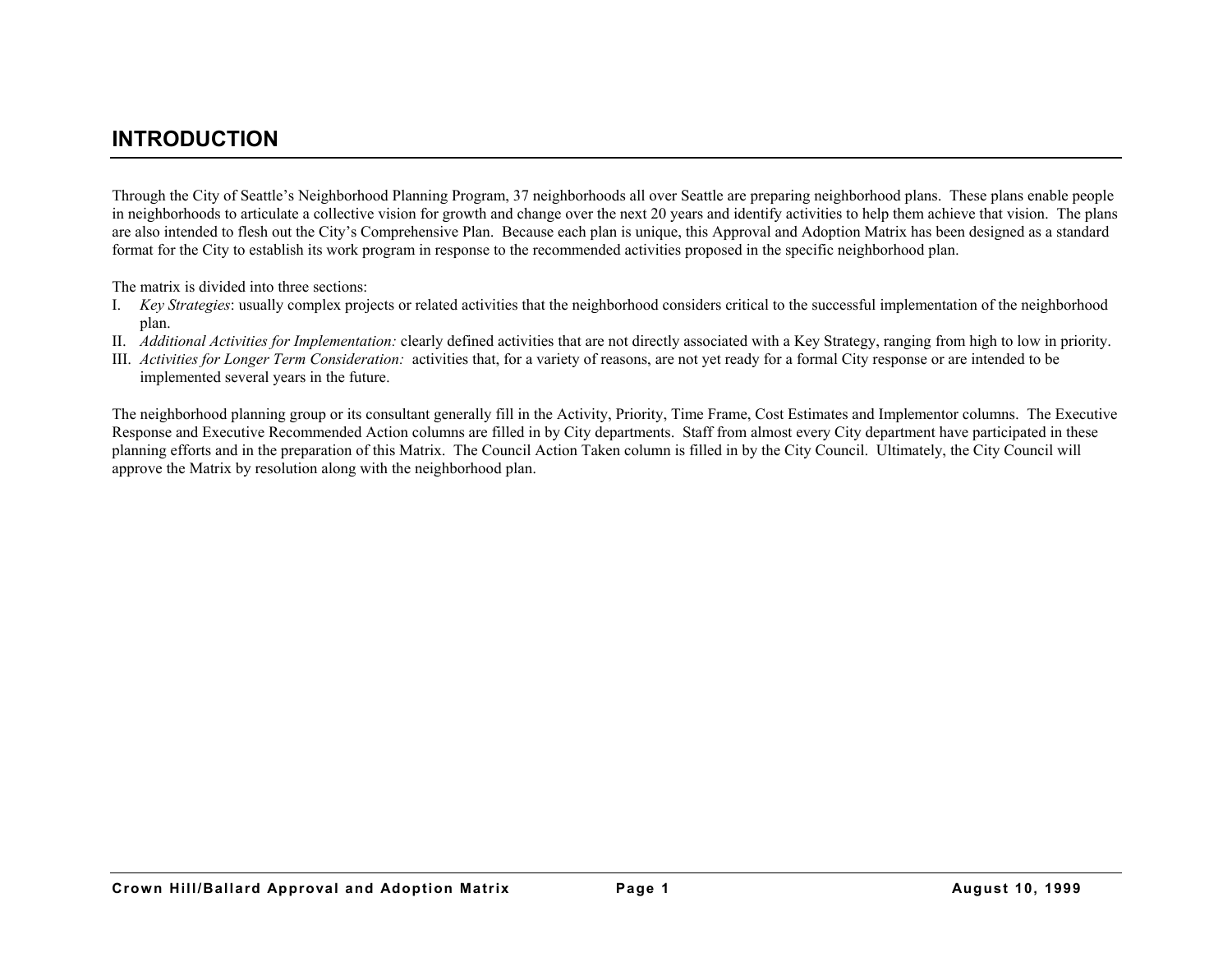# **ACTIVITIES ALREADY ACCOMPLISHED BYCROWN HILL/BALLARD NEIGHBORHOODPLANNING ASSOCIATION**

#### **Creation of** *Arts Ballard***, Ballard arts council**

The need for an arts council to identify and promote arts issues, improve connections and communications among arts organizations and facilities, and seek funding for these activities was identified during phase I. The CH/B Neighborhood Planning Association Arts and Culture Committee worked to develop an arts council, and, in January, 1997, incorporated Arts Ballard. Arts Ballard has elected officers, published several newsletters, identified several arts priorities, and obtained grant funding from King County. In May, 1998, Arts Ballard obtained a Neighborhood Matching Fund grant for a neighborhood art installation. Arts Ballard is well on its way!

#### *Human Services Directory*

A *Human Services Directory* was created during the summer of 1997 under the auspices of the Human Services Committee. The Directory centralizes and organizes information about human services in the Crown Hill/Ballard area—a community first! The Directory, which is available for the public and service providers, is intended to make community members aware of services, aid service providers in referral and networking, and document successful services, as well as gaps, in service provision. The Directory is available at the Ballard Family Center, Neighborhood Service Center, and was provided to all service providers, schools, and community centers in the Crown Hill/Ballard neighborhood.

#### **Human Services Network**

One of the desired outcomes of the planning effort was a Human Services Network. In June, 1997, over 40 providers from the Crown Hill/Ballard area attended the kickoff meeting of this network, which continues to meet monthly. The Network addresses issues related to underserved populations, service areas, and programs. The group is working to develop a Neighborhood Matching Fund application to secure the services of part time staff to enhance organization and outreach of the Network.

## **Community Newsletter**

The Crown Hill/Ballard Neighborhood Planning Association placed a high value on communications, and developed a bi-monthly newsletter, *Connections,* as well as an internet web site. With neighborhood planning coming to a close, *Connections,* is making a transition to a product of the Ballard District Council, with distribution to the broader Ballard community. Conversations are underway concerning transition of the web site as well.

#### **Ballard Business Improvement Area**

During Phase II, the Crown Hill/Ballard Neighborhood Planning Association was awarded a grant from the City's Office of Economic Development for business district revitalization. The Planning Association Economic Development Committee, in conjunction with the grant committee, conducted a survey of retail core businesses on approaches and interest in commercial revitalization. As a result of this work, Ballard is in the process of developing a Business Improvement Area to promote and enhance the Ballard retail core.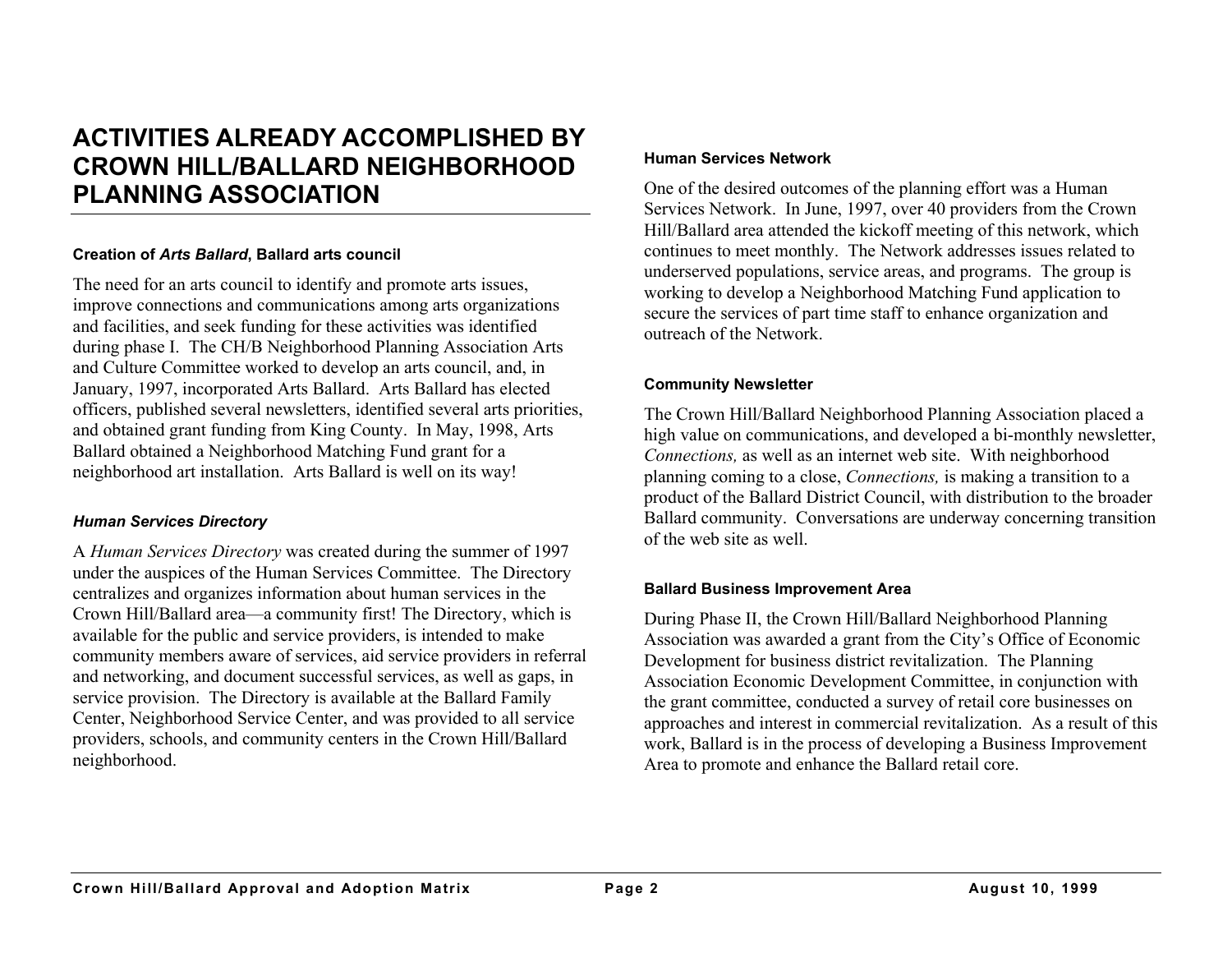# **I. Key Strategies**

Each Key Strategy consists of activities for a single complex project or theme that the neighborhood considers critical to achieving its vision for the future. While the Key Strategies are high priorities for the neighborhood, they are also part of a twenty-year plan, so the specific activities within each Key Strategy may be implemented over the span of many years.

The Executive recognizes the importance of the Key Strategies to the neighborhood that developed them. Given the number of Key Strategies that will be proposed from the 37 planning areas, priorities will have to be set and projects phased over time. The Executive will coordinate efforts to sort through the Key Strategies. During this sorting process, departments will complete the next level of feasibility analysis. This may include developing rough cost estimates for the activities within each Key Strategy; identifying potential funding sources and mechanisms; establishing priorities for the Key Strategies within each plan, as well as priorities among plans; and developing phased implementation and funding strategies. The City will involve neighborhoods in a public process so that neighborhoods can help to establish citywide priorities. The results of these efforts will determine which strategies and activities are to be given priority for City response in 1998-2000 versus later implementation.

The department most involved with the activities for a Key Strategy is designated as the lead. Otherwise, DON is designated as the lead. Other participating departments are also identified.

The Executive Response lists activities already underway and other tasks that the Executive has committed to commence during the remainder of this year or the next biennium.

The Crown Hill/Ballard Neighborhood Plan contains four Key Strategies:

- A. Ballard Municipal Center;
- B. Burke-Gilman Trail;
- C. Crown Hill School; and
- D. Commuter Rail.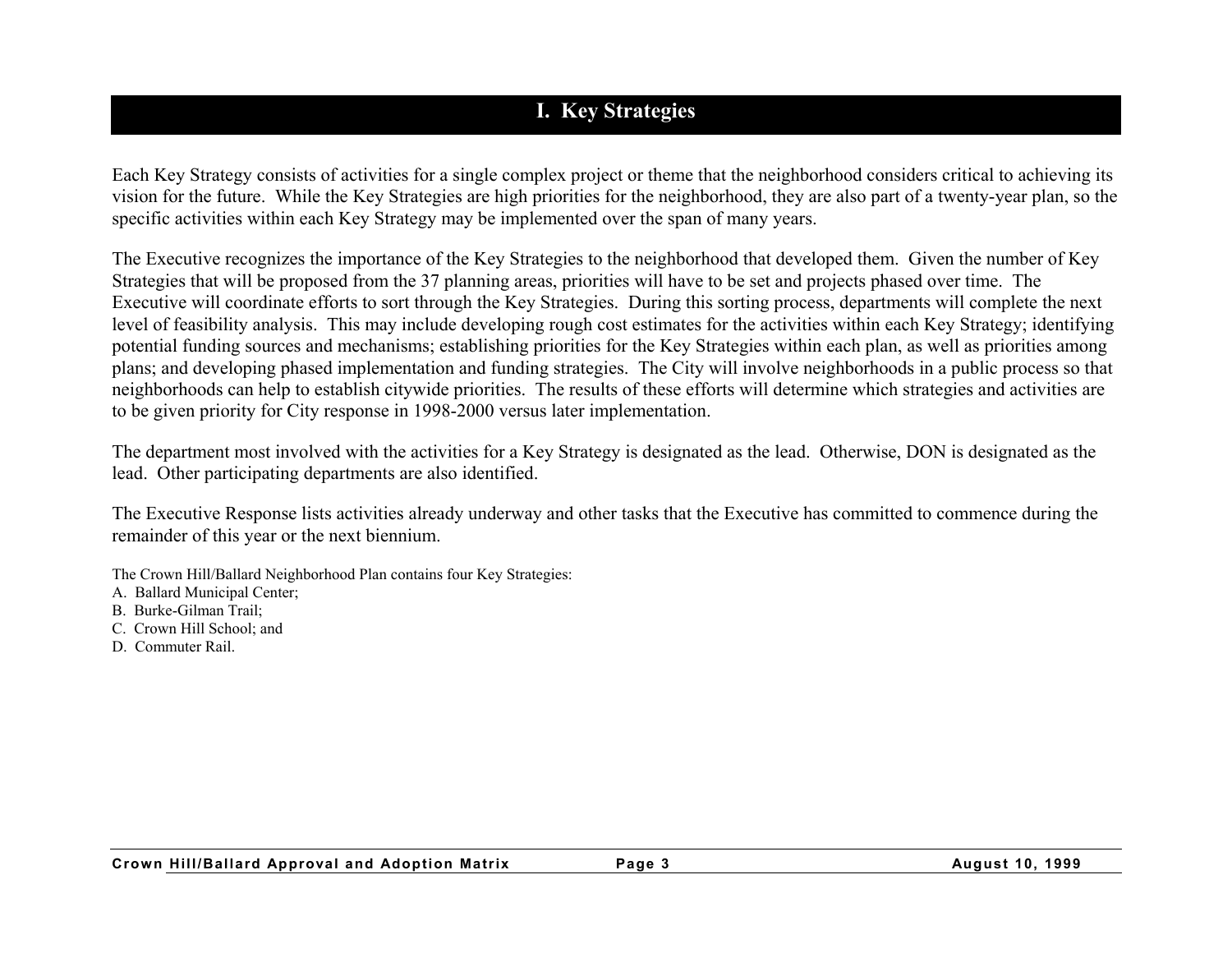# **A. BALLARD MUNICIPAL CENTER**

# *Description*

The Ballard Municipal Center proposal calls for the redevelopment of a large block in downtown Ballard, bounded by 24<sup>th</sup> NW on the west, 22<sup>nd</sup> NW on the east, NW 57<sup>th</sup> on the south and NW 58<sup>th</sup> on the north. This block is currently occupied by a Safeway, which proposes to construct a new store at 15<sup>th</sup> and Market in 1999, and a QFC, which has indicated a willingness to work with the City and the community to relocate if a suitable alternative site can be acquired. The Ballard Municipal Center proposal includes:

- $\blacksquare$ two-acre passive park with small children's play area
- 15,000 square foot Ballard Branch Library
- 10,000 square foot Technology Center and Performing Arts/Dance Facility/Community Meeting space
- Co-locate Neighborhood Service Center, with Police Office, Municipal Court, utilities collections, and possibly community-based permitting functions, the Ballard Family Center and Senior Center
- mixed-income multifamily housing units in midrise (65') structure
- a variety of transportation improvements (e.g., bicycle lanes, crosswalks and pedestrian crossing improvements, bus shelters, etc.)
- public art, a community kiosk
- $\blacksquare$ retail space

# *Integrated Executive Response*

The Ballard Municipal Center project not only addresses neighborhood goals, it also contributes to citywide goals for growth management and community building. It has the potential to be a terrific example of urban village development in the following ways:

- $\blacksquare$ improving the provision of public services to citizens;
- incorporating urban open space in an area that does not now meet urban village open space goals;
- increasing the supply of housing for households with a range of incomes;
- $\blacksquare$ encouraging people to use modes of transportation other than the car;
- spurring economic development in the core of a hub urban village;
- using public art to foster a sense of place; and
- encouraging public/private development partnerships.

The project is well developed at a conceptual level. As the community and the City work together to make the project a reality, however, the concept will likely evolve. Some facilities desired by the community may turn out to be impractical, while other good ideas are likely to emerge. The project is also a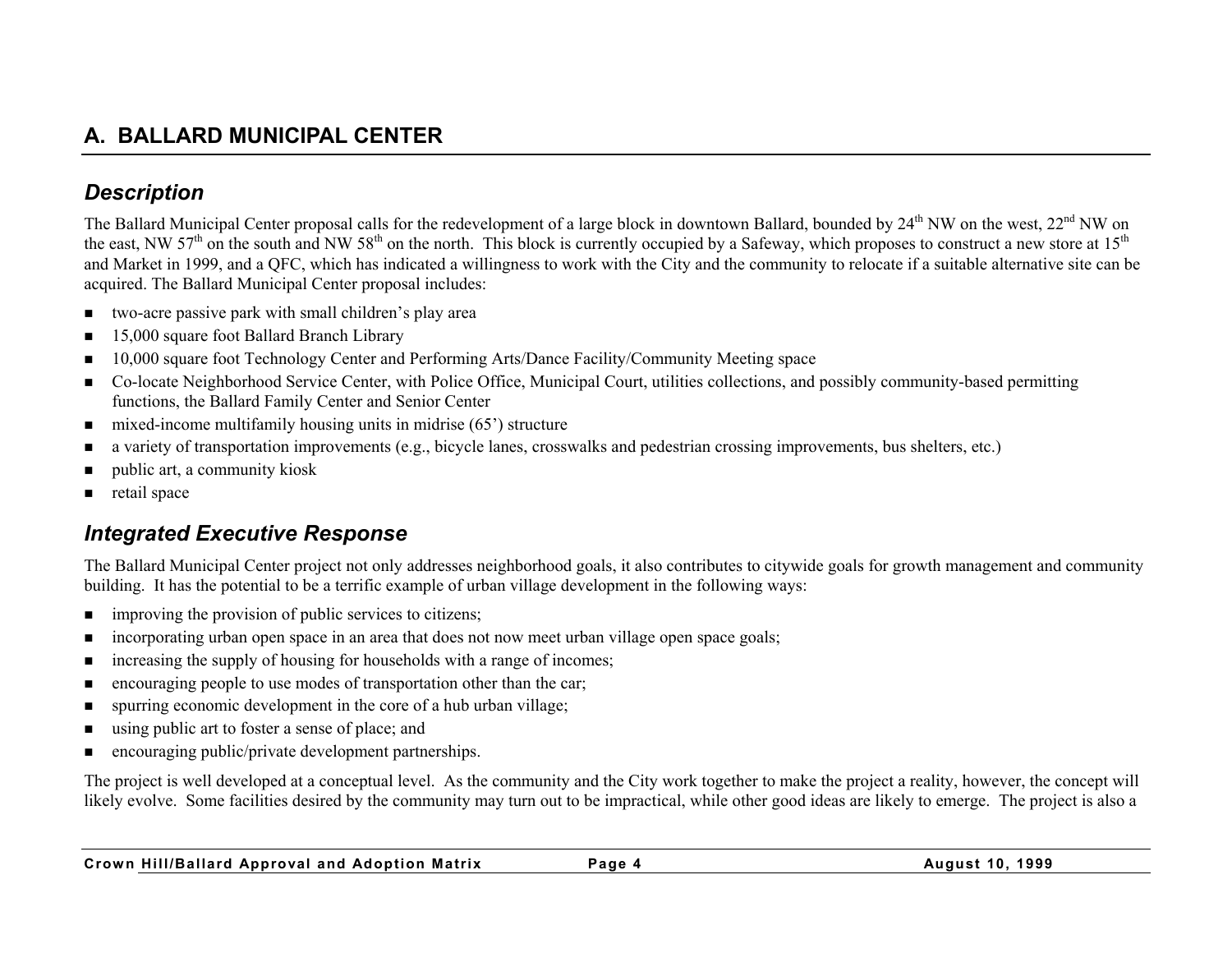complex one requiring many partners — the community, various City departments, and private developers. Department responses included below: ESD, DCLU, DPR, Fire, DHHS, SeaTran, OED, SAC. Compiled by SPO.

**Lead Department:** DON, with support from ESD

## **Participating Departments:** DPR, SeaTran, others as needed

## **Activities Already Underway:**

- 1. The library bond issue will be on the November, 1998 ballot.
- 2.Safeway is planning to relocate.
- 3. King County/Metro has instituted summertime circulator service.
- 4. Pursuant to Ordinance, \$350,000 has been appropriated for the Executive Services Department (ESD) to contract with a development manager, obtain financial and development methodology analyses and secure control of properties.

## **Tasks to be Undertaken in 1998-2000**

- 1. Conduct initial feasibility evaluation:
	- a) Determine funding strategy and development options.
	- b) Develop rough cost estimates for most of the activities.
	- c) Prepare feasibility analysis, detailed timelines and a preliminary project budget.
	- d) Prepare scopes of work and preliminary cost estimates for recommended transportation improvements.
	- e) Based on preliminary cost estimates identify which elements of the proposal, if any, would be good candidates for a neighborhood bond or levy.
- 2. Confirm project organizational structure: DON, lead, with participation from ESD, DHHS, SPL, DPR and others as required. ESD is beginning with the formation of a task force in 1998.
- 3.Explore public/private development strategies. Identify potential partner(s) and development methodologies and financial benefits.
- 4. Explore options for the involvement of a community-based nonprofit to participate in this project, including a new organization or partnering with an existing CDC or PDA.
- 5.Obtain control of the site. May require assisting QFC with its relocation.
- 6.Refine project program with community.
- 7. Refine funding strategy. Elements to include are:
	- a) planning, design and development costs;
	- b) housing: explore use of DHHS funds for low-income housing within mixed-income buildings;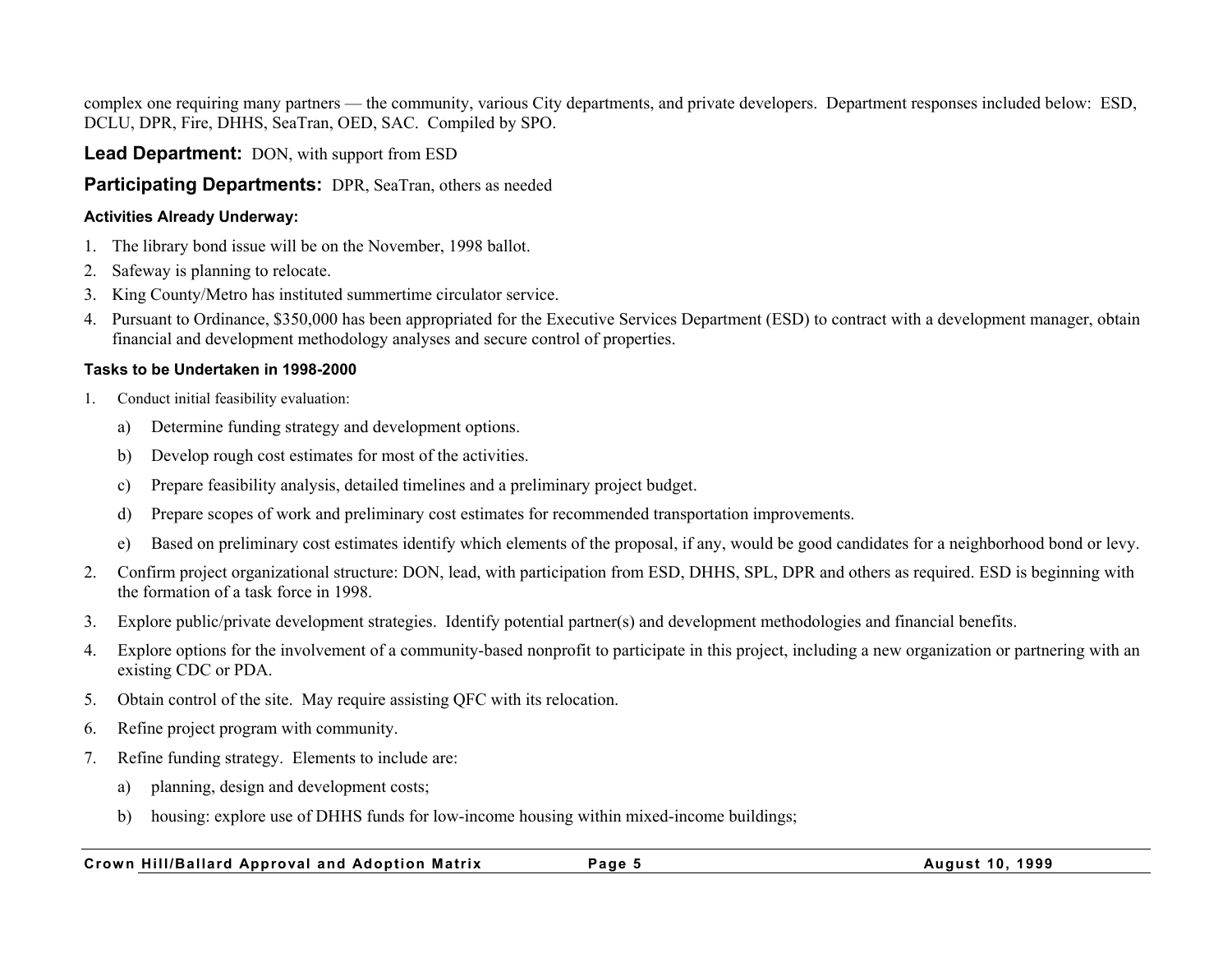- c) open space acquisition;
- d) performance space or technology center.;
- e) ongoing operation and maintenance expense of new public facilities (library, park, other public services).
- 8. Provide curb bulbs at intersections and restripe parking on NW  $56<sup>th</sup>$  and NW  $57<sup>th</sup>$  Streets to accommodate back-in angle parking (south side preferred) between  $24^{\text{th}}$  and  $20^{\text{th}}$  Avenues NW (BMC-19).
- 9. Identify next steps for continued implementation.

# **Activities Associated with Key Strategy**

|                   | A. Ballard Municipal Center (working name)                                                                                                                         |                                                                                                                                                                                                                          |  |  |  |  |  |
|-------------------|--------------------------------------------------------------------------------------------------------------------------------------------------------------------|--------------------------------------------------------------------------------------------------------------------------------------------------------------------------------------------------------------------------|--|--|--|--|--|
| #                 | <b>Activity</b>                                                                                                                                                    | <b>Executive Response</b>                                                                                                                                                                                                |  |  |  |  |  |
| <b>Open Space</b> |                                                                                                                                                                    |                                                                                                                                                                                                                          |  |  |  |  |  |
| BMC-1             | Develop two acre "passive" park as an identifiable civic space for<br>adjoining facilities.                                                                        | This will be addressed as part of site plan development.                                                                                                                                                                 |  |  |  |  |  |
| BMC-2             | Provide assistance through existing open space funding as well as<br>Conservation Futures for purchasing desired site on a timely basis.                           | Conservation Futures funding will be considered along with other potential<br>sources, including state Interagency Committee for Outdoor Recreation. A local<br>match from City or other local resources will be needed. |  |  |  |  |  |
|                   | <b>Public Services and Utilities</b>                                                                                                                               |                                                                                                                                                                                                                          |  |  |  |  |  |
| BMC-3             | Relocate Ballard Branch Library to include new 15,000 sq. ft. library<br>facility; include in library bond in November, 1998.                                      | Ballard branch library is included in the November, 1998 bond issue.                                                                                                                                                     |  |  |  |  |  |
| BMC-4             | Co-locate Neighborhood Service Center, with Police Office, Municipal<br>Court, utilities collections, and other out-placed government functions<br>as appropriate. | This will be addressed as part of site plan development.                                                                                                                                                                 |  |  |  |  |  |
| BMC-5             | Provide public meeting space for up to 200 people, capable of<br>alternate use as cultural display, performance space or dance facility.                           | The City is unlikely to be able to fund this additional space; the community and<br>the City can work together to identify a private partner.                                                                            |  |  |  |  |  |
| BMC-6             | Accommodate and assist with community access technology center.                                                                                                    | The City is unlikely to be able to fund this additional space; the community and<br>the City can work together to identify a private partner.                                                                            |  |  |  |  |  |
| BMC-7             | Assist QFC with site acquisition and relocation of current occupant(s)<br>as needed.                                                                               | This will be addressed as part of site plan development.                                                                                                                                                                 |  |  |  |  |  |
| BMC-8             | Consider disposition for other community desired uses for existing<br>library and Senior Center sites.                                                             | When a decision is made to vacate either site, an evaluation of those properties<br>will be undertaken, in which community preferences can be considered.                                                                |  |  |  |  |  |
| BMC-9             | Explore potential for including other government (county, state or                                                                                                 | This will be addressed as part of site plan development.                                                                                                                                                                 |  |  |  |  |  |
|                   | Crown Hill/Ballard Approval and Adoption Matrix                                                                                                                    | Page 6<br><b>August 10, 1999</b>                                                                                                                                                                                         |  |  |  |  |  |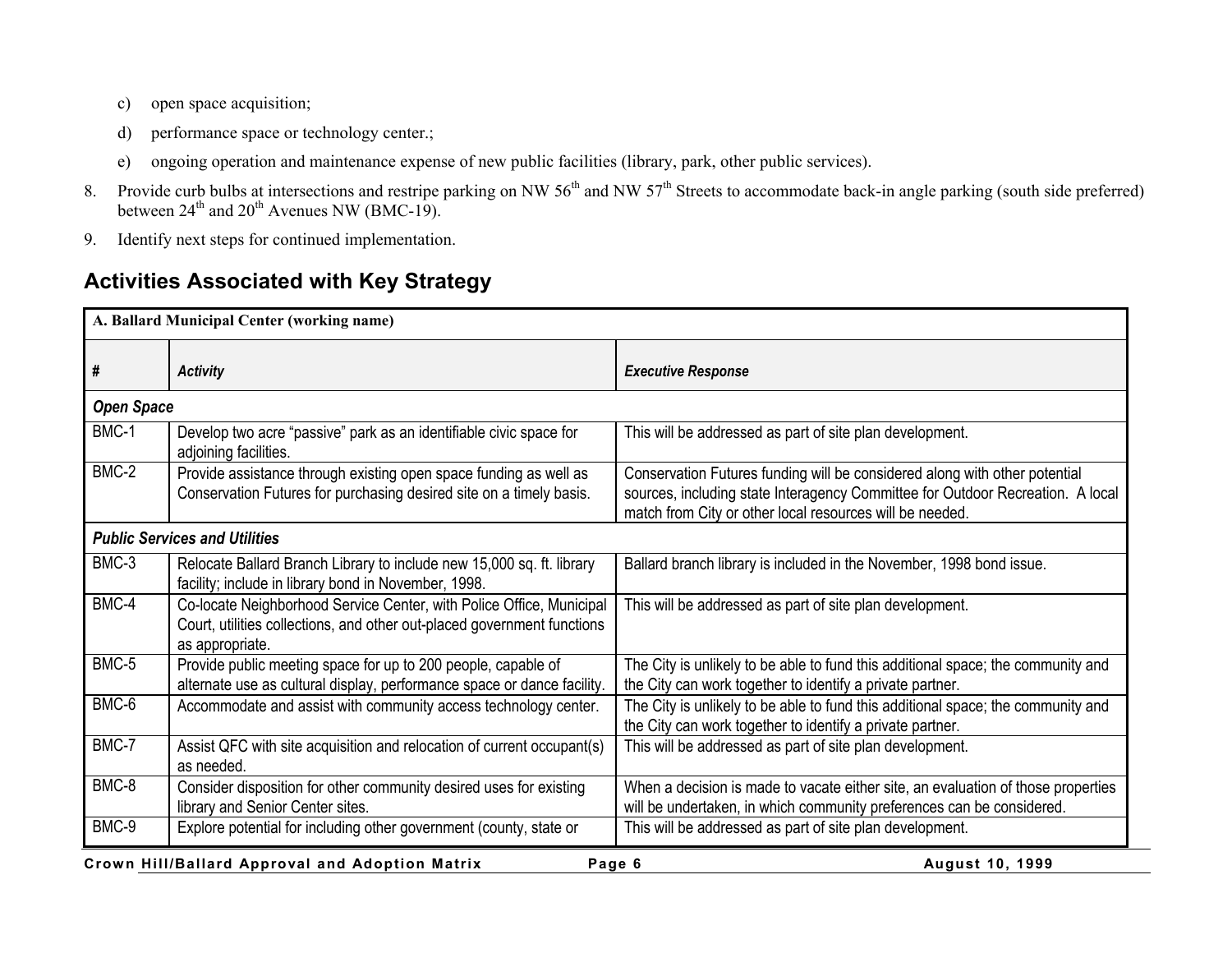|                       | A. Ballard Municipal Center (working name)                                                                                                                                                                                                                                                     |                                                                                                                                                                                                                                                                  |  |  |  |  |  |  |
|-----------------------|------------------------------------------------------------------------------------------------------------------------------------------------------------------------------------------------------------------------------------------------------------------------------------------------|------------------------------------------------------------------------------------------------------------------------------------------------------------------------------------------------------------------------------------------------------------------|--|--|--|--|--|--|
| #                     | <b>Activity</b>                                                                                                                                                                                                                                                                                | <b>Executive Response</b>                                                                                                                                                                                                                                        |  |  |  |  |  |  |
|                       | federal) services or information outlets.                                                                                                                                                                                                                                                      |                                                                                                                                                                                                                                                                  |  |  |  |  |  |  |
|                       | <b>Residential Development</b>                                                                                                                                                                                                                                                                 |                                                                                                                                                                                                                                                                  |  |  |  |  |  |  |
| <b>BMC-10</b>         | Develop mixed income multifamily housing units in midrise (65')<br>structure.                                                                                                                                                                                                                  | This will be addressed as part of site plan development.                                                                                                                                                                                                         |  |  |  |  |  |  |
| <b>Transportation</b> |                                                                                                                                                                                                                                                                                                |                                                                                                                                                                                                                                                                  |  |  |  |  |  |  |
| <b>BMC-11</b>         | Provide enhanced midblock crossing facilities and through-block<br>pedestrian passages to provide convenient access from the BMC to<br>NW Market Street. Encourage redevelopment of NW 56th and 57th as<br>pedestrian streets.                                                                 | The midblock curb bulbs would be considered only as part of a developed walk-<br>through project so that location of the bulbs can be determined.                                                                                                                |  |  |  |  |  |  |
| <b>BMC-12</b>         | Provide underground parking and sheltered bicycle parking sufficient<br>for all uses, taking advantage of shared use provisions.                                                                                                                                                               | While underground parking appears to be a common sense facility to have as a<br>component of a municipal center, this type of parking is expensive. The ability<br>to take advantage of shared use provisions will depend on the exact mix of<br>uses on site.   |  |  |  |  |  |  |
| <b>BMC-13</b>         | Reconfigure lanes on 24 <sup>th</sup> Ave NW at NW Market St. to enhance<br>traffic flow and provide space for bicycles. Consider a southbound<br>approach with one left/through lane and one right/through lane to<br>create wider curb lanes.                                                | SeaTran will perform an intersection analysis to determine if this change is<br>feasible without compromising safety and unduly increasing congestion.                                                                                                           |  |  |  |  |  |  |
| <b>BMC-14</b>         | Provide bicycle lanes on 24 <sup>th</sup> NW from NW Market St. to NW 85 <sup>th</sup> St.<br>This would include a 3-lane configuration beginning a few blocks<br>north of NW Market St.                                                                                                       | A conceptual design will be required.                                                                                                                                                                                                                            |  |  |  |  |  |  |
| <b>BMC-15</b>         | Enhance pedestrian crossings on 24th Ave NW between 56th and 60th<br>St. with curb bulb extensions, medians and crossing signals as<br>appropriate. Consider full signals, pedestrian-actuated signals or<br>signal-free pedestrian rights-of-way at intersections and mid-block<br>locations. | Warrants must be met for signal installation. Locations need to be determined<br>as part of the conceptual design for the proposed three-lane cross-section for<br>24th Ave. NW north of NW 60th St. and as part of the Ballard Municipal Center<br>development. |  |  |  |  |  |  |
| <b>BMC-16</b>         | Secure permanent Metro circulator service connecting Fremont,<br>Phinney, and Greenwood to the Ballard business district, NW Leary<br>Way, NW 65 <sup>th</sup> St., the Locks, Golden Gardens and future Commuter                                                                              | KC/Metro is actively working on service revisions for the Ballard area. The King<br>County Council is expected to decide on fall 1998 service changes in May.<br>Summertime circulator service has been instituted.                                              |  |  |  |  |  |  |

**Crown Hill/Ballard Approval and Adoption Matrix Page 7 1999 August 10, 1999**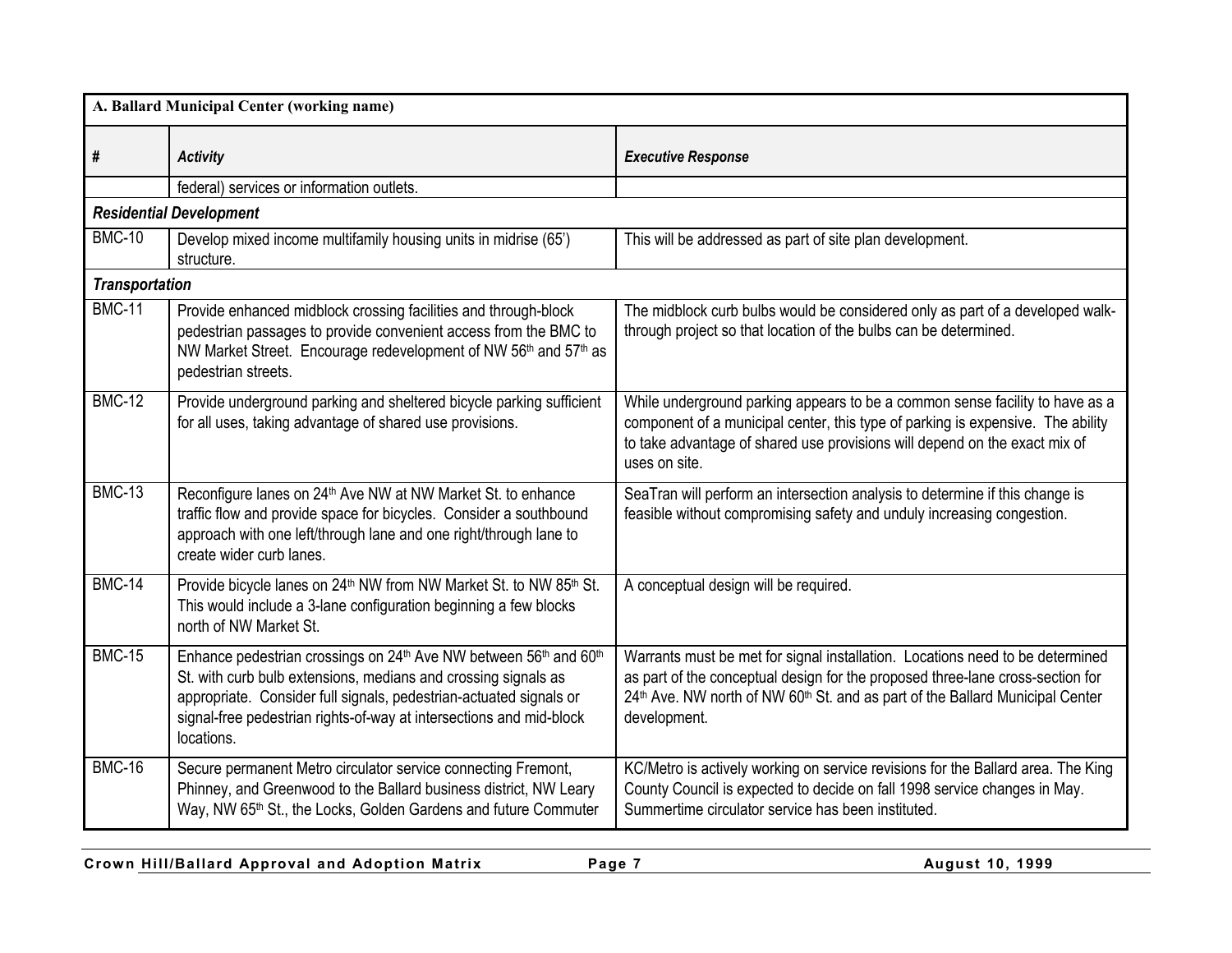|                         | A. Ballard Municipal Center (working name)                                                                                                                                                                                      |                                                                                                                                                                                                                                                                                                                                                                                               |  |  |  |  |  |  |
|-------------------------|---------------------------------------------------------------------------------------------------------------------------------------------------------------------------------------------------------------------------------|-----------------------------------------------------------------------------------------------------------------------------------------------------------------------------------------------------------------------------------------------------------------------------------------------------------------------------------------------------------------------------------------------|--|--|--|--|--|--|
| #                       | <b>Activity</b>                                                                                                                                                                                                                 | <b>Executive Response</b>                                                                                                                                                                                                                                                                                                                                                                     |  |  |  |  |  |  |
|                         | Rail Station.                                                                                                                                                                                                                   |                                                                                                                                                                                                                                                                                                                                                                                               |  |  |  |  |  |  |
| <b>BMC-17</b>           | Consolidate bus stops on 24 <sup>th</sup> NW between NW Market and NW 65 <sup>th</sup><br>St. (presently spaced two blocks apart).                                                                                              | KC/Metro would be the lead agency for this recommendation. SeaTran would<br>work with KC/Metro and the community to figure out how curb space is used.                                                                                                                                                                                                                                        |  |  |  |  |  |  |
| <b>BMC-18</b>           | Provide an improved transit stop at the Municipal Center on 24 <sup>th</sup> Ave.<br>NW, including enhanced waiting facilities, lighting and bus bulbs as<br>appropriate.                                                       | This will be addressed as part of site plan development.                                                                                                                                                                                                                                                                                                                                      |  |  |  |  |  |  |
| <b>BMC-19</b>           | Provide curb bulbs at intersections and restripe parking on NW 56th<br>and NW 57 <sup>th</sup> Streets to accommodate back-in angle parking (south<br>side preferred) between 24 <sup>th</sup> and 20 <sup>th</sup> Avenues NW. | Feasible and immediately implementable.                                                                                                                                                                                                                                                                                                                                                       |  |  |  |  |  |  |
| <b>Arts and Culture</b> |                                                                                                                                                                                                                                 |                                                                                                                                                                                                                                                                                                                                                                                               |  |  |  |  |  |  |
| <b>BMC-20</b>           | Include public art on-site, using 1% for Arts from project for an<br>informational kiosk and for park design, paving, lighting, furniture,<br>landscaping, sculpture, and a water element.                                      | If City capital funds are allocated to the project, inclusion of percent for art funds<br>as part of the capital project will be required. If non-City fund sources are<br>utilized, consider negotiating inclusion of a percent for art component in the<br>budget, or commissioning public art for the site or a community kiosk with the<br>support of a Neighborhood Matching Fund grant. |  |  |  |  |  |  |
| <b>BMC-21</b>           | Proposed park should consider including the possibility of using the<br>park for outdoor performances.                                                                                                                          | This will be addressed as part of site plan development.                                                                                                                                                                                                                                                                                                                                      |  |  |  |  |  |  |
| <b>BMC-22</b>           | Include an artist as part of the design team for the project.                                                                                                                                                                   | Depending on the funding methodology, percent for art funds may be available<br>for including an artist on the design team. If percent for art funds are not<br>sufficient for this purpose, other resources must be found.                                                                                                                                                                   |  |  |  |  |  |  |
| <b>BMC-23</b>           | Consider developing office/meeting/gallery spaces for arts and<br>cultural organizations or activities.                                                                                                                         | This will be addressed as part of site plan development.                                                                                                                                                                                                                                                                                                                                      |  |  |  |  |  |  |
| <b>BMC-24</b>           | Include an auditorium/performing arts space/dance facility for 150-<br>200 people (see BMC-5).                                                                                                                                  | This will be addressed as part of site plan development.                                                                                                                                                                                                                                                                                                                                      |  |  |  |  |  |  |
|                         | <b>Human Services</b>                                                                                                                                                                                                           |                                                                                                                                                                                                                                                                                                                                                                                               |  |  |  |  |  |  |
| <b>BMC-25</b>           | Consider the inclusion of the Ballard Family Center.                                                                                                                                                                            | This will be addressed as part of site plan development.                                                                                                                                                                                                                                                                                                                                      |  |  |  |  |  |  |
|                         |                                                                                                                                                                                                                                 |                                                                                                                                                                                                                                                                                                                                                                                               |  |  |  |  |  |  |

**Crown Hill/Ballard Approval and Adoption Matrix Page 8 August 10, 1999**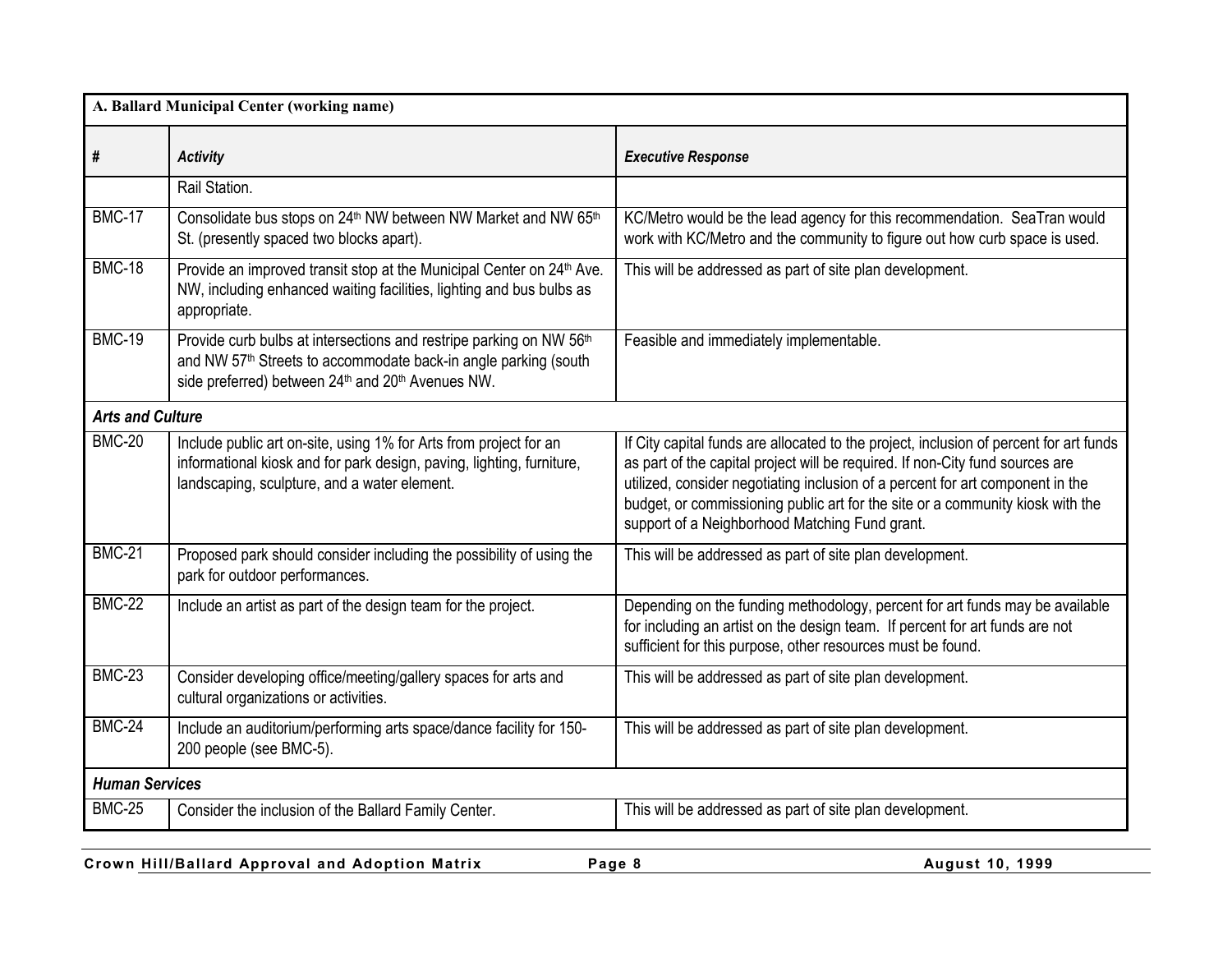|               | A. Ballard Municipal Center (working name)                                                                                                                      |                                                                                                                                                                                                                                                                                                                                                                                                                                                                                                                               |  |  |  |  |  |
|---------------|-----------------------------------------------------------------------------------------------------------------------------------------------------------------|-------------------------------------------------------------------------------------------------------------------------------------------------------------------------------------------------------------------------------------------------------------------------------------------------------------------------------------------------------------------------------------------------------------------------------------------------------------------------------------------------------------------------------|--|--|--|--|--|
|               | <b>Activity</b>                                                                                                                                                 | <b>Executive Response</b>                                                                                                                                                                                                                                                                                                                                                                                                                                                                                                     |  |  |  |  |  |
| <b>BMC-26</b> | Consider including (relocated) Senior Center.                                                                                                                   | An expansion of the Senior Center in its current location is being designed and<br>is expected to proceed as planned. This does not preclude locating the Senior<br>Center in the Ballard Municipal Center or the Crown Hill School site at some<br>point in the future.                                                                                                                                                                                                                                                      |  |  |  |  |  |
|               | <b>Economic Development:</b> The project, in and of itself, will be a significant spur to economic development. Specific elements of assistance are as follows: |                                                                                                                                                                                                                                                                                                                                                                                                                                                                                                                               |  |  |  |  |  |
| <b>BMC-27</b> | Assist with formation of Community Development Corporation or<br>Public Development Corporation, as appropriate.                                                | Historically, the City of Seattle has focused its limited Federal funds (CDBG)<br>funds) for CDCs to the geographical areas with the largest concentrations of<br>low and moderate income persons in Seattle: the Central Area, Southeast<br>Seattle, Delridge, Pioneer Square and the International District. Using CDBG<br>dollars for developing buildings for the general conduct of government is usually<br>prohibited. Executive is exploring alternatives to CDCs to facilitate proposals<br>from neighborhood plans. |  |  |  |  |  |
| <b>BMC-28</b> | Include space for retail businesses compatible with on-site services.                                                                                           | This will be addressed as part of site plan development.                                                                                                                                                                                                                                                                                                                                                                                                                                                                      |  |  |  |  |  |

# **Council Action Taken: (A. Ballard Municipal Center)**

Approve Executive's Recommended Response with the following additions:

- 1. For Lead Department, ESD and DON will work as partners, with ESD as project manager and DON as client, representing the neighborhood's interests. (ESD will provide technical analysis, be responsible for contracting with a development manager, obtaining financial and development methodology, and securing control of properties. DON will be the key contact with the community.) (The Executive can propose transferring lead to a new division of DON or a new office, if appropriate, after adoption of the budget and creation of the division or office.)
- 2. Work with QFC or another grocery store to strongly encourage QFC or another grocery store to remain (or locate) within the area.
- 3. Include a study of mixed-income housing in feasibility analysis of Ballard Municipal Center. The Council strongly encourages mixed-income housing as part of development.
- 4. Explore possibility of partnering with existing non-profit to develop project.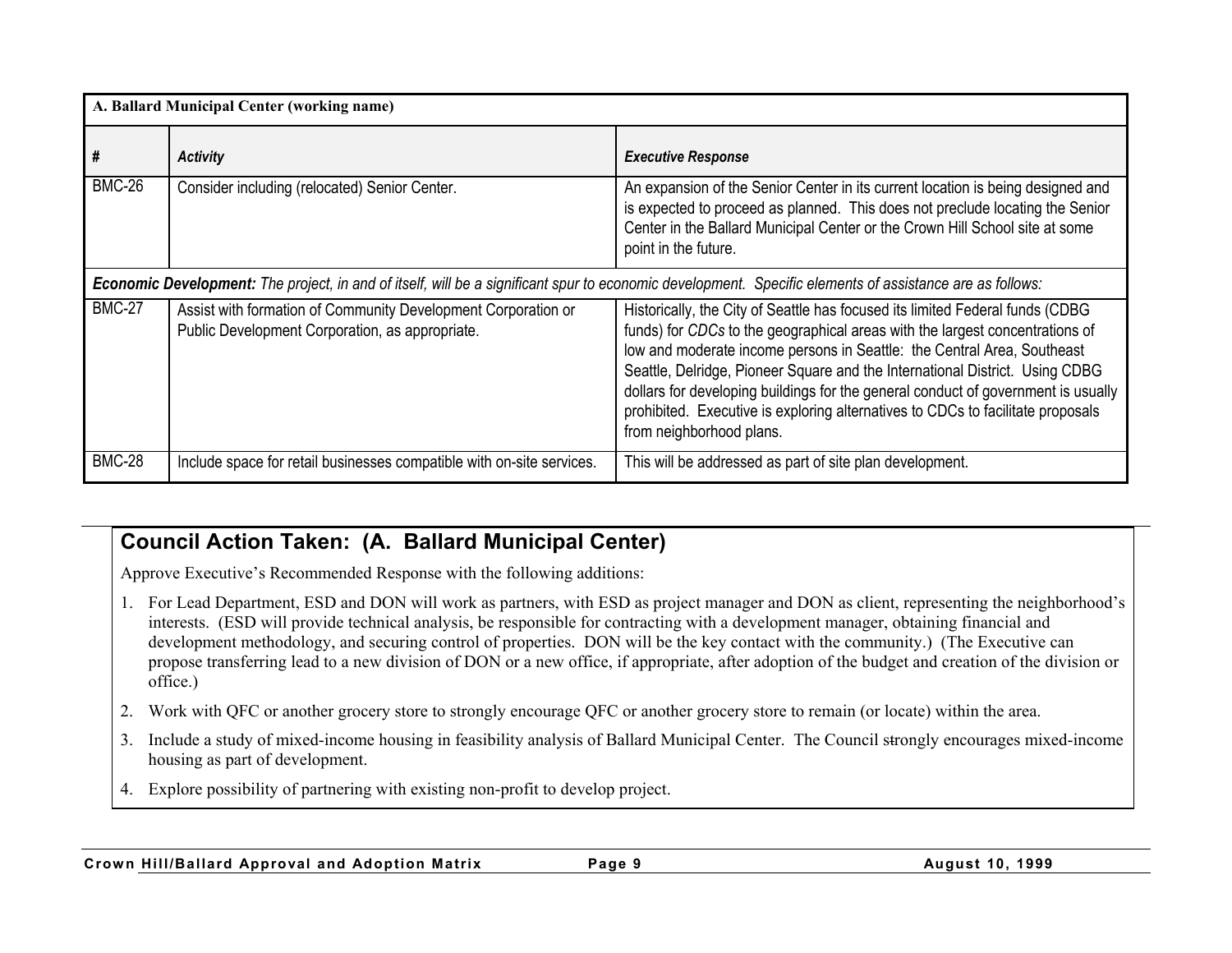# *Description*

The proposal is to extend the Burke-Gilman Trail through Ballard within the existing rail right-of-way and on to Golden Gardens Park. Completion of the Burke-Gilman Trail through Ballard will offer transportation, recreation, open space, environmental and economic benefits to the Ballard community, the city and the region.

## *Integrated Executive Response*

The Burke-Gilman Trail is one of the main arteries of the city's bicycle network. Its completion is envisioned in the Comprehensive Plan (Urban Trails Map).

Resolution 29474, passed by the City Council in November, 1996 and affirmed by Ordinance 118734 in September 1997, establishes the extension of the trail from  $8<sup>th</sup>$  Ave. NW to  $11<sup>th</sup>$  Ave. NW, as well as development of a trail within the railroad right-of-way west of the Chittenden Locks to NW 67th St. Locating the Burke-Gilman Trail within the railroad right-of-way along Seaview Ave. NW was approved in Resolution 29474. This legislation does not support co-location of the trail and the railroad on Shilshole Avenue. The Executive intends to remain consistent with this legislation.

This recently passed legislation was the result of a thorough evaluation of alternative routes for extending the Burke-Gilman Bike and Pedestrian Trail in the Ballard industrial area to Shilshole. The legislation balances the operational needs of industrial users along the rail right-of-way and the Ballard Terminal Railroad Company that will operate on the rail right-of-way with the interest of the City in expanding bicycle and pedestrian facilities.

Changing the route established by legislation and extending the trail along the entire right-of-way would significantly disrupt the operations of the Ballard Terminal Railroad Company along right-of-way segments too narrow to accommodate the trail and railroad side-by-side. In addition, if the trail were routed through those segments with constricted space and congested industrial activity, many businesses are very concerned that safety and access would be compromised. However, if at some point in the future, the rail spur is no longer necessary, a trail may be considered in the right-of-way.

## **Lead Department:** SeaTran

**Participating Departments:** SPU (Burke-Gilman Trail Project Coordinator), DPR, OED, DON, SPO

## **Activities Already Underway:**

1. DPR is cooperating with the Trust for Public Lands to purchase "Shilshole Park" land (approximately NW 53<sup>rd</sup> St. and 34<sup>th</sup> Ave. NW) and for the Burke-Gilman Trail. Transaction is still subject to funding and negotiations. [Note: According to DPR and the property owner, the purchase of this property is unlikely to be completed.]

**Crown Hill/Ballard Approval and Adoption Matrix Page 10 August 10, 1999**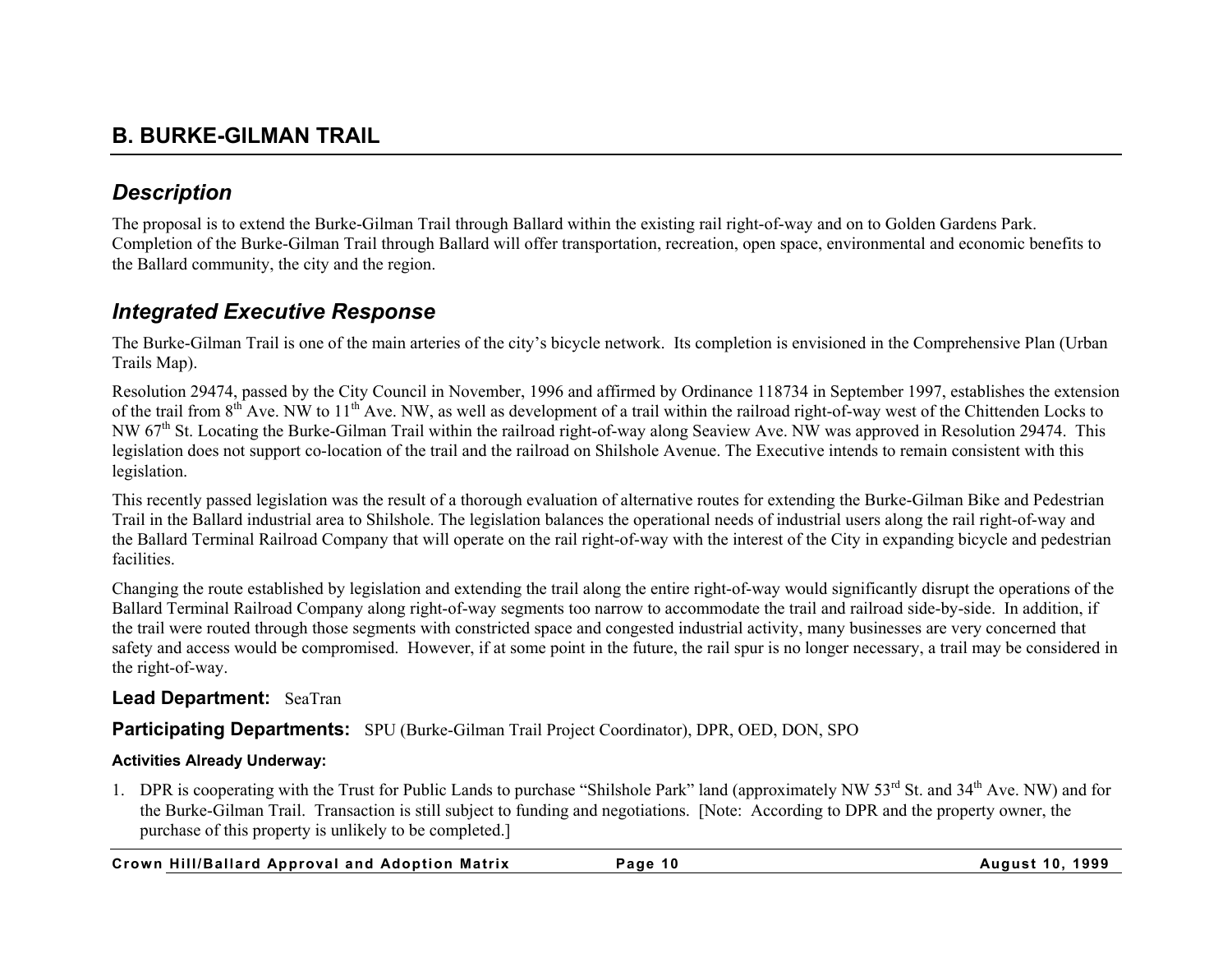2. Design and construction is ongoing along portions of the Burke-Gilman Trail through Ballard. The segment between  $8<sup>th</sup>$  Ave. NW and  $11<sup>th</sup>$ Ave. NW has been designed and funds were allocated in the 1998 Capital Improvement Program (CIP) to complete the project, pending site control. The segment from the Chittenden Locks west to NW  $67<sup>th</sup>$  St. will be designed in 1998; the project is included in the CIP and construction funds will be included in the 1999-2000 budget, upon approval by City Council.

#### **Tasks to be Undertaken in 1998-2000**

- 1. Complete design and construction of portions of the Burke-Gilman Trail between 8th Ave. NW and 11th Ave. NW, and from Chittenden Locks west to NW 67th St.
- 2. Encourage community to pursue public art and kiosk activities as community-based project, possibly with a Neighborhood Matching Fund grant. Determine eligibility for percent for art funds.
- 3. Identify next steps for continued implementation.

## **Activities Associated with Key Strategy**

|       | <b>B. Burke-Gilman Trail</b>                                                                                                                                                                                                                  |                                                                                                                                                                                                                                                        |
|-------|-----------------------------------------------------------------------------------------------------------------------------------------------------------------------------------------------------------------------------------------------|--------------------------------------------------------------------------------------------------------------------------------------------------------------------------------------------------------------------------------------------------------|
| #     | <b>Activity</b>                                                                                                                                                                                                                               | <b>Executive Response</b>                                                                                                                                                                                                                              |
| BGT-1 | Complete the Burke-Gilman Trail through Ballard along railroad<br>right-of-way between 11th Ave. NW and the Locks. Ensure<br>appropriate design to maximize safety for trail users and minimize<br>impacts on adjacent industrial activities. | See narrative above. (Trail will be constructed between 8th Ave. NW and 11th<br>Ave, NW and from the Chittenden Locks to NW 67th St. Pursuant to<br>Resolution 29474, no trail construction will occur between 11th Ave. and the<br>Chittenden Locks.) |
| BGT-2 | Install public art along trail, using 1% for Arts funding.                                                                                                                                                                                    | If City capital funds are allocated to develop the trail, the project will most likely<br>be eligible for percent for art funds. Otherwise, consider commissioning public<br>art with the support of a Neighborhood Matching Fund grant.               |
| BGT-3 | Complete purchase of pending acquisition under DPR's Open<br>Space Program of "Shilshole Park" along the Burke-Gilman Trail.                                                                                                                  | See narrative above.                                                                                                                                                                                                                                   |
| BGT-4 | Improve the shoreline access at 34 <sup>th</sup> Ave. NW street end, along the<br>Burke-Gilman Trail.                                                                                                                                         | Additional resources need to be identified for this activity.                                                                                                                                                                                          |
| BGT-5 | Site community informational kiosk at the Hiram Chittenden Locks<br>entrance, along the Burke-Gilman Trail.                                                                                                                                   | Consider commissioning a community kiosk with the support of a<br>Neighborhood Matching Fund grant.                                                                                                                                                    |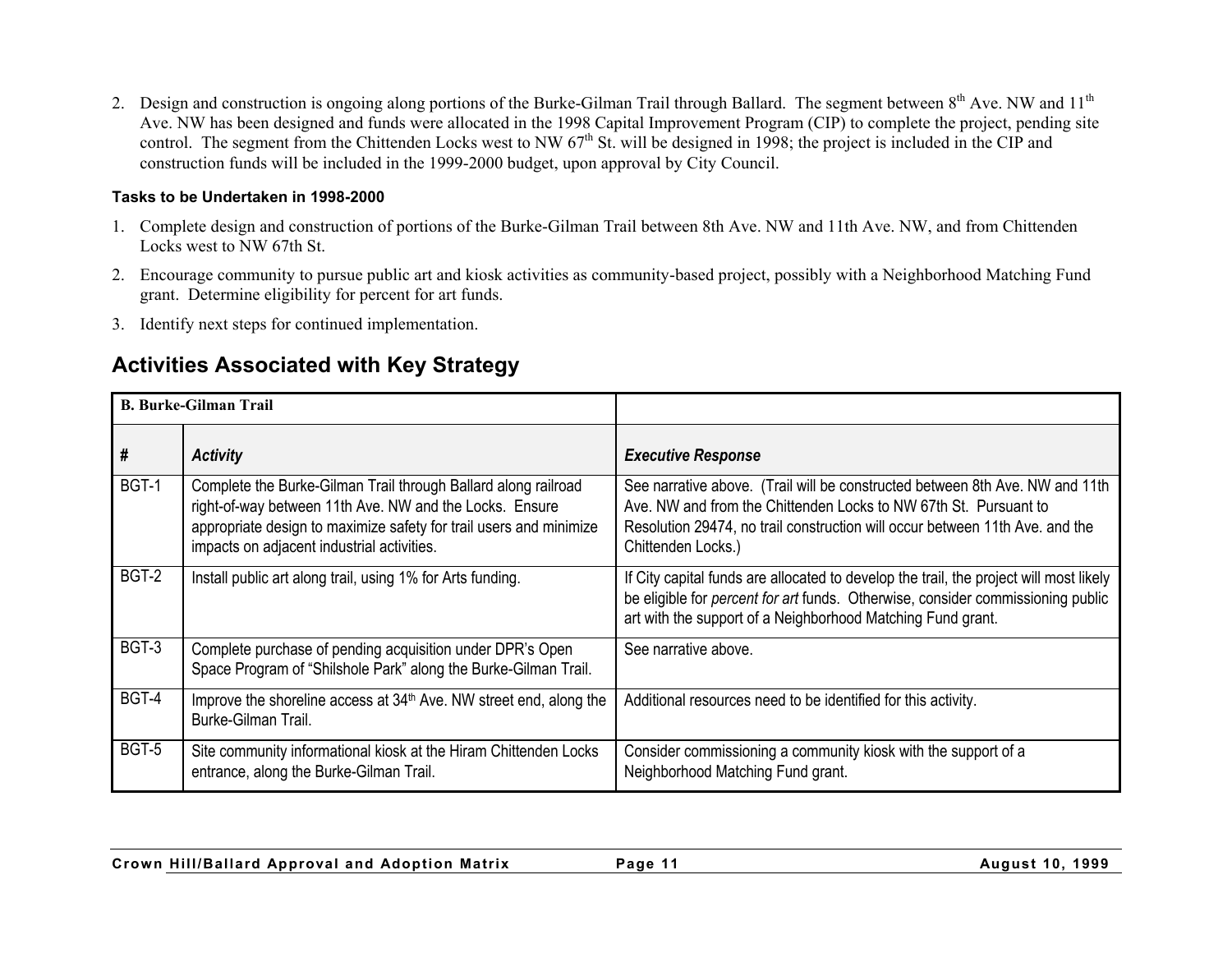# **Council Action Taken: (B. Burke-Gilman Trail)**

Approve Executive's Recommended Response with the following additions:

- 1. Address parking issues when designing trail.
- 2. Ensure work on kiosk is coordinated with the Community Kiosk Task Force.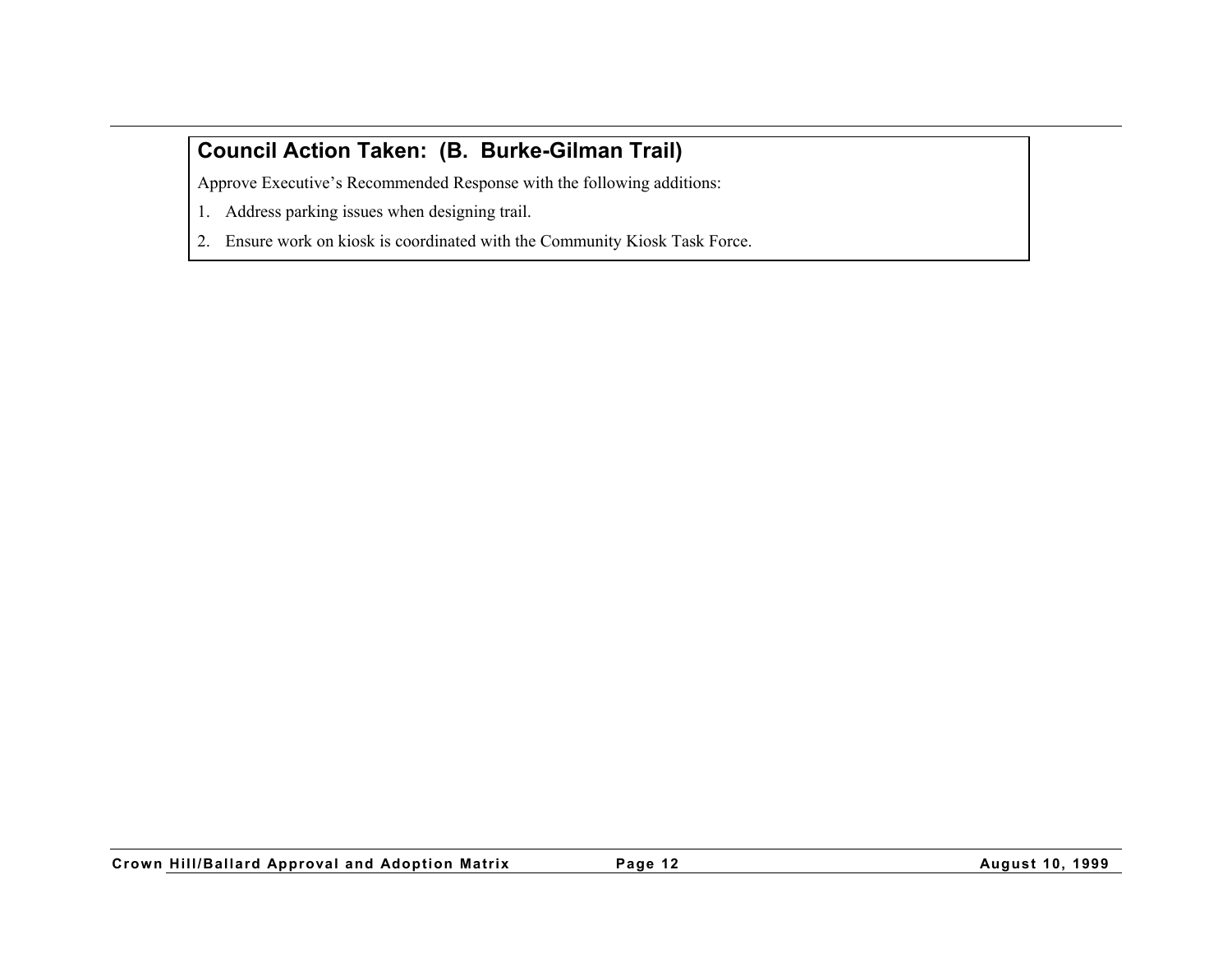# **C. CROWN HILL SCHOOL**

# *Description*

Recognizing the valuable asset provided by the Crown Hill School site, the Seattle Parks Department is requested to move to acquire and redevelop the facility into a community sports field complex, retaining the Small Faces Child Care facility. Plan recommendations include:

- Developing the bulk of the site for safe and usable playfields and other open spaces;
- Ensuring adequate parking on-site;
- Improving access through transportation improvements and ensuring consistent transit levels to the site; and
- Providing public art and possibly a community kiosk on site.

## *Integrated Executive Response*

The Crown Hill School strategy is consistent with the urban villages strategy and would help fulfill a need for additional active recreation facilities in the north end as identified in the Parks Comprehensive Plan.

## **Lead Department for Feasibility Evaluation**: DPR

## **Participating Departments**: ESD, SPO, DON

#### **Activities Already Underway**

- 1. Major steps cannot be taken until the District determines its long range plans for Crown Hill. The City will refer the Crown Hill/Ballard Neighborhood Plan recommendations to the School District for consideration in the School District's Facilities Master Plan (due in 1998).
- 2. The School District has entered into a ten-year lease agreement with the current child care tenant (Small Faces Child Development Center) at Crown Hill School.
- 3. SeaTran is in the process of evaluating whether a *pedestrian signal* is warranted at the intersection of 15th Ave. NW and Holman Road.

#### **Tasks to be Undertaken in 1998-2000**

- 1. Determine School District interest in:
	- −giving up ownership to the City or a private entity who would keep the site in community use; or
	- − retaining Crown Hill as a closed school and establishing a long-term lease to allow either a public or private organization to develop and operate sports fields that would be kept in community use; or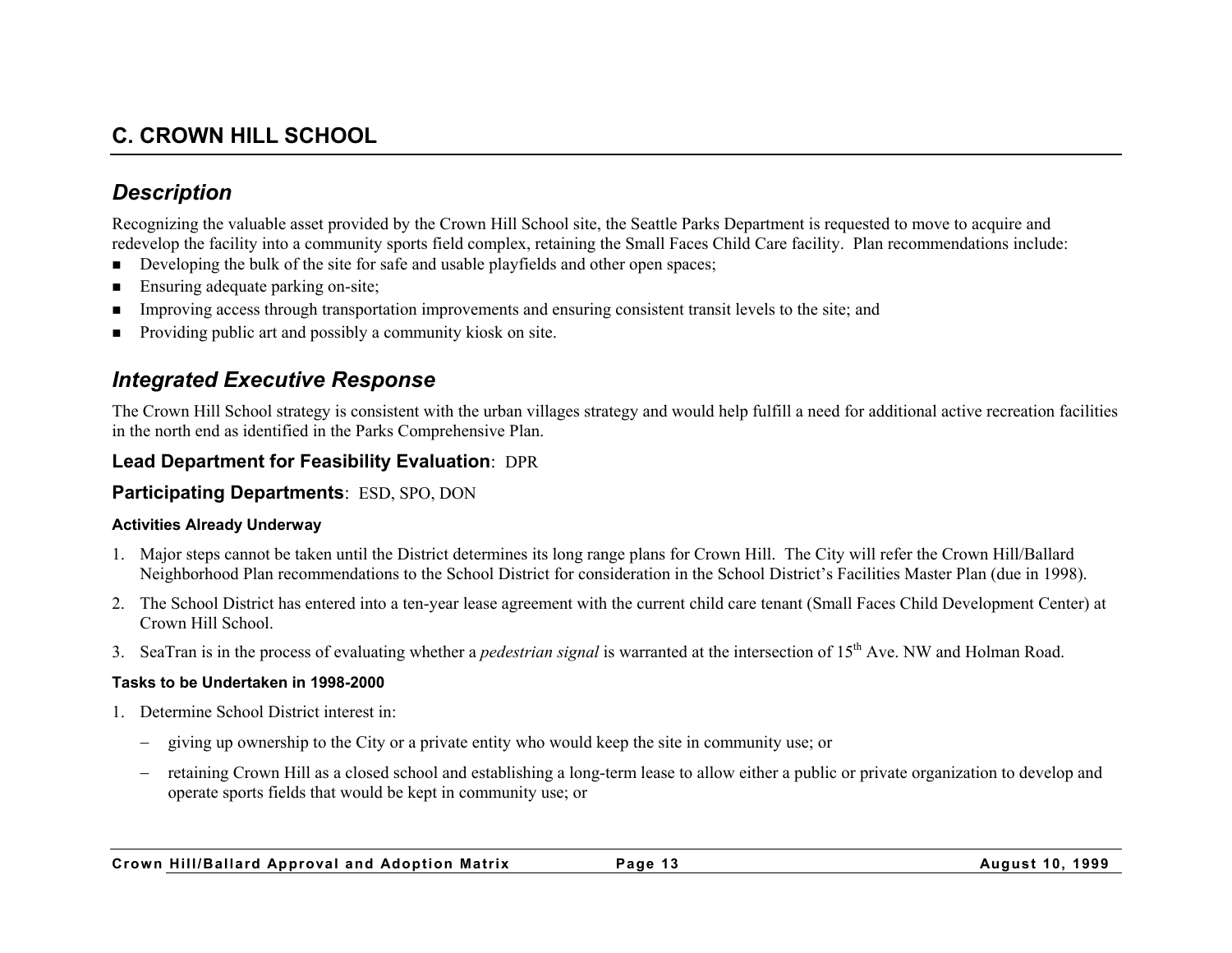- − retaining Crown Hill as a school facility and improving the sports fields as: a) part of a school capital development project that includes shared community use; or b) through a funding partnership with a public or private organization that would give priority to community use after school needs were met.
- 2. Evaluate the need for sports fields in the City system at this location against Parks Comprehensive Plan goals.
- 3. Determine competitiveness of this project for the sports field funding from the stadium construction, whether the site remains in School District ownership or transfers to the City.
- 4. Conduct preliminary feasibility assessment to enable City to prioritize with strategies from other neighborhood plans. Based on prioritization, City may also review suggested transportation improvements in the vicinity of the site, to:
	- −Prepare scopes of work and preliminary cost estimates.
	- −Based on preliminary cost estimates, identify which elements of the proposal (e.g., pedestrian improvements on NW 85<sup>th</sup> St.) would be good candidates for a neighborhood bond or levy.
	- − Identify alternative funding sources.
- 5. Identify next steps for continued implementation.

## **Activities Associated with Key Strategy**

|                   | <b>C. Crown Hill School</b>                                                                                                                       |                                                                                                                                                                                                                                                 |
|-------------------|---------------------------------------------------------------------------------------------------------------------------------------------------|-------------------------------------------------------------------------------------------------------------------------------------------------------------------------------------------------------------------------------------------------|
| #                 | <b>Activity</b>                                                                                                                                   | <b>Executive Response</b>                                                                                                                                                                                                                       |
| <b>Open Space</b> |                                                                                                                                                   |                                                                                                                                                                                                                                                 |
| CHS-1             | Preserve open space as park.                                                                                                                      | See narrative above.                                                                                                                                                                                                                            |
| CHS-2             | Develop existing open space for safe and usable playfields and<br>other open space uses.                                                          | See narrative above.                                                                                                                                                                                                                            |
| CHS-3             | Create attractive gateway to Crown Hill on or near site.                                                                                          | This project could be a good candidate for the Neighborhood Matching Fund.                                                                                                                                                                      |
| $CHS-4$           | Create pedestrian "green links" to the site.                                                                                                      | This project could be a good candidate for the Neighborhood Matching Fund.<br>Assistance with tree planting projects may be available from SeaTran's<br>Arborist's Office.                                                                      |
| CHS-5             | Work with Parks Department and State of Washington to assist<br>with funding from contribution related to development of the<br>Seahawks Stadium. | A process for allocating these funds will be developed as part of a state grant<br>program, however, it is expected that the process will be very competitive. A<br>City process will also be developed in order to review potentially eligible |
|                   | Crown Hill/Ballard Approval and Adoption Matrix                                                                                                   | Page 14<br><b>August 10, 1999</b>                                                                                                                                                                                                               |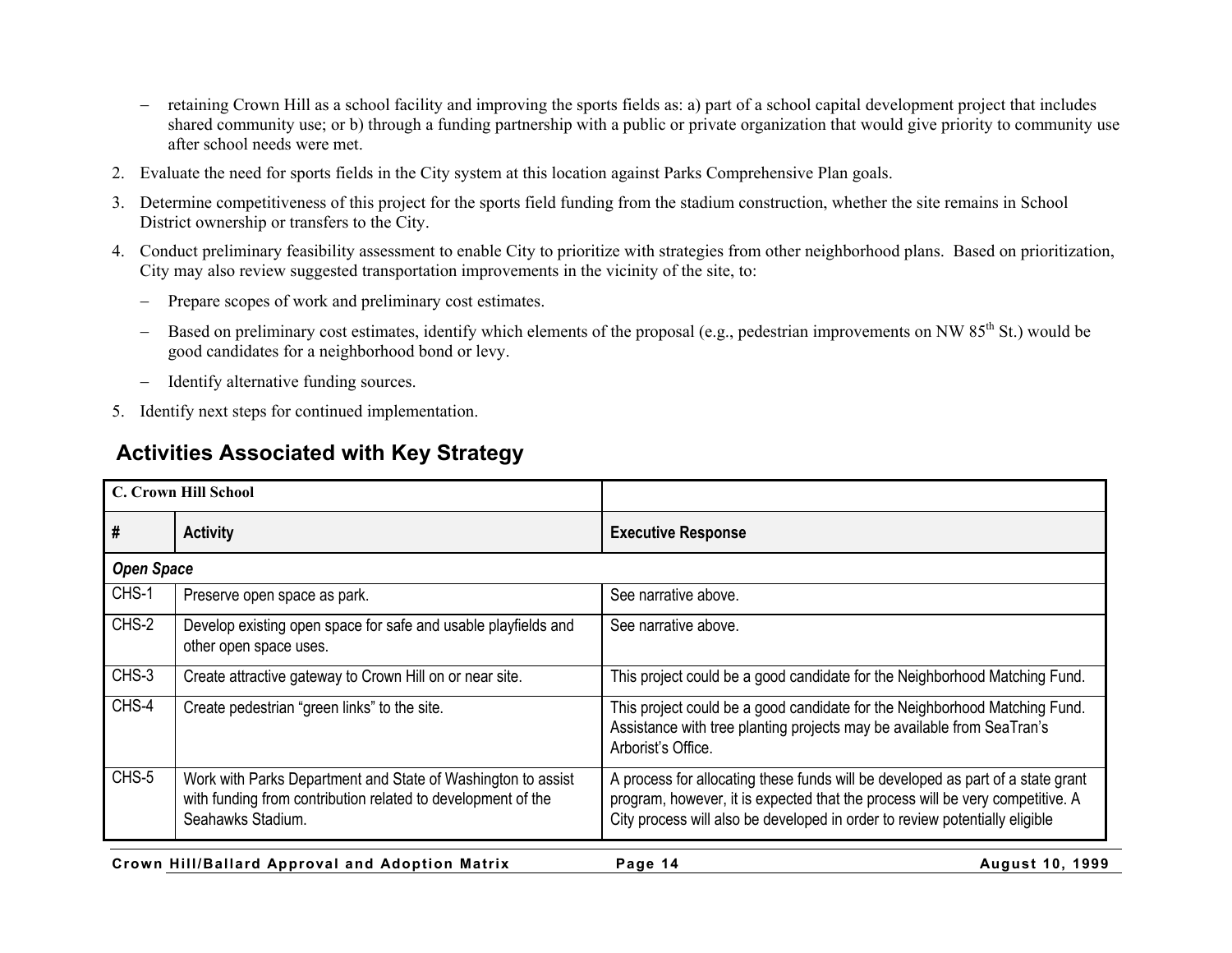|                         | <b>C. Crown Hill School</b>                                                                                                                                                                                   |                                                                                                                                                                                                                                                                                                                                                                          |  |  |
|-------------------------|---------------------------------------------------------------------------------------------------------------------------------------------------------------------------------------------------------------|--------------------------------------------------------------------------------------------------------------------------------------------------------------------------------------------------------------------------------------------------------------------------------------------------------------------------------------------------------------------------|--|--|
| #                       | <b>Activity</b>                                                                                                                                                                                               | <b>Executive Response</b>                                                                                                                                                                                                                                                                                                                                                |  |  |
|                         |                                                                                                                                                                                                               | projects, which will then be submitted to the state for consideration for funding.<br>It is anticipated that a local match will be required.                                                                                                                                                                                                                             |  |  |
| <b>Transportation</b>   |                                                                                                                                                                                                               |                                                                                                                                                                                                                                                                                                                                                                          |  |  |
| CHS-6                   | Ensure adequate parking, including sheltered bicycle parking, at<br>redeveloped site to avoid spillover parking into adjacent<br>residential areas.                                                           | Generally, the goal of avoiding spill over parking onto nearby areas is a good<br>one to include in a redevelopment or new use plan. DCLU suggests careful<br>consideration to balance this goal with the others for the Crown Hill School<br>project. For example, parking can often compete for land that could otherwise<br>be put to park use.                       |  |  |
| CHS-7                   | Ensure consistent levels of Metro transit to the site.                                                                                                                                                        | Transit service revisions are proposed for the north end of Seattle that will<br>increase the frequency of transit service on the #15, which links this facility<br>with the rest of Crown/Hill Ballard.                                                                                                                                                                 |  |  |
| $CHS-8$                 | Improve pedestrian safety and comfort on 15 <sup>th</sup> Ave. NW with<br>landscaped center medians with slip lanes at NW 85th St. and at<br>the Crown Hill School project site.                              | Further planning and identification of a potential funding source are needed for<br>this activity.                                                                                                                                                                                                                                                                       |  |  |
|                         | Note: This recommendation comes from Section II of this<br>document, and replaces a less specific one formerly listed here.                                                                                   |                                                                                                                                                                                                                                                                                                                                                                          |  |  |
| CHS-9                   | Improve vehicular and pedestrian access to the site. Enhance<br>sidewalk and arterial crossing facilities on 15 <sup>th</sup> Ave. NW and<br>Holman Rd. between NW 77 <sup>th</sup> St. and the project site. | Further planning is necessary to develop recommendations for specific<br>improvements. This project might be a good candidate for a Neighborhood<br>Matching Fund grant.                                                                                                                                                                                                 |  |  |
| <b>Arts and Culture</b> |                                                                                                                                                                                                               |                                                                                                                                                                                                                                                                                                                                                                          |  |  |
| <b>CHS-10</b>           | Provide public art on-site.                                                                                                                                                                                   | If City capital funds are allocated to the project, inclusion of percent for art<br>funds as part of the capital project will be required. If non-City fund sources<br>are utilized, consider negotiating inclusion of a percent for art component in<br>the budget, or commissioning public art for the site with the support of a<br>Neighborhood Matching Fund grant. |  |  |
| <b>CHS-11</b>           | Possibly locate community informational kiosk on-site or nearby.                                                                                                                                              | Consider commissioning a community kiosk with the support of a<br>Neighborhood Matching Fund grant.                                                                                                                                                                                                                                                                      |  |  |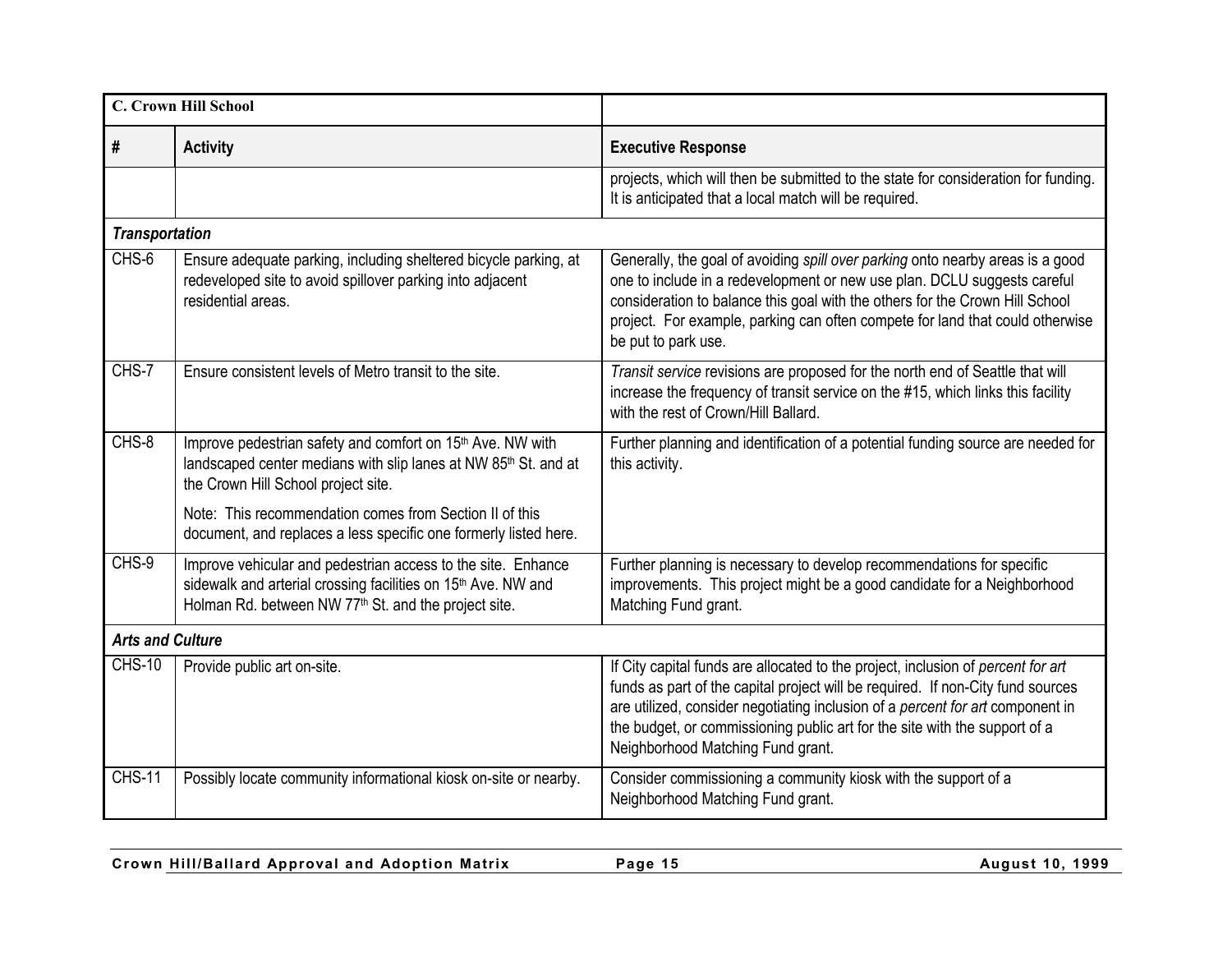|                       | C. Crown Hill School                                     |                           |  |  |  |  |
|-----------------------|----------------------------------------------------------|---------------------------|--|--|--|--|
| #                     | <b>Activity</b>                                          | <b>Executive Response</b> |  |  |  |  |
| <b>Human Services</b> |                                                          |                           |  |  |  |  |
| <b>CHS-12</b>         | Continue lease with community serving day care facility. | See narrative above.      |  |  |  |  |

## **Council Action Taken: (C. Crown Hill School)**

Approve Executive's Recommended Response with the following additions:

- 1. When reviewing this strategy (and proposals to use other school facilities, such as Monroe and Webster Schools), consider issues related to use of School District sites, including citywide priorities; acquisition and/or rehabilitation costs; operation and maintenance costs, tradeoffs associated with City ownership or lease of properties, etc.
- 2. Ensure work on kiosk is coordinated with the Community Kiosk Task Force.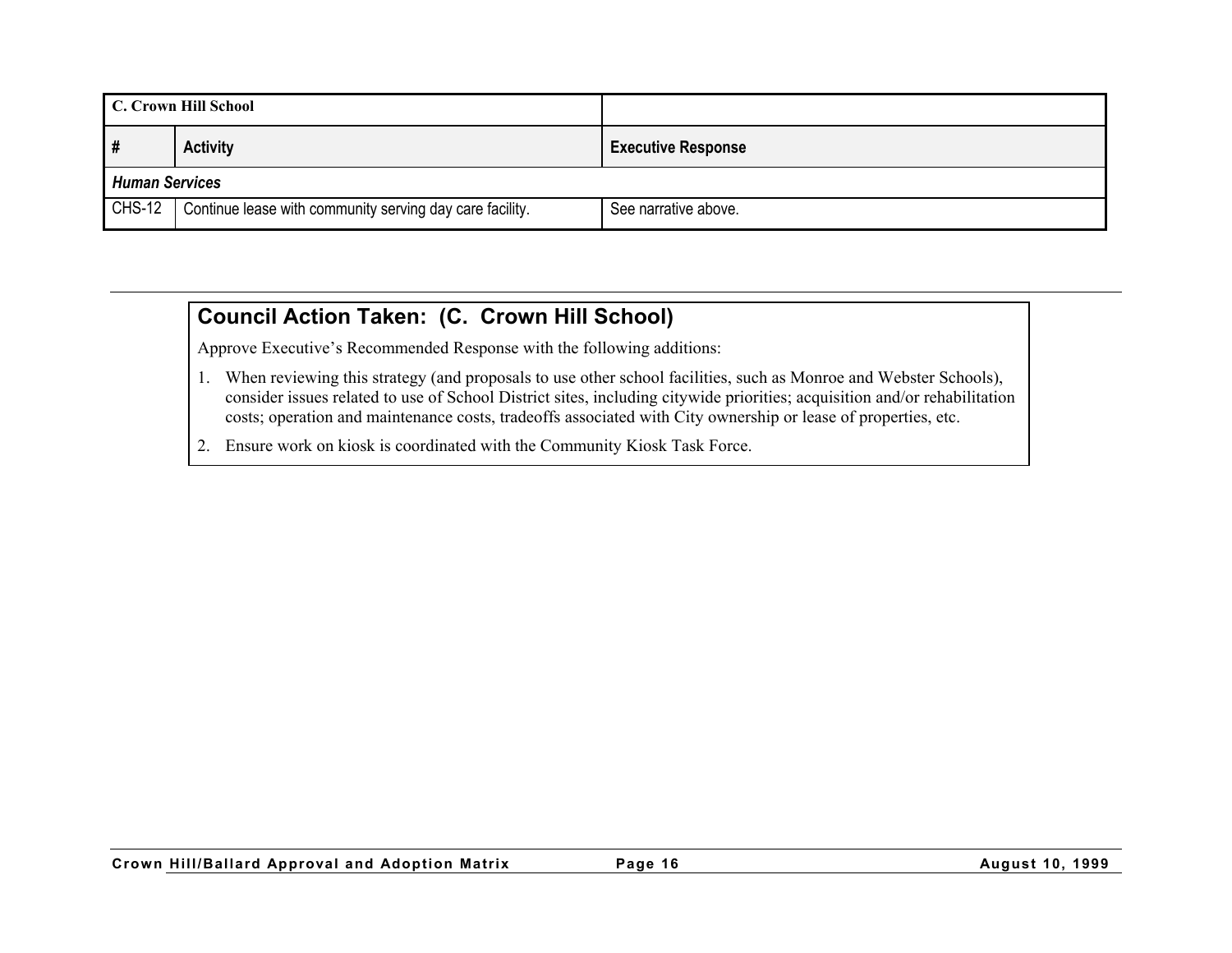# **D. COMMUTER RAIL**

# *Description*

CH/B Neighborhood Planning Association studied locations and designs for a commuter rail station as part of the Environmental Impact Statement required for the Sound Transit system. At least five technically feasible sites have been identified between the Ship Canal trestle and Golden Gardens Park. All locations have positive and negative attributes. The station would be a simple loading platform to board the trains. Some weather protection, seating, and security provisions and lighting would be included. No tall structures are required or planned. The station would be accessible to all users, including those with disabilities.

## *Integrated Executive Response*

A provisional commuter rail stop in Ballard was included in the Sound Transit vote, although no funding was identified at that time. The City is working closely with the community to make this project a reality.

## **Lead Department:** SeaTran

## **Participating Departments**: ESD, SPO, DON

#### **Activities Already Underway**

- 1. The City has received a \$2 million grant from the Transportation Improvement Board.
- 2. A memorandum of agreement regarding commuter rail development between the City of Seattle and the Sound Transit is expected to be signed in 1998.
- 3. Sound Transit's Draft Environmental Impact Statement is expected this fall which will evaluate station locations and potential impacts and mitigation.
- 4. The City continues to work with the Ballard Rail Committee as it evolves into a Technical Advisory Committee.

#### **Tasks to be Undertaken in 1998-2000**

1. Continue to search for funding to build the Ballard Commuter Rail station.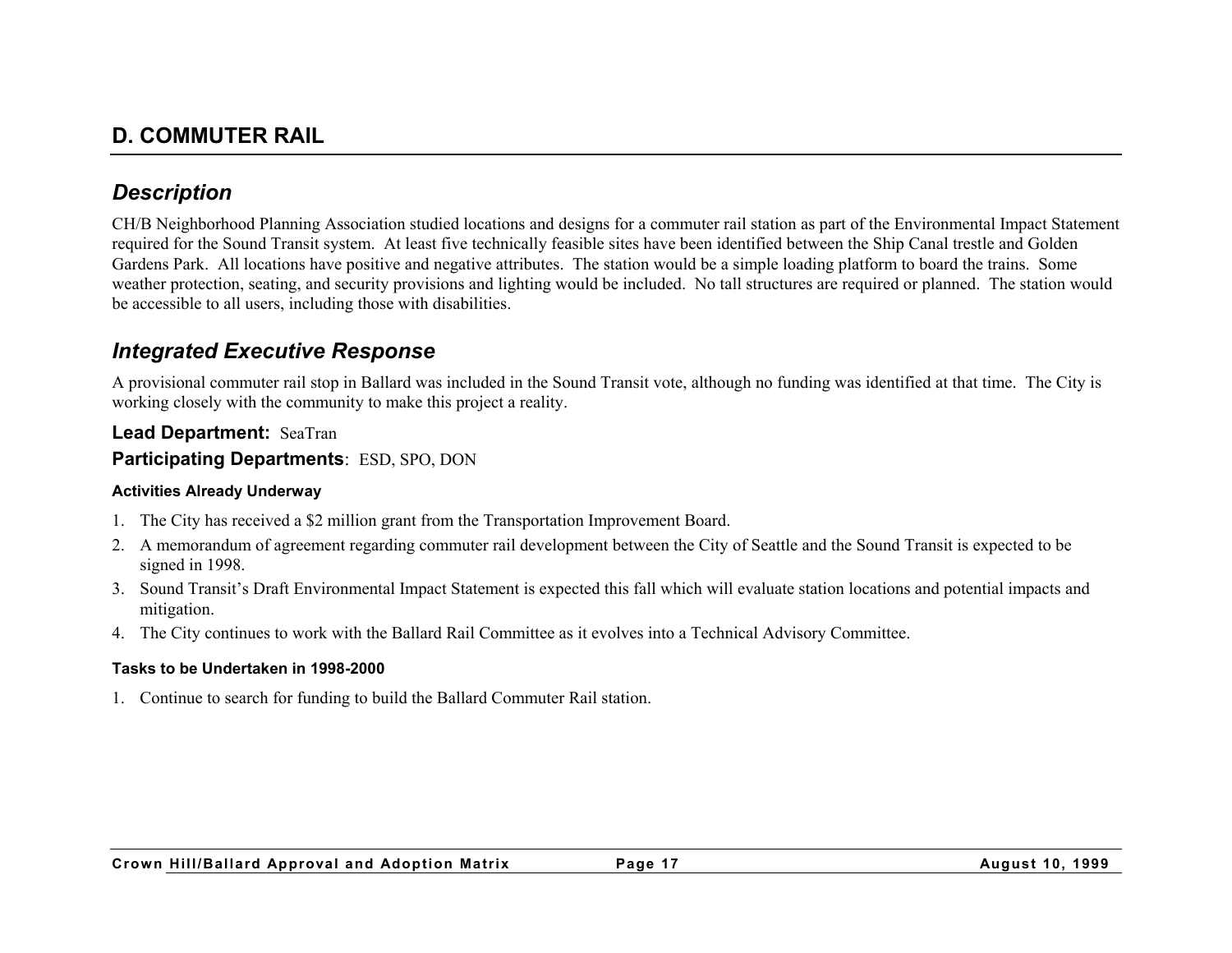# **Activities Associated with Key Strategy**

|               | <b>D. Commuter Rail</b>                                                                                                                                                                                                        |                           |  |  |  |  |  |
|---------------|--------------------------------------------------------------------------------------------------------------------------------------------------------------------------------------------------------------------------------|---------------------------|--|--|--|--|--|
| #             | <b>Activity</b>                                                                                                                                                                                                                | <b>Executive Response</b> |  |  |  |  |  |
| $CR-1$        | Promote and secure development of the Ballard Commuter Rail station.                                                                                                                                                           | See narrative above.      |  |  |  |  |  |
| $CR-2$        | Coordinate with Ballard Terminal Railroad Corporation, Burke-Gilman Trail<br>development, Ballard District Council, Sunset Hill Community Club, and<br>other neighborhood stakeholders on the provisional passenger rail stop. | See narrative above.      |  |  |  |  |  |
| $Cr-3$        | Work with KC/Metro to secure bus links to the Ballard Commuter Rail<br>Station.                                                                                                                                                | See narrative above.      |  |  |  |  |  |
| <b>CHS-12</b> | Continue lease with community serving day care facility.                                                                                                                                                                       | See narrative above.      |  |  |  |  |  |

# **Council Action Taken: (D. Commuter Rail)**

Approve Executive's Recommended Response with the following additions:

1. Consider whether to include a park and ride lot at the station, possibly by leasing existing parking spaces.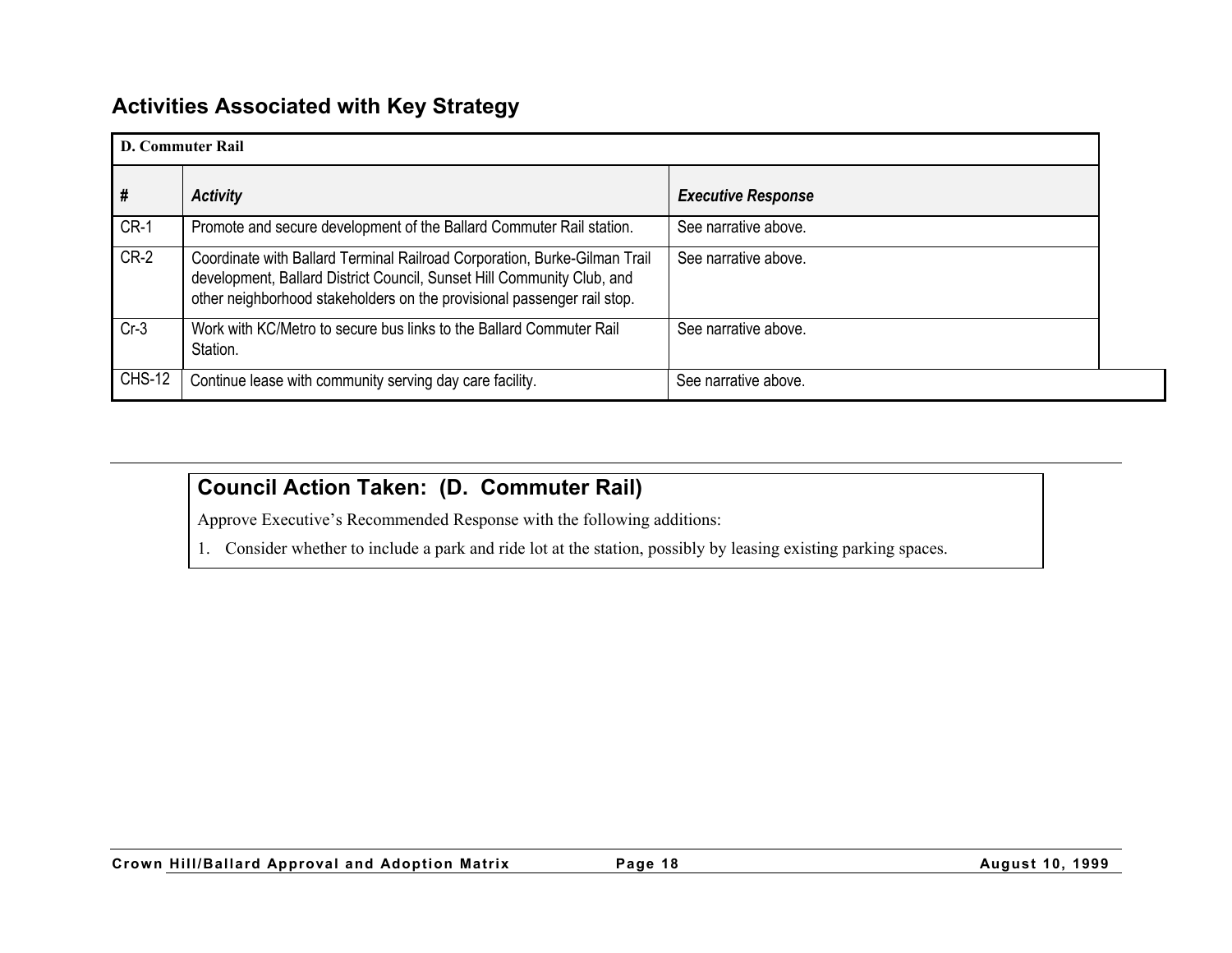## **II. Additional Activities**

The activities listed in this section are not directly associated with a Key Strategy. For each activity, the City has identified next steps as a part of the City's work program in response to the neighborhood plan. Many of the next steps are actions to be taken by the City, but in some cases, the neighborhood or other agency will be able to take the next steps. As with the activities listed for each Key Strategy in Section I, these activities are intended to be implemented over the span of many years.

| #      | Activity                                                                                                                                                                                                          | Priority | Time<br>Frame<br>(Years) | Cost<br>Est. | Implementor | <b>Executive Response</b><br>(Filled in by City)                                                                                                                                                                                                                                                                                                                    | <b>Executive Recommended</b><br>Action<br>(Filled in by City)                                                                                                                                                                                                                                           | <b>Council Action Taken</b><br>(Filled in by City)                                                                                                                                                                                                                                                                                  |
|--------|-------------------------------------------------------------------------------------------------------------------------------------------------------------------------------------------------------------------|----------|--------------------------|--------------|-------------|---------------------------------------------------------------------------------------------------------------------------------------------------------------------------------------------------------------------------------------------------------------------------------------------------------------------------------------------------------------------|---------------------------------------------------------------------------------------------------------------------------------------------------------------------------------------------------------------------------------------------------------------------------------------------------------|-------------------------------------------------------------------------------------------------------------------------------------------------------------------------------------------------------------------------------------------------------------------------------------------------------------------------------------|
|        | <b>Economic Development</b>                                                                                                                                                                                       |          |                          |              |             |                                                                                                                                                                                                                                                                                                                                                                     |                                                                                                                                                                                                                                                                                                         |                                                                                                                                                                                                                                                                                                                                     |
| II ED1 | Provide timely permitting of<br>impending projects within<br>the retail core.                                                                                                                                     |          |                          |              | <b>DCLU</b> | This recommendation is<br>addressed through two current<br>projects to examine and refine<br>permitting processes: Regulating<br>Construction (PIRC) and<br>Regulating Land Use (PIRL).                                                                                                                                                                             | Recommendation is already<br>being implemented through<br>department initiative.                                                                                                                                                                                                                        | C <sub>1</sub><br>Approve Exec's Rec. Action.                                                                                                                                                                                                                                                                                       |
|        | <b>Residential Development</b>                                                                                                                                                                                    |          |                          |              |             |                                                                                                                                                                                                                                                                                                                                                                     |                                                                                                                                                                                                                                                                                                         |                                                                                                                                                                                                                                                                                                                                     |
| II RD1 | Develop new regulations<br>for accessory dwelling units<br>in LDT, L1 and L2 zones<br>that would allow<br>freestanding units such as<br>cottages and garage<br>conversions and permit<br>adjustments to setbacks. |          |                          |              | <b>DCLU</b> | Cottage and garage conversions<br>are already allowed in these<br>zones. Any problems with<br>developing such units may lie with<br>development standards pertaining<br>to lot coverage, setbacks etc.<br>Land use code barriers to this type<br>of conversion are being identified<br>in other neighborhood plans. This<br>issue should be dealt with<br>citywide. | Recommendation to allow ADUs<br>in LDT, L1 and L2 zones is<br>already being implemented<br>through existing regulations.<br>Recommendation to adjust<br>setback requirements for ADUs<br>will be considered by DCLU in<br>1999 as part of its work on ADUs<br>and the Mayor's Housing Action<br>Agenda. | C1, C4<br>Approve Exec.'s Rec. Action<br>with following clarification:<br>When DCLU reviews ADU<br>regulations in 1999 as part of<br>its work on the Mayor's<br>Housing Action Agenda,<br>DCLU will work with the<br>neighborhood to clarify its<br>request so that DCLU can<br>have enough information to<br>consider the request. |

**Crown Hill/Ballard Approval and Adoption Matrix Page 19 August 10, 1998**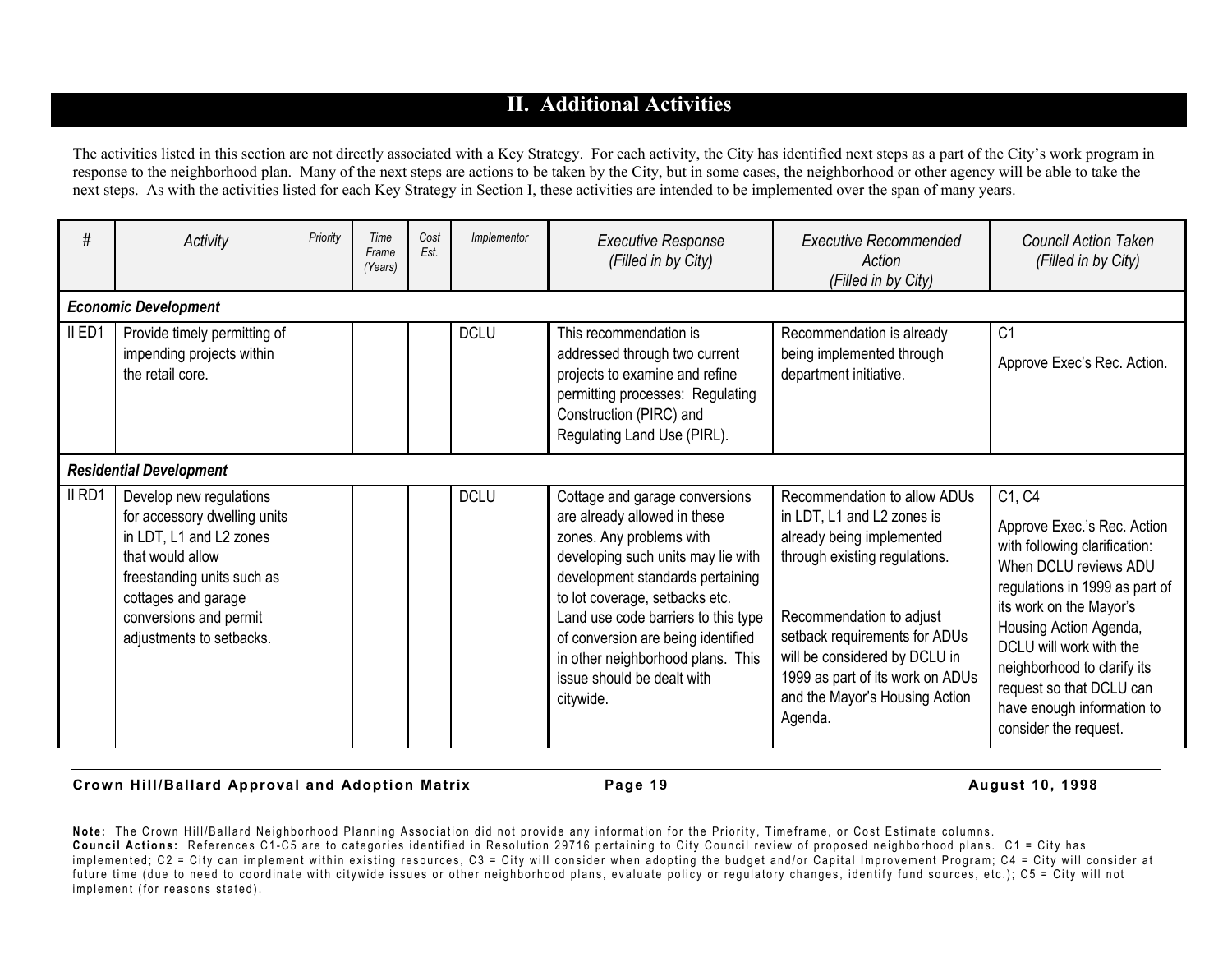| #      | Activity                                                                                                                                                                                                                                                                                                                                                                                                                                                   | Priority | Time<br>Frame<br>(Years) | Cost<br>Est. | Implementor | <b>Executive Response</b><br>(Filled in by City)                                                                                                                                                                                                                                                                     | <b>Executive Recommended</b><br>Action<br>(Filled in by City)                                                                                                        | <b>Council Action Taken</b><br>(Filled in by City)                                                                                                                                                                                                                                                                                          |
|--------|------------------------------------------------------------------------------------------------------------------------------------------------------------------------------------------------------------------------------------------------------------------------------------------------------------------------------------------------------------------------------------------------------------------------------------------------------------|----------|--------------------------|--------------|-------------|----------------------------------------------------------------------------------------------------------------------------------------------------------------------------------------------------------------------------------------------------------------------------------------------------------------------|----------------------------------------------------------------------------------------------------------------------------------------------------------------------|---------------------------------------------------------------------------------------------------------------------------------------------------------------------------------------------------------------------------------------------------------------------------------------------------------------------------------------------|
| II RD2 | Consider amending<br>existing requirements for<br>accessory dwelling units to<br>permit "rounding up" when<br>the lot includes at least half<br>the amount of square<br>footage needed for an<br>additional unit (e.g. a 5000<br>square foot lot would permit<br>three units instead of two<br>currently permitted). If<br>rounding up is permitted,<br>implement an<br>administrative design<br>review process to ensure fit<br>with community character. |          |                          |              | <b>DCLU</b> | Executive recommends rewording<br>this action to clarify the zones in<br>which it is intended to apply. If it<br>refers to multifamily zones, the<br>concept of rounding-up may be<br>included in the Mayor's Housing<br>Action Agenda. Rounding up<br>would apply to the density<br>standards in multifamily zones. | Recommendation will be<br>considered by DCLU in 1999, as<br>part of implementing the Mayor's<br>Housing Action Agenda.                                               | C <sub>4</sub><br>Approve Exec.'s Rec. Action<br>with following clarification:<br>When DCLU reviews ADU<br>regulations in 1999 as part of<br>its work on the Mayor's<br>Housing Action Agenda,<br>DCLU will work with the<br>neighborhood to clarify its<br>request so that DCLU can<br>have enough information to<br>consider the request. |
| II RD3 | Develop a model live/work<br>project for artists in the<br><b>Ballard Avenue Landmark</b><br>District or another area of<br>Ballard as appropriate.                                                                                                                                                                                                                                                                                                        |          |                          |              | Community   | The first step is for the community<br>to identify a building and a<br>developer. DHHS has many<br>contacts which may help the com-<br>munity and can provide technical<br>assistance.                                                                                                                               | Neighborhood must take first<br>steps to identify building and<br>developer. Recommendation will<br>be considered in the future if<br>proposal is submitted to City. | C <sub>4</sub><br>Approve Exec.'s Rec. Action.                                                                                                                                                                                                                                                                                              |
| II RD4 | Work with residents of<br>Sunset Hill to develop a<br>Matching Fund application<br>to explore design review<br>and possible changes to<br>DCLU codes to ensure that<br>new "mega" houses                                                                                                                                                                                                                                                                   |          |                          |              | Community   | This issue has citywide implica-<br>tions and would be better dealt<br>with as a future workplan item.<br>This work is not a high priority for<br>DCLU, given the demand for other<br>work items.                                                                                                                    | Recommendation will not be<br>implemented.                                                                                                                           | C <sub>5</sub><br>Approve Exec.'s Rec. Action<br>with following clarification:<br>City's decision not to<br>implement is based primarily<br>on policy reasons rather than                                                                                                                                                                   |

**Crown Hill/Ballard Approval and Adoption Matrix Page 20 August 10, 1998**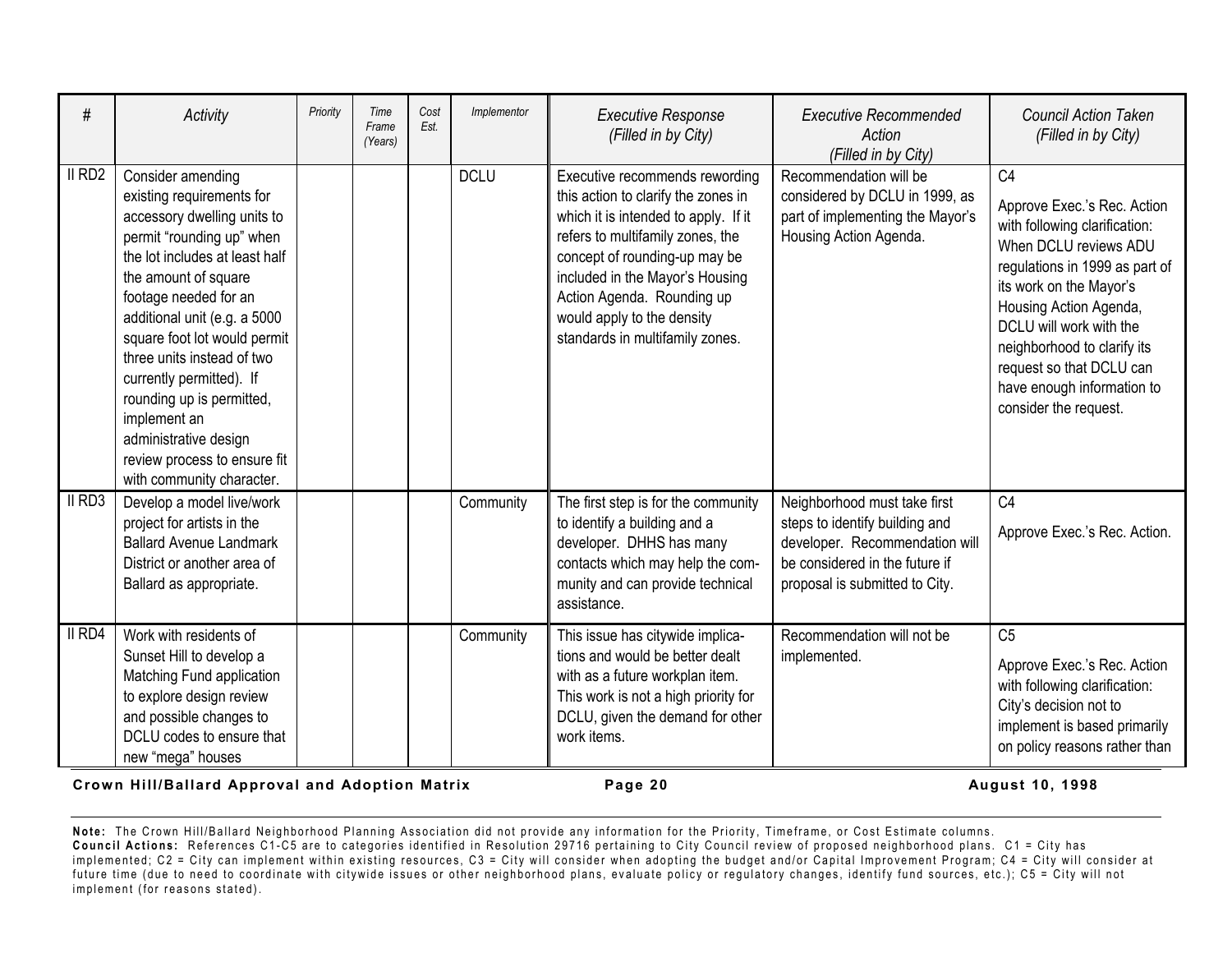| #                                                                              | Activity                                                                                                                                                                        | Priority | Time<br>Frame<br>(Years) | Cost<br>Est. | Implementor           | <b>Executive Response</b><br>(Filled in by City)                                                                                                                                                                                                                                                                                                                                                                                      | <b>Executive Recommended</b><br>Action<br>(Filled in by City)                                                                                                                                                                                                                                               | <b>Council Action Taken</b><br>(Filled in by City)                                                                                                                                                                                                                                                                                          |
|--------------------------------------------------------------------------------|---------------------------------------------------------------------------------------------------------------------------------------------------------------------------------|----------|--------------------------|--------------|-----------------------|---------------------------------------------------------------------------------------------------------------------------------------------------------------------------------------------------------------------------------------------------------------------------------------------------------------------------------------------------------------------------------------------------------------------------------------|-------------------------------------------------------------------------------------------------------------------------------------------------------------------------------------------------------------------------------------------------------------------------------------------------------------|---------------------------------------------------------------------------------------------------------------------------------------------------------------------------------------------------------------------------------------------------------------------------------------------------------------------------------------------|
|                                                                                | achieve better fit with the<br>surrounding community.                                                                                                                           |          |                          |              |                       |                                                                                                                                                                                                                                                                                                                                                                                                                                       |                                                                                                                                                                                                                                                                                                             | workload issues.                                                                                                                                                                                                                                                                                                                            |
| $\ensuremath{\mathsf{III}}\xspace$<br>RD <sub>1</sub><br>[From<br>Sec.<br>III] | Where considering<br>promoting easier ability to<br>develop ADUs, undertake a<br>parking analysis to<br>determine if on street<br>capacity can accommodate<br>additional units. |          |                          |              | <b>DCLU</b>           | DCLU needs more information<br>about the purpose of the study<br>before commenting on its ability to<br>participate.                                                                                                                                                                                                                                                                                                                  | Recommendation will be<br>considered by DCLU in 1999, as<br>part of implementing the Mayor's<br>Housing Action Agenda.                                                                                                                                                                                      | C <sub>4</sub><br>Approve Exec.'s Rec. Action<br>with following clarification:<br>When DCLU reviews ADU<br>regulations in 1999 as part of<br>its work on the Mayor's<br>Housing Action Agenda,<br>DCLU will work with the<br>neighborhood to clarify its<br>request so that DCLU can<br>have enough information to<br>consider the request. |
|                                                                                | <b>Transportation</b>                                                                                                                                                           |          |                          |              |                       |                                                                                                                                                                                                                                                                                                                                                                                                                                       |                                                                                                                                                                                                                                                                                                             |                                                                                                                                                                                                                                                                                                                                             |
| $II$ T1                                                                        | Stripe bicycle lanes on 20th<br>and 28 <sup>th</sup> Avenues NW.                                                                                                                |          |                          |              | Community,<br>SeaTran | 20th Ave. NW - collector arterial:<br>To obtain adequate width for<br>striping a bike lane, the center turn<br>lane would have to be removed.<br>Community should document<br>support of adjacent property<br>owners, residents and tenants.<br>28th Ave. NW - local street: Bike<br>lanes to channelize traffic are not<br>striped on local streets for two<br>reasons: low traffic volumes make<br>it unnecessary, and curb-to-curb | 20th Ave. NW: Recommendation<br>will be added to the unfunded<br>needs list if community shows<br>support of adjacent property<br>owners and safety considerations<br>are addressed.<br>28th Ave. NW: Recommendation<br>will not be implemented because<br>the City does not stripe<br>residential streets. | C <sub>3</sub> , C <sub>5</sub><br>Approve Exec.'s Rec. Action<br>for 20th Ave. NW with<br>following amendment:<br>recommendation for 20th<br>Ave. NW will be added to the<br>unfunded needs list if support<br>of adjacent property owners,<br>tenants and residents is<br>shown.<br>Approve Exec.'s Rec. Action                           |

**Crown Hill/Ballard Approval and Adoption Matrix Page 21 August 10, 1998**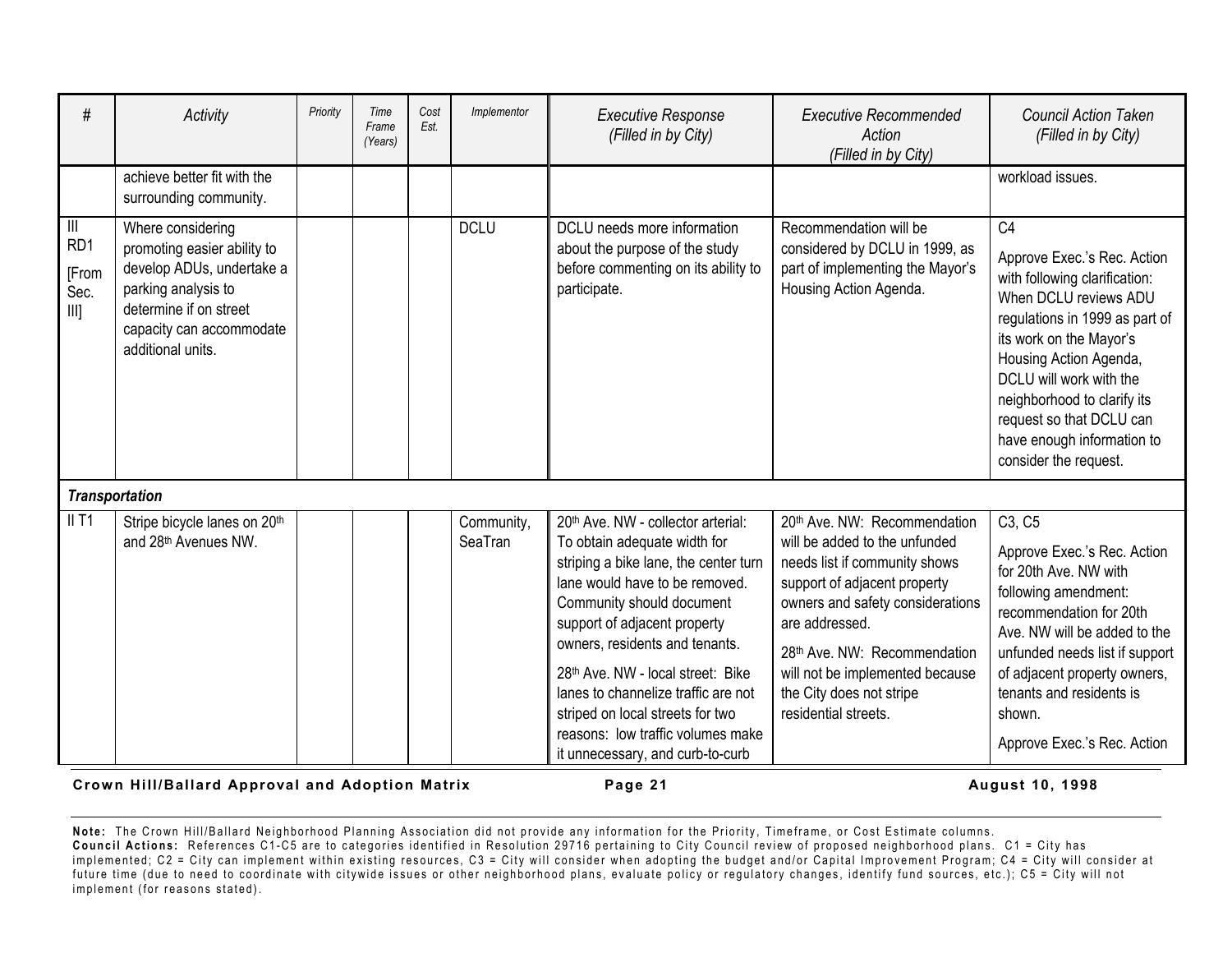| #                   | Activity                                                                                                                                                                                                           | Priority | Time<br>Frame<br>(Years) | Cost<br>Est. | Implementor | <b>Executive Response</b><br>(Filled in by City)                                                                                                                                                                                                 | <b>Executive Recommended</b><br>Action<br>(Filled in by City)                                                     | <b>Council Action Taken</b><br>(Filled in by City)                                                                                                                                                                                                                                                                                                                                                                                                                                                                                                                  |
|---------------------|--------------------------------------------------------------------------------------------------------------------------------------------------------------------------------------------------------------------|----------|--------------------------|--------------|-------------|--------------------------------------------------------------------------------------------------------------------------------------------------------------------------------------------------------------------------------------------------|-------------------------------------------------------------------------------------------------------------------|---------------------------------------------------------------------------------------------------------------------------------------------------------------------------------------------------------------------------------------------------------------------------------------------------------------------------------------------------------------------------------------------------------------------------------------------------------------------------------------------------------------------------------------------------------------------|
|                     |                                                                                                                                                                                                                    |          |                          |              |             | widths are usually insufficient to<br>accommodate parking, bike lanes<br>and vehicle traffic.                                                                                                                                                    |                                                                                                                   | for 28th Ave. NW.                                                                                                                                                                                                                                                                                                                                                                                                                                                                                                                                                   |
| $II$ T <sub>2</sub> | Enhance pedestrian<br>connections on 28th Ave.<br>NW from the Ballard<br>Community Center to the<br>street end at Salmon Bay.<br>Complete curb and<br>sidewalk. Provide curb<br>extensions on NW Market<br>Street. |          |                          |              | SeaTran     | A concept plan would need to be<br>developed. SeaTran does not<br>have funding to prepare the<br>concept plan. The community<br>could apply for a Neighborhood<br>Matching Fund grant to prepare a<br>concept plan for SeaTran<br>consideration. | Recommendation will be<br>considered in the future, but is<br>contingent on funding and<br>staffing availability. | C <sub>4</sub><br>Approve Exec.'s Rec. Action<br>with following addition: Street<br>end improvements and<br>connections to street end will<br>not be made unless City<br>develops street end for public<br>access. City will not develop<br>street end at 28th Avenue<br>NW for public access unless<br>the adjacent properties are<br>redeveloped for non-industrial<br>uses and/or the Council's<br><b>Transportation Committee's</b><br>work on shoreline street end<br>policies in 1998 results in<br>policies encouraging public<br>access at this street end. |
| $II$ T <sub>3</sub> | Support consolidation and<br>enhanced Metro bus stops<br>on Market Street between                                                                                                                                  |          |                          |              | KC/Metro    | KC/Metro would be the lead<br>agency for this recommendation.<br>SeaTran would work with                                                                                                                                                         | Recommendation may be<br>considered in the future. Timing<br>is up to KC/Metro.                                   | C <sub>2</sub><br>Approve Exec.'s Rec. Action.                                                                                                                                                                                                                                                                                                                                                                                                                                                                                                                      |
|                     | 24th and 8th Avenues NW.<br>Provide Metro bus stop<br>consolidation and improved<br>stops on Market Street east                                                                                                    |          |                          |              |             | KC/Metro and the community to<br>figure out how curb space is used.                                                                                                                                                                              | SeaTran will forward<br>recommendation to KC/Metro for<br>consideration.                                          |                                                                                                                                                                                                                                                                                                                                                                                                                                                                                                                                                                     |

**Crown Hill/Ballard Approval and Adoption Matrix Page 22 August 10, 1998**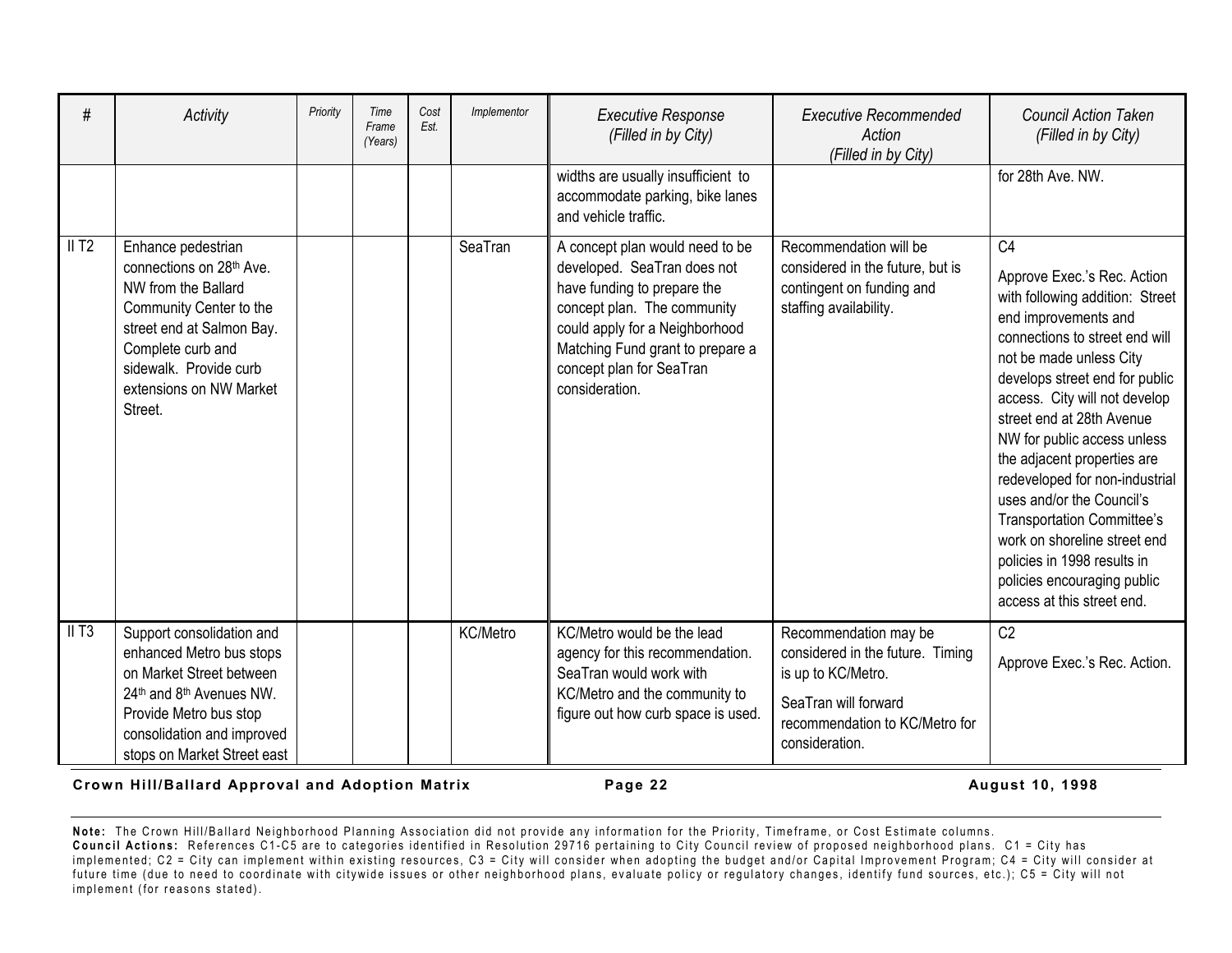| #                   | Activity                                                                                                                                                                                                                | Priority | Time<br>Frame<br>(Years) | Cost<br>Est. | Implementor           | <b>Executive Response</b><br>(Filled in by City)                                                                                                                                                                                                                                                                                                                                                    | <b>Executive Recommended</b><br>Action<br>(Filled in by City)                                                                                                                                                                                                                                                                                                                    | <b>Council Action Taken</b><br>(Filled in by City)                                                                                                                                                                                        |
|---------------------|-------------------------------------------------------------------------------------------------------------------------------------------------------------------------------------------------------------------------|----------|--------------------------|--------------|-----------------------|-----------------------------------------------------------------------------------------------------------------------------------------------------------------------------------------------------------------------------------------------------------------------------------------------------------------------------------------------------------------------------------------------------|----------------------------------------------------------------------------------------------------------------------------------------------------------------------------------------------------------------------------------------------------------------------------------------------------------------------------------------------------------------------------------|-------------------------------------------------------------------------------------------------------------------------------------------------------------------------------------------------------------------------------------------|
|                     | and west of Leary Way and<br>on 24th NW.                                                                                                                                                                                |          |                          |              |                       |                                                                                                                                                                                                                                                                                                                                                                                                     |                                                                                                                                                                                                                                                                                                                                                                                  |                                                                                                                                                                                                                                           |
| $II$ T4             | Restore two way travel on<br>Ballard Ave. to improve<br>access for all modes of<br>travel and including traffic<br>calming enhancements to<br>prevent cut-through traffic.                                              |          |                          |              | SeaTran,<br>Community | Portions of this project (restoring<br>two-way travel) are feasible and<br>immediately implementable, but<br>are not warranted from a technical<br>or safety standpoint. However,<br>SeaTran can implement the<br>proposal provided the community<br>can demonstrate support from<br>adjacent property owners.<br>SeaTran does not have funding for<br>recommended traffic calming<br>enhancements. | Recommendation to restore two-<br>way travel will be implemented, if<br>the support of adjacent property<br>owners, businesses and<br>residents can be shown.                                                                                                                                                                                                                    | C <sub>2</sub> , C <sub>4</sub><br>Approve Exec.'s Rec. Action<br>with following addition:<br>SeaTran to coordinate with<br>Crown Hill/Ballard and<br>BINMIC to address support<br>for and issues related to<br>traffic calming features. |
| $II$ T <sub>5</sub> | Provide safer bicycle<br>access to Ballard Ave. NW<br>for westbound travel on<br>NW 45th and 46th Streets<br>(via Shilshole Ave. NW and<br>17th Ave. NW). Consider<br>striping, signage and<br>structural improvements. |          |                          |              | SeaTran               | Bike lane in Shilshole street right-<br>of-way: a concept plan is needed<br>showing how both a bike lane and<br>back-in angle parking would be<br>accommodated.<br>Bike lanes on NW 45th St.: The<br>Burke-Gilman Trail is going to be<br>extended west on the south side<br>of NW 45th St. to 11th Ave. NW.<br>Bike lanes on NW 46th St.: Street<br>is too narrow.                                 | Bike lane in Shilshole St. right-of-<br>way: may be considered in the<br>future, if the support of adjacent<br>property owners, businesses and<br>residents can be shown.<br>Bike lanes on NW 46th St.:<br>Recommendation for striping will<br>not be implemented because<br>street is too narrow. Signage<br>may be added at key junctions,<br>subject to funding availability. | C4, C5<br>Approve Exec.'s Rec. Action.                                                                                                                                                                                                    |
| $II$ T <sub>6</sub> | Enhance the mid-block<br>crossing on NW Market                                                                                                                                                                          |          |                          |              | SeaTran,              | Pedestrian improvement program<br>staff can examine this intersection                                                                                                                                                                                                                                                                                                                               | Recommendation may be<br>considered in the future, but is                                                                                                                                                                                                                                                                                                                        | C <sub>4</sub>                                                                                                                                                                                                                            |

**Crown Hill/Ballard Approval and Adoption Matrix Page 23 August 10, 1998**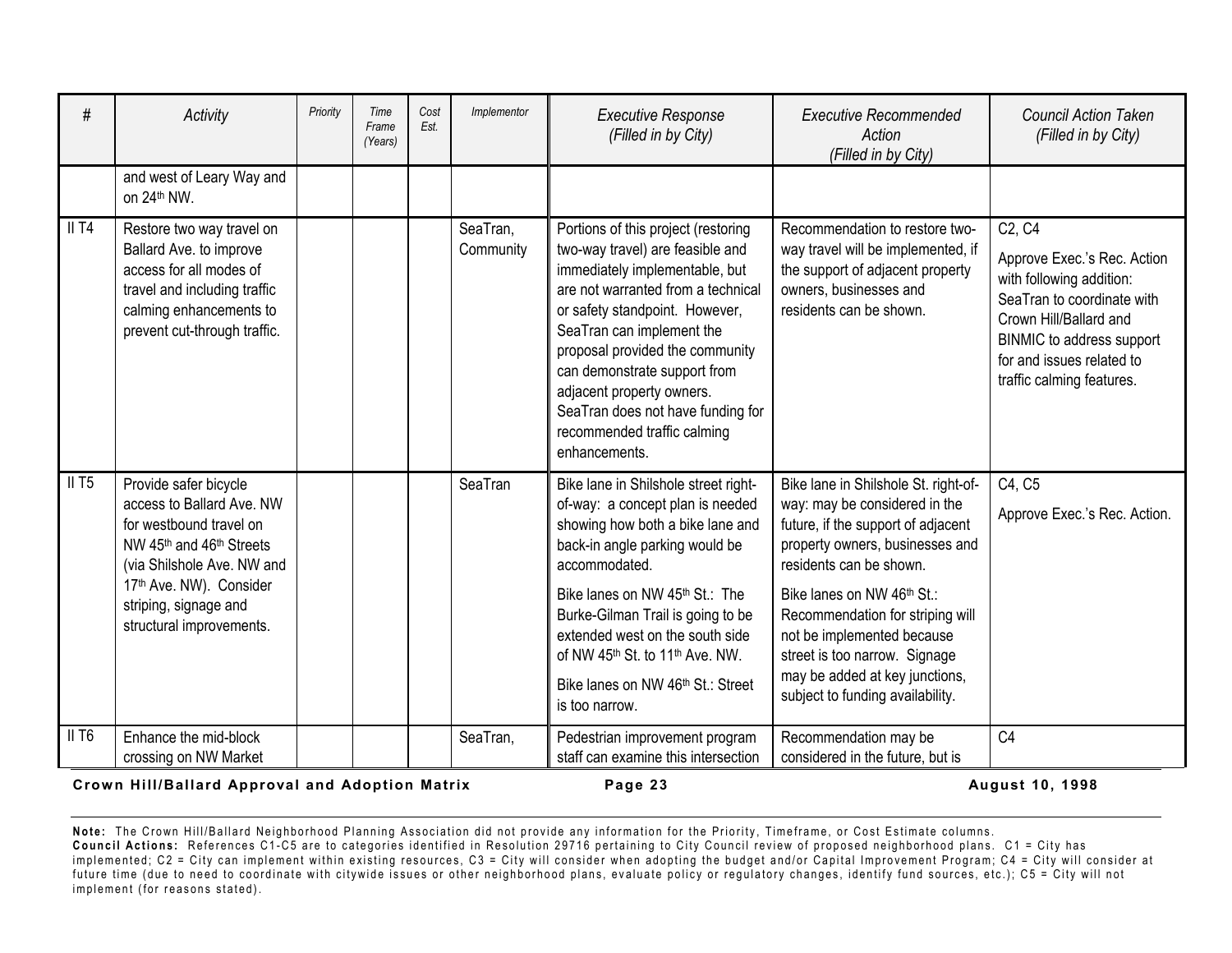| #                                 | Activity                                                                                                                                                       | Priority | Time<br>Frame<br>(Years) | Cost<br>Est. | Implementor | <b>Executive Response</b><br>(Filled in by City)                                                                                                                                                                                                                                                                                                                                                                                                                                                                                                                                                                                     | <b>Executive Recommended</b><br>Action<br>(Filled in by City)                                                                                                                                                                                                                                    | <b>Council Action Taken</b><br>(Filled in by City) |
|-----------------------------------|----------------------------------------------------------------------------------------------------------------------------------------------------------------|----------|--------------------------|--------------|-------------|--------------------------------------------------------------------------------------------------------------------------------------------------------------------------------------------------------------------------------------------------------------------------------------------------------------------------------------------------------------------------------------------------------------------------------------------------------------------------------------------------------------------------------------------------------------------------------------------------------------------------------------|--------------------------------------------------------------------------------------------------------------------------------------------------------------------------------------------------------------------------------------------------------------------------------------------------|----------------------------------------------------|
|                                   | Street at Ballard Ave. NW.                                                                                                                                     |          |                          |              | KC/Metro    | to see what improvements might<br>be made.                                                                                                                                                                                                                                                                                                                                                                                                                                                                                                                                                                                           | contingent on availability of<br>funding for construction and<br>ongoing maintenance costs.                                                                                                                                                                                                      | Approve Exec.'s Rec. Action.                       |
| II T7                             | Complete bicycle lanes on<br>8th Ave. NW from NW 105th<br>St. to the Burke-Gilman<br>Trail.                                                                    |          |                          |              | SeaTran     | SeaTran would not recommend<br>bike lanes on 8 <sup>th</sup> NW north of NW<br>85th. The street width can not<br>accommodate both parking and a<br>bike lane. Current bike volumes<br>would not justify installation of a<br>bike lane with the resulting parking<br>loss in this residential area.<br>Bike lanes are already striped<br>between NW Market St. and NW<br>85th St.<br>South of NW Market St: effects<br>on parking, traffic and truck circu-<br>lation would have to be evaluated<br>and the support of the adjacent<br>residents, property owners,<br>businesses. Coordination with the<br>BINMIC plan is necessary. | North of 85 <sup>th</sup> : Recommendation<br>will not be implemented, unless<br>bike travel volumes increase<br>significantly.<br>South of Market:<br>Recommendation will be<br>considered during annual review<br>of bicycle network,<br>implementation is subject o<br>safety considerations. | C5, C4<br>Approve Exec.'s Rec. Action.             |
| $III$ T1<br>[From<br>Sec.<br>III] | <b>Historic District/Market</b><br><b>Street Area</b><br>Complete sidewalk network<br>where no sidewalks<br>currently exist. Construct<br>curbs and sidewalks. |          |                          |              | SeaTran     | SeaTran does not support a<br>planted median on Shilshole, but<br>would recommend a continuous<br>center turn lane. SeaTran would<br>also recommend back-in angle<br>parking.                                                                                                                                                                                                                                                                                                                                                                                                                                                        | Unless otherwise noted.<br>recommendations will be<br>considered in future, contingent<br>on funding and staffing<br>availability, and/or further<br>analysis by SeaTran.                                                                                                                        | C4, C5<br>Approve Exec.'s Rec. Action.             |

**Crown Hill/Ballard Approval and Adoption Matrix Page 24 August 10, 1998**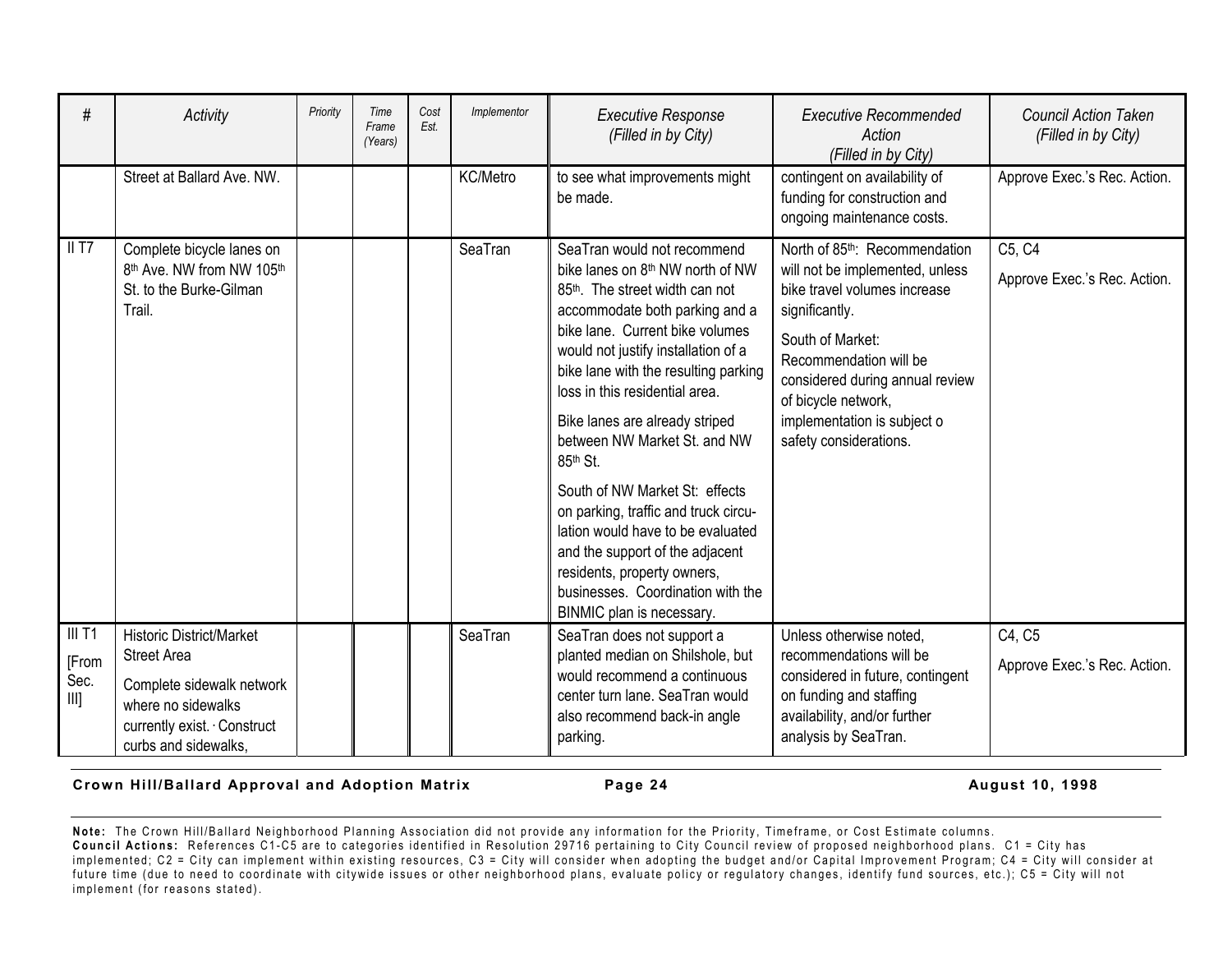| #                         | Activity                                                                                                                                                                                                                                                                                                                                                                                                                                                                                                                                                                                                                                                             | Priority | Time<br>Frame<br>(Years) | Cost<br>Est. | Implementor | <b>Executive Response</b><br>(Filled in by City)                                                                                                                                                                             | <b>Executive Recommended</b><br>Action<br>(Filled in by City)                                                     | <b>Council Action Taken</b><br>(Filled in by City) |
|---------------------------|----------------------------------------------------------------------------------------------------------------------------------------------------------------------------------------------------------------------------------------------------------------------------------------------------------------------------------------------------------------------------------------------------------------------------------------------------------------------------------------------------------------------------------------------------------------------------------------------------------------------------------------------------------------------|----------|--------------------------|--------------|-------------|------------------------------------------------------------------------------------------------------------------------------------------------------------------------------------------------------------------------------|-------------------------------------------------------------------------------------------------------------------|----------------------------------------------------|
|                           | parallel parking and loading<br>location, landscaping<br>(along sidewalks and in<br>possible median) and<br>bicycle lanes on Shilshole<br>Ave. NW between NW<br>Market St. and 17th Ave.<br>NW. Improve the NW<br>Leary Way/17th Ave.<br>NW/NW 48th St.<br>intersection. Consider<br>redesigning the NW Leary<br>Way/17th Ave. NW<br>intersection. Improve the<br>NW Market St./Leary<br>Way/22nd Ave. NW<br>intersection. · Provide<br>circles on Ballard Ave. NW<br>at large intersections to<br>calm traffic and provide<br>space for landscaping<br>and/or public art. Improve<br>bicycle and pedestrian<br>connections to, and safety<br>on, Shilshole Ave. NW. |          |                          |              |             | Other recommendations may be<br>considered in the future,<br>consistent with City policies on<br>sidewalk construction. Some of<br>these projects may be good<br>candidates for the Business<br>Improvement Area to take on. |                                                                                                                   |                                                    |
| $III$ T2<br>[From<br>Sec. | 15th Avenue NW/NW 85th<br>Street Gateway · Acquire<br>(or coordinate with<br>owner/developer) on the                                                                                                                                                                                                                                                                                                                                                                                                                                                                                                                                                                 |          |                          |              | SeaTran     | DPR: This open space<br>opportunity would need to be<br>prioritized with those from other<br>neighborhood plans, assuming a                                                                                                  | Unless otherwise noted,<br>recommendations will be<br>considered in future, contingent<br>on funding and staffing | C4, C5<br>Approve Exec.'s Rec. Action.             |

**Crown Hill/Ballard Approval and Adoption Matrix Page 25 August 10, 1998**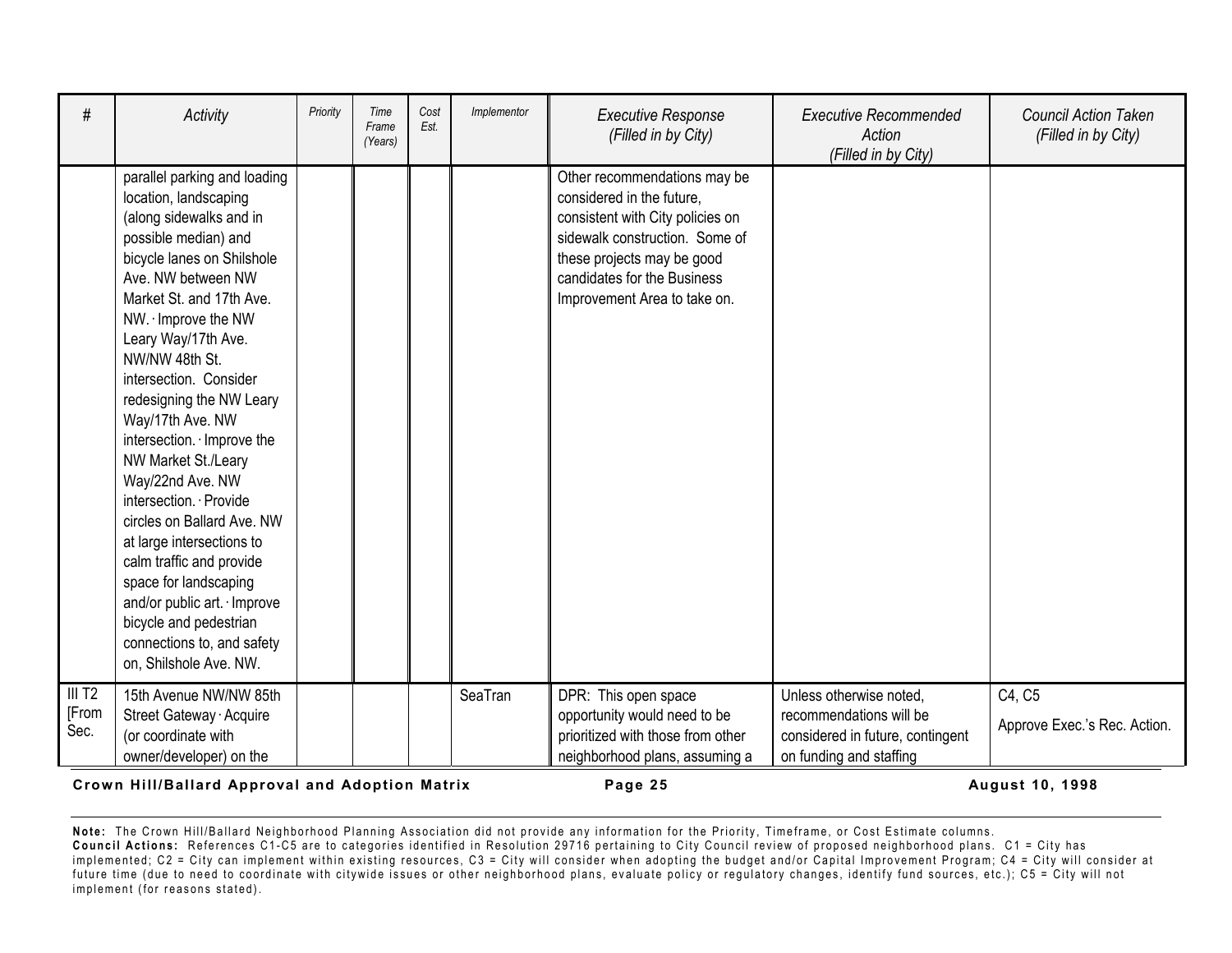| #    | Activity                                                                                                                                                                                                                                                                                                                                                                                                                                                                                                                                                                                                                                                                                                                                                          | Priority | Time<br>Frame<br>(Years) | Cost<br>Est. | Implementor | <b>Executive Response</b><br>(Filled in by City)                                                                                                                                                                                                                                                                                                                                                                                                                                         | <b>Executive Recommended</b><br>Action<br>(Filled in by City) | <b>Council Action Taken</b><br>(Filled in by City) |
|------|-------------------------------------------------------------------------------------------------------------------------------------------------------------------------------------------------------------------------------------------------------------------------------------------------------------------------------------------------------------------------------------------------------------------------------------------------------------------------------------------------------------------------------------------------------------------------------------------------------------------------------------------------------------------------------------------------------------------------------------------------------------------|----------|--------------------------|--------------|-------------|------------------------------------------------------------------------------------------------------------------------------------------------------------------------------------------------------------------------------------------------------------------------------------------------------------------------------------------------------------------------------------------------------------------------------------------------------------------------------------------|---------------------------------------------------------------|----------------------------------------------------|
| III] | northeast corner of 15th<br>Ave. NW/NW 85th St. and<br>provide a public use area<br>that includes seating, art, a<br>bus stop with enhanced<br>shelter and information.<br>and retail services<br>integrated into the<br>pedestrian orientation of<br>the space.<br>Construct landscaped<br>medians on 15th Ave. NW<br>north and south of left-turn<br>lanes at NW 85th St.<br>Widen sidewalks and<br>provide streetscaping along<br>northeast block faces.<br>Construct ornamental arch<br>or gate spanning<br>intersection of 15th Ave.<br>NW/NW 85th St. Integrate<br>with traffic control and<br>street lighting.<br>Provide signalized mid-<br>block pedestrian crossing<br>on 15th Ave. NW between<br>NW 83rd and 85th Streets.<br>Coordinate with adjacent |          |                          |              |             | fund source is identified to pay for<br>such acquisitions.<br>SeaTran: Conceptual design is<br>needed to determine location and<br>extent of median.<br>SeaTran: 15th Ave. NW is a<br>designated over-height truck<br>route. The City must maintain the<br>ability to easily remove overhead<br>obstruction along this route.<br>SeaTran is currently analyzing the<br>intersection of 15th Ave. NW and<br>Holman Rd. NW to determine if<br>warrants are met for a pedestrian<br>signal. | availability, and/or further<br>analysis by SeaTran.          |                                                    |

#### **Crown Hill/Ballard Approval and Adoption Matrix Page 26 August 10, 1998**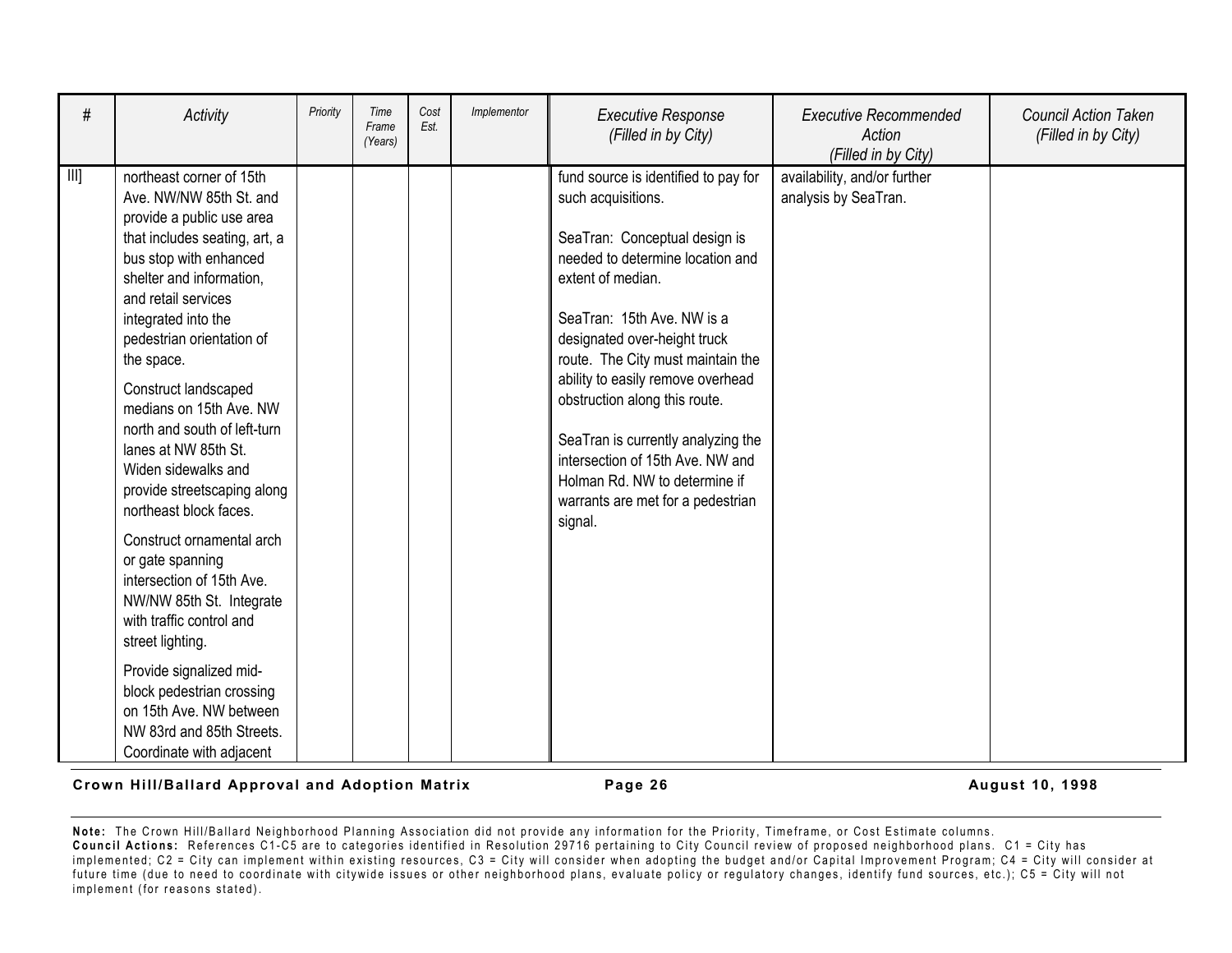| #                                           | Activity                                                                                                                                                                                                                                                                                                                                                                                                                                                                                                                                                                        | Priority | Time<br>Frame<br>(Years) | Cost<br>Est. | Implementor | <b>Executive Response</b><br>(Filled in by City)                                                                                                                                                                                                                                                                                                                                                                                                                       | <b>Executive Recommended</b><br>Action<br>(Filled in by City)                                                                                                                                                                                                                       | <b>Council Action Taken</b><br>(Filled in by City) |
|---------------------------------------------|---------------------------------------------------------------------------------------------------------------------------------------------------------------------------------------------------------------------------------------------------------------------------------------------------------------------------------------------------------------------------------------------------------------------------------------------------------------------------------------------------------------------------------------------------------------------------------|----------|--------------------------|--------------|-------------|------------------------------------------------------------------------------------------------------------------------------------------------------------------------------------------------------------------------------------------------------------------------------------------------------------------------------------------------------------------------------------------------------------------------------------------------------------------------|-------------------------------------------------------------------------------------------------------------------------------------------------------------------------------------------------------------------------------------------------------------------------------------|----------------------------------------------------|
|                                             | signals on 15th Ave. NW.                                                                                                                                                                                                                                                                                                                                                                                                                                                                                                                                                        |          |                          |              |             |                                                                                                                                                                                                                                                                                                                                                                                                                                                                        |                                                                                                                                                                                                                                                                                     |                                                    |
| III T <sub>3</sub><br>[From<br>Sec.<br>III] | 15th Avenue NW/NW 65th<br><b>Street Crossroads</b><br>Improve physical<br>appearance and pedestrian<br>safety of intersection at<br>15th Ave. NW at NW 65th<br>St. Construct landmark<br>features (e.g. art, fountain,<br>signposts, etc.) in<br>pedestrian islands on<br>northwest and southeast<br>corners of 15th Ave. NW at<br>NW 65th St.<br>Construct landscaped<br>medians on 15th Ave. NW<br>north and south of left-turn<br>lanes at NW 65th St.<br>Widen sidewalks and<br>provide streetscaping<br>(trees, special lighting, etc.)<br>along northeast block<br>faces. |          |                          |              | SeaTran     | SeaTran would analyze this<br>location to make sure that trucks<br>turning movements could still be<br>accommodated. See comments<br>for III T8.<br>SeaTran would not recommend<br>the placement of non-breakaway<br>objects in islands due to safety<br>and liability considerations.<br>SeaTran: The benefit to<br>pedestrians of landscaped<br>medians around the intersection<br>must be evaluated. Increase in<br>ongoing maintenance costs must<br>be addressed. | Recommendation for pedestrian<br>safety improvements will be<br>considered, subject to review of<br>turning radius requirements.<br>Other recommendations may be<br>considered in the future, subject<br>to funding (construction and<br>maintenance) and staffing<br>availability. | C <sub>4</sub><br>Approve Exec.'s Rec. Action.     |
| III T9                                      | Transit                                                                                                                                                                                                                                                                                                                                                                                                                                                                                                                                                                         |          |                          |              | SeaTran,    | KC/Metro is actively working on                                                                                                                                                                                                                                                                                                                                                                                                                                        | SeaTran to forward                                                                                                                                                                                                                                                                  | C <sub>2</sub>                                     |
| [From<br>Sec.                               | Provide daytime, evening<br>and weekend service to                                                                                                                                                                                                                                                                                                                                                                                                                                                                                                                              |          |                          |              | KC/Metro    | service revisions for these areas.<br>Most, if not all, of these service<br>changes are under consideration.                                                                                                                                                                                                                                                                                                                                                           | recommendations to KC/Metro.                                                                                                                                                                                                                                                        | Approve Exec.'s Rec. Action.                       |

#### **Crown Hill/Ballard Approval and Adoption Matrix Page 27 August 10, 1998**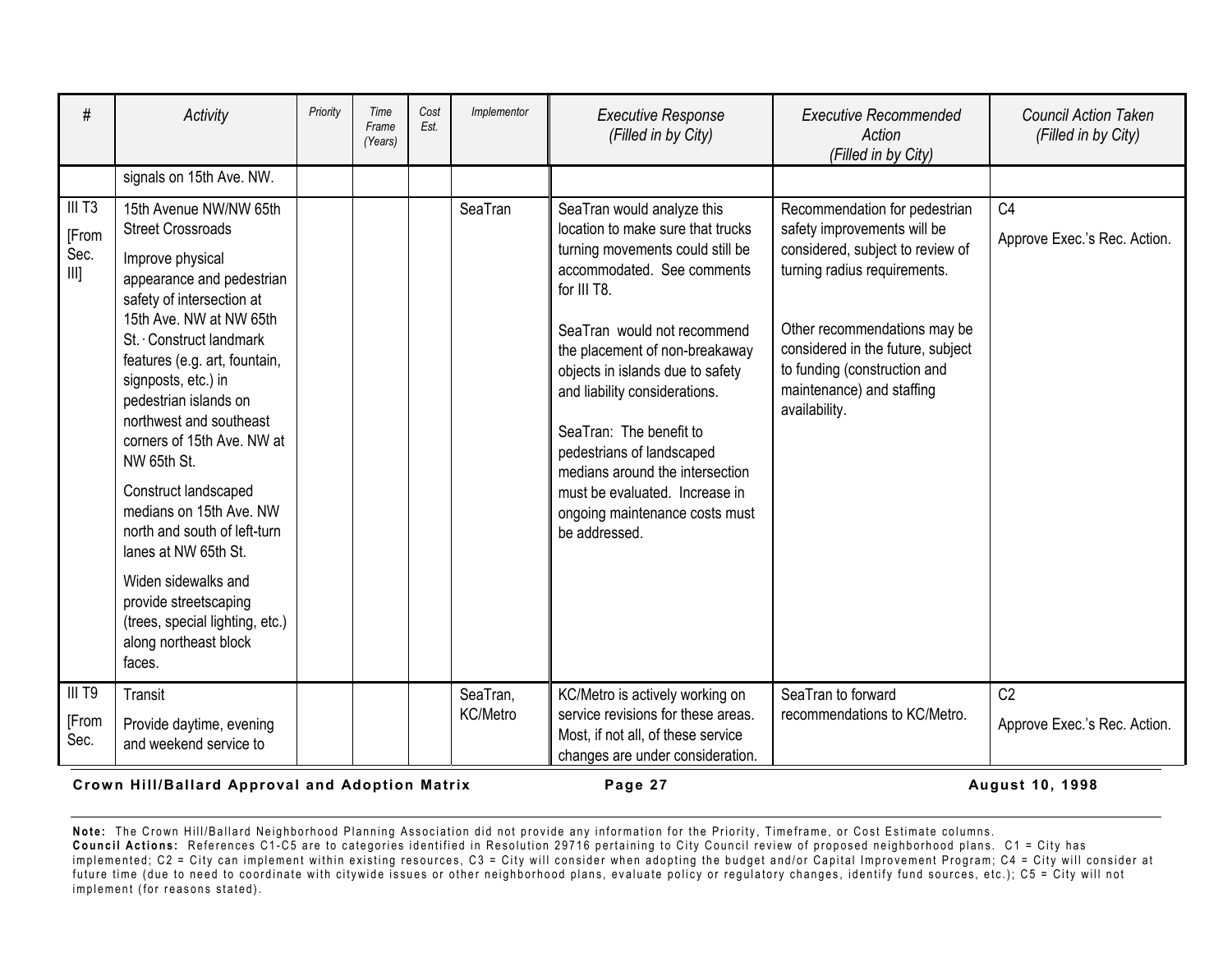| #                                     | Activity                                                                                                                                                                                                                                                                                                                                                                                                                                                                                                                                                           | Priority | Time<br>Frame<br>(Years) | Cost<br>Est. | Implementor | <b>Executive Response</b><br>(Filled in by City)                                                                                                                                                                                                                                | <b>Executive Recommended</b><br>Action<br>(Filled in by City)                                                                                                                                                                           | <b>Council Action Taken</b><br>(Filled in by City) |
|---------------------------------------|--------------------------------------------------------------------------------------------------------------------------------------------------------------------------------------------------------------------------------------------------------------------------------------------------------------------------------------------------------------------------------------------------------------------------------------------------------------------------------------------------------------------------------------------------------------------|----------|--------------------------|--------------|-------------|---------------------------------------------------------------------------------------------------------------------------------------------------------------------------------------------------------------------------------------------------------------------------------|-----------------------------------------------------------------------------------------------------------------------------------------------------------------------------------------------------------------------------------------|----------------------------------------------------|
| [   ]                                 | Golden Gardens Park. .<br>Operate a bus route<br>(possibly a rerouted Route<br>46) along length of Leary<br>Way NW between Ballard<br>and Fremont. · Extend<br>service period of express<br>routes 15, 17, and 18 to<br>approx. 6:30 p.m.; consider<br>midday service on these<br>express routes. Add bus<br>stop south of NW 65th for<br>Route 18 express. .<br>Consider adding new east-<br>west service along NW<br>65th St. and operate<br>service using smaller buses<br>or vans. · Improve lighting<br>at bus stops and provide<br>bus bulbs where feasible. |          |                          |              |             | The King County Council is<br>expected to decide on fall 1998<br>service changes in May.<br>Improved lighting at bus stops and<br>bus bulbs ought to be considered<br>as part of larger pedestrian<br>improvement projects.                                                     |                                                                                                                                                                                                                                         |                                                    |
| <b>III T10</b><br>[From<br>Sec.<br>ШJ | <b>Traffic Calming</b><br>Construct curb bulbs at the<br>following intersections; NW<br>59th St./22nd Ave. NW;<br>NW 61st St./22nd Ave.<br>NW; NW 65th St./32nd<br>Ave. NW; NW 67th St. at<br>16th, 17th, 18th, 22nd                                                                                                                                                                                                                                                                                                                                               |          |                          |              | SeaTran     | SeaTran:<br>NW 59th St./22nd Ave. NW:<br>feasible, but the curb bulb would<br>only narrow the street to 25 feet<br>and would have very little traffic<br>calming effect.<br>NW 61st St./22nd Ave. NW:<br>feasible, but the curb bulb would<br>only narrow the street to 25 feet | Unless otherwise noted.<br>recommendations will be<br>considered in future, contingent<br>on funding and staffing<br>availability, and/or further<br>analysis by SeaTran.<br>Community may want to pursue<br>Neighborhood Matching Fund | C4, C5<br>Approve Exec.'s Rec. Action.             |

**Crown Hill/Ballard Approval and Adoption Matrix Page 28 August 10, 1998**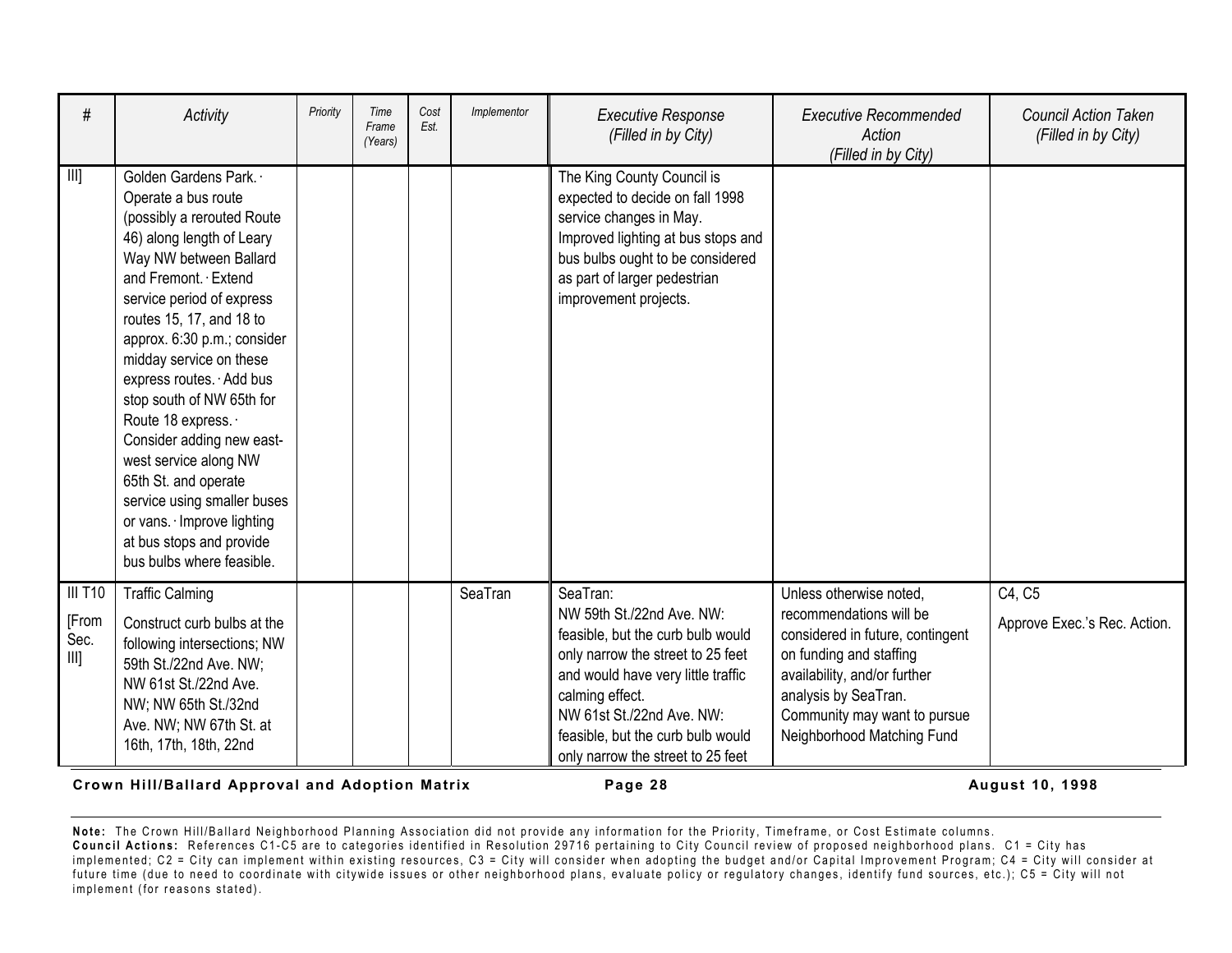| #                                     | Activity                                                                                                                                                                                                                                                                                                                                                                                                                                                                                                                                                                                                                                                    | Priority | Time<br>Frame<br>(Years) | Cost<br>Est. | Implementor | <b>Executive Response</b><br>(Filled in by City)                                                                                                                                                                                                                                                                                                                                                                                                                                                         | <b>Executive Recommended</b><br>Action<br>(Filled in by City)                                                     | <b>Council Action Taken</b><br>(Filled in by City) |
|---------------------------------------|-------------------------------------------------------------------------------------------------------------------------------------------------------------------------------------------------------------------------------------------------------------------------------------------------------------------------------------------------------------------------------------------------------------------------------------------------------------------------------------------------------------------------------------------------------------------------------------------------------------------------------------------------------------|----------|--------------------------|--------------|-------------|----------------------------------------------------------------------------------------------------------------------------------------------------------------------------------------------------------------------------------------------------------------------------------------------------------------------------------------------------------------------------------------------------------------------------------------------------------------------------------------------------------|-------------------------------------------------------------------------------------------------------------------|----------------------------------------------------|
|                                       | Avenues NW; NW 77th<br>St./32nd Ave. NW; NW<br>95th St./13th Ave. NW; NW<br>Market St./28th Ave. NW;<br>12th Ave. NW north of<br>Holman Rd.<br>Construct indicated traffic-<br>calming features at the<br>following locations: · NW<br>70th St. east of 15th Ave.<br>NW (choker); NW 73rd St.<br>east of 15th Ave. NW<br>(choker); NW 75th St. east<br>of 15th Ave. NW (choker);<br>on 15th Ave. NW at 75th<br>St. (medians); NW 83rd St.<br>west of 15th Ave. NW<br>(closure with pocket park);<br>NW 60th St. at 26th Ave.<br>NW (closure at<br>playground); 32nd Ave. NW<br>between NW 58th and NW<br>70th Streets (various<br>treatments and locations) |          |                          |              |             | and would have very little traffic<br>calming effect<br>NW 67th St. at 16th, 17th, 18th,<br>22nd Avenues NW: not feasible<br>due to street width<br>NW 95th St./13th Ave. NW: not<br>feasible due to street width.<br>SeaTran: All these facilities would<br>require a feasibility analysis, which<br>depends on funding and staffing<br>availability. Closures especially<br>require an analysis of traffic<br>diversion impacts on surrounding<br>residential streets and emergency<br>vehicle access. | grants.                                                                                                           |                                                    |
| <b>III T11</b><br>[From<br>Sec.<br>Ⅲ. | <b>Bike Lanes and Trails</b><br>Plan and provide a<br>complete network of bicycle<br>routes and facilities. Make                                                                                                                                                                                                                                                                                                                                                                                                                                                                                                                                            |          |                          |              | SeaTran     | SeaTran:<br>Ballard Bridge - not feasible<br>without total bridge reconstruction<br>NW 45th St. - see comments for                                                                                                                                                                                                                                                                                                                                                                                       | Unless otherwise noted,<br>recommendations will be<br>considered in future, contingent<br>on funding and staffing | C4, C5<br>Approve Exec.'s Rec. Action.             |

**Crown Hill/Ballard Approval and Adoption Matrix Page 29 August 10, 1998**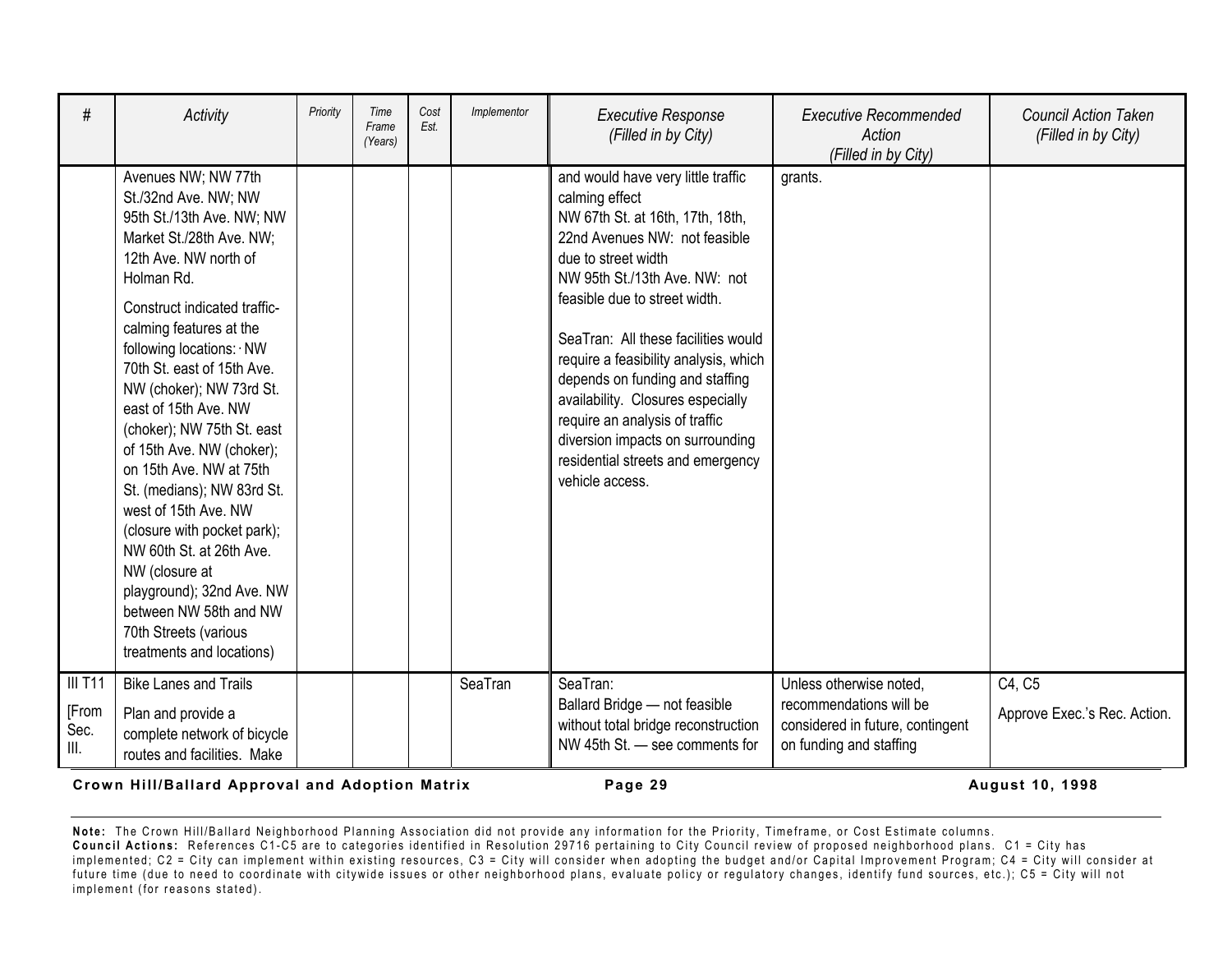| # | Activity                                                                                                                                                                                                                                                                                                                                                                                                                                                                                                                                                                                                                                                                                                                                                                                  | Priority | Time<br>Frame<br>(Years) | Cost<br>Est. | Implementor | <b>Executive Response</b><br>(Filled in by City)                                                                                                                                                                                                                                                                                                                                                                                                                                                                                                                                                                                                                          | <b>Executive Recommended</b><br>Action<br>(Filled in by City) | <b>Council Action Taken</b><br>(Filled in by City) |
|---|-------------------------------------------------------------------------------------------------------------------------------------------------------------------------------------------------------------------------------------------------------------------------------------------------------------------------------------------------------------------------------------------------------------------------------------------------------------------------------------------------------------------------------------------------------------------------------------------------------------------------------------------------------------------------------------------------------------------------------------------------------------------------------------------|----------|--------------------------|--------------|-------------|---------------------------------------------------------------------------------------------------------------------------------------------------------------------------------------------------------------------------------------------------------------------------------------------------------------------------------------------------------------------------------------------------------------------------------------------------------------------------------------------------------------------------------------------------------------------------------------------------------------------------------------------------------------------------|---------------------------------------------------------------|----------------------------------------------------|
|   | improvements to bicycle<br>facilities opportunistically<br>whenever street<br>improvements (including<br>repaving) and other<br>development projects<br>occur. Analyze and<br>construct, where feasible,<br>facilities (e.g. new<br>bikeways, lanes,<br>boulevards, signals,<br>parking/storage, rest areas,<br>special crossing<br>treatments) along the<br>following key bicycle<br>access routes: ·<br><b>Ballard Bridge (bike</b><br>lanes/wider sidewalks<br>needed); NW 45th St. (end<br>of currently planned Burke-<br>Gilman Trail); NW 46th St.;<br>Leary Way NW west of<br>12th Ave.; NW · Shilshole<br>Ave.; NW; Ballard Ave.<br>NW; NW Market St.; NW<br>65th St.; NW 77th St. (an<br>urban trails route); NW 90th<br>St.; 3rd Ave. NW; 8th Ave.<br>NW (complete bike lanes); |          |                          |              |             | $II$ T <sub>5</sub><br>NW 46 St. - see comments for II<br>T <sub>5</sub><br>NW 65th St. - not feasible<br>NW 77th St. - residential street,<br>no signage<br>NW 90th St.- residential street,<br>no signage<br>3rd Ave. NW - street width too<br>narrow for bike lanes<br>14th Ave. NW - feasible ·<br>17th Ave. NW - residential street,<br>no signage<br>20th Ave. NW - see previous<br>comment regarding bike lanes on<br>20th NW<br>24th Ave. NW- could be<br>examined in conjunction with<br>proposal for a 3-lane section along<br>this street<br>28th Ave. NW - residential street.<br>no signage<br>32nd Ave. NW - would need to<br>remove parking for bike lanes | availability, and/or further<br>analysis by SeaTran.          |                                                    |

**Crown Hill/Ballard Approval and Adoption Matrix Page 30 August 10, 1998**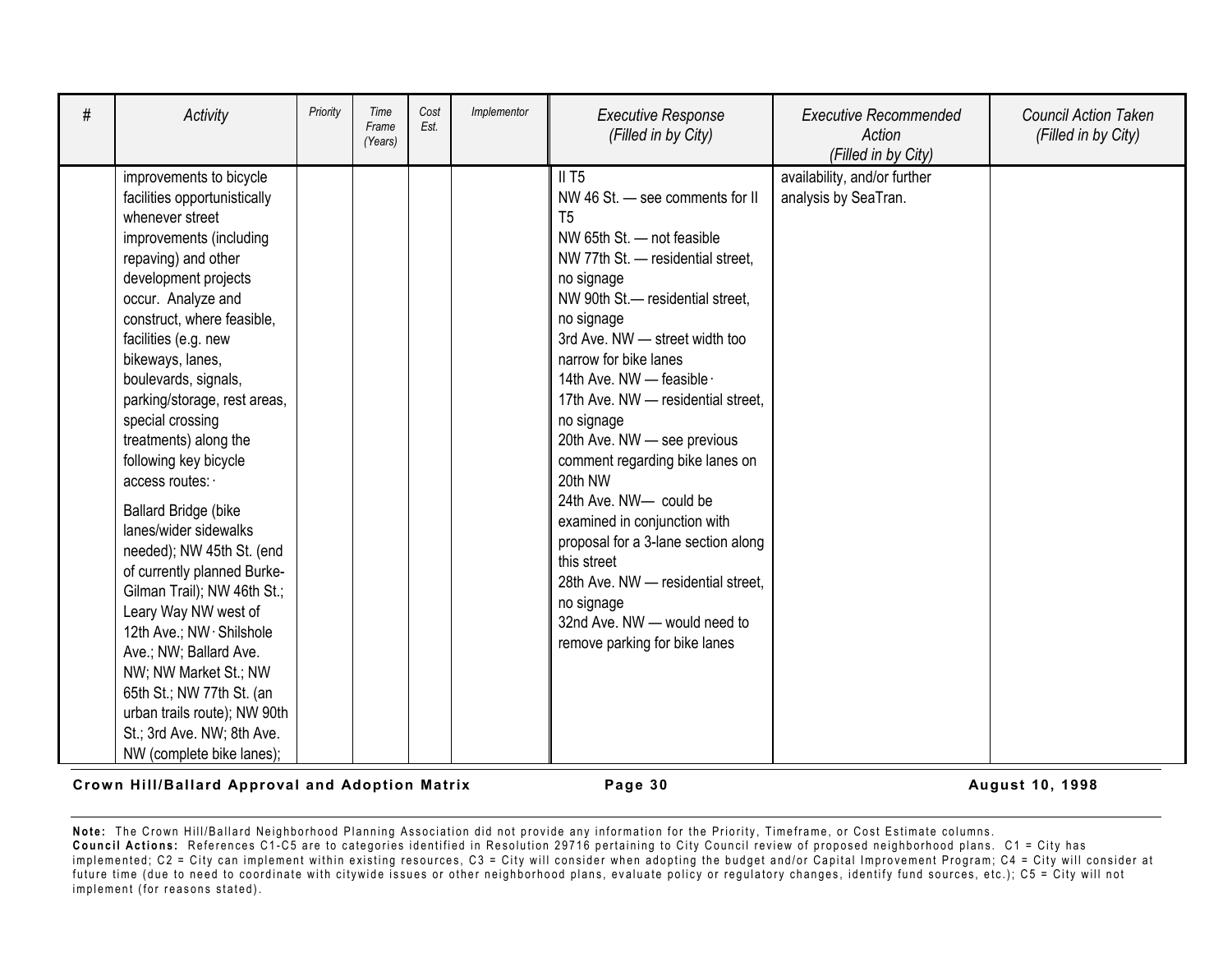| #                 | Activity                                                                                                                                                                                                                                                     | Priority | Time<br>Frame<br>(Years) | Cost<br>Est. | Implementor                                        | <b>Executive Response</b><br>(Filled in by City)                                                                                                                                                                                                                                                                                                                                                                                            | <b>Executive Recommended</b><br>Action<br>(Filled in by City)                                                                                                                                                                                                                             | <b>Council Action Taken</b><br>(Filled in by City)              |
|-------------------|--------------------------------------------------------------------------------------------------------------------------------------------------------------------------------------------------------------------------------------------------------------|----------|--------------------------|--------------|----------------------------------------------------|---------------------------------------------------------------------------------------------------------------------------------------------------------------------------------------------------------------------------------------------------------------------------------------------------------------------------------------------------------------------------------------------------------------------------------------------|-------------------------------------------------------------------------------------------------------------------------------------------------------------------------------------------------------------------------------------------------------------------------------------------|-----------------------------------------------------------------|
|                   | 14th Ave. NW (complete<br>medians); 17th Ave. NW;<br>20th Ave. NW (including<br>bike lanes); 24th Ave. NW;<br>28th Ave. NW (including<br>bike lanes); 32nd Ave. NW                                                                                           |          |                          |              |                                                    |                                                                                                                                                                                                                                                                                                                                                                                                                                             |                                                                                                                                                                                                                                                                                           |                                                                 |
| $III$ T13         | 14th Avenue NW<br>Boulevard: Continue<br>boulevard treatment along<br>14th Ave. NW through<br>better definition of parking<br>spaces, landscaping and<br>medians as appropriate,<br>and safety improvements at<br>intersections.                             |          |                          |              | SeaTran                                            | SeaTran: 14th Ave. NW is in need<br>of complete reconstruction.<br>Coordination with BINMIC is<br>essential. Construction of<br>landscaped medians north of NW<br>Market St. is on SeaTran's<br>unfunded needs list.                                                                                                                                                                                                                        | Recommendation will be<br>considered in the future, subject<br>to funding availability and<br>coordination with BINMIC.                                                                                                                                                                   | C <sub>4</sub><br>Approve Exec.'s Rec. Action.                  |
| <b>Open Space</b> |                                                                                                                                                                                                                                                              |          |                          |              |                                                    |                                                                                                                                                                                                                                                                                                                                                                                                                                             |                                                                                                                                                                                                                                                                                           |                                                                 |
| II OS1            | Preserve all City and<br>Seattle School District<br>owned properties that are<br>proposed for sale for open<br>space and community<br>uses. Locations include<br>Whittier, Loyal Heights,<br>Leary, Market, Sunset,<br>Ballard, Monroe and<br>Olympic sites. |          |                          |              | DPR, ESD,<br>SPO-OFE,<br>School<br><b>District</b> | DPR property is preserved as a<br>result of Initiative 42. Prior to other<br>City-owned land being placed for<br>sale, the City will evaluate prop-<br>erties (see response for II OS3).<br>The potential for use as open<br>space will be included in the<br>evaluation. The City will work with<br>the School District to look for<br>opportunities for use of schools for<br>recreation, environmental, and<br>open space purposes where | City Property: Recommendation<br>will be considered on a case-by-<br>case basis, based on existing<br>City regulations and policies.<br>School District property:<br>Recommendation is the<br>responsibility of the Seattle<br>School District. SPO/OFE will<br>forward recommendation to | C <sub>2</sub> , C <sub>4</sub><br>Approve Exec.'s Rec. Action. |

**Crown Hill/Ballard Approval and Adoption Matrix Page 31 August 10, 1998**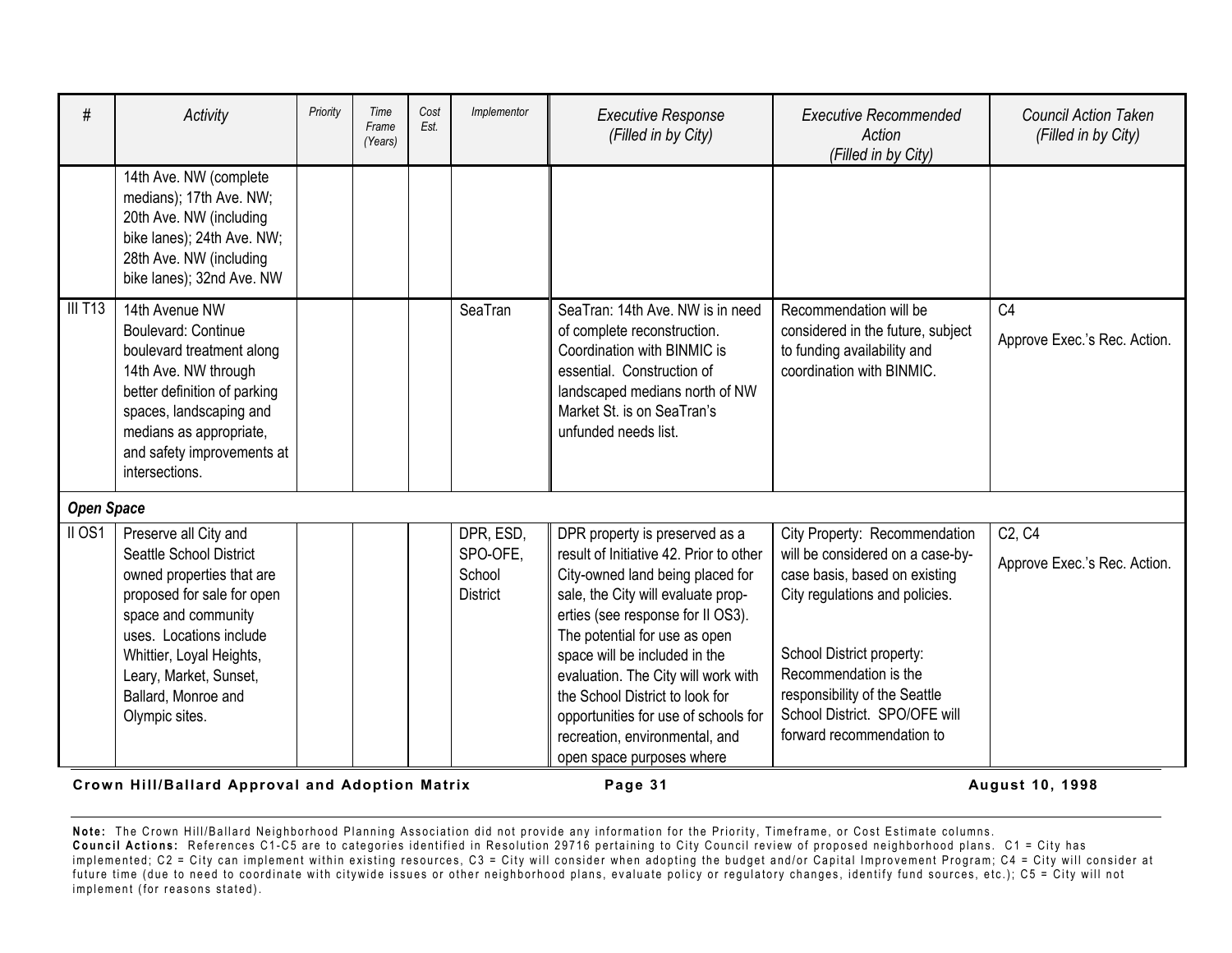| #                  | Activity                                                                                            | Priority | Time<br>Frame<br>(Years) | Cost<br>Est. | Implementor     | <b>Executive Response</b><br>(Filled in by City)                                                                                                                                                                                                                                           | <b>Executive Recommended</b><br>Action<br>(Filled in by City)                                                        | <b>Council Action Taken</b><br>(Filled in by City)              |
|--------------------|-----------------------------------------------------------------------------------------------------|----------|--------------------------|--------------|-----------------|--------------------------------------------------------------------------------------------------------------------------------------------------------------------------------------------------------------------------------------------------------------------------------------------|----------------------------------------------------------------------------------------------------------------------|-----------------------------------------------------------------|
|                    |                                                                                                     |          |                          |              |                 | appropriate.<br>SPO-OFE serves as the liaison<br>between the City and the School<br>District. This recommendation will<br>be forwarded for consideration by<br>the School District's Long-range<br><b>Facilities Planning Committee</b><br>(plan due in late 1998).                        | School District.                                                                                                     |                                                                 |
| II OS <sub>2</sub> | Preserve all street end<br>public rights-of-way for<br>future water, view, or<br>pedestrian access. |          |                          |              | SeaTran         | Adopted shoreline policies govern<br>use of street end public rights-of-<br>way, and attempt to balance<br>competing needs for these loca-<br>tions. Future decisions<br>concerning the use of street ends<br>will be made on a case-by-case<br>basis and will abide by these<br>policies. | Recommendation will be<br>considered on a case-by-case<br>basis, based on existing City<br>regulations and policies. | C <sub>4</sub><br>Approve Exec.'s Rec. Action.                  |
| $\parallel$ OS3    | Preserve vacant surplus<br>City properties for open<br>space.                                       |          |                          |              | <b>ESD</b>      | All surplus properties are<br>evaluated on an individual basis.<br>First priority is other City uses,<br>which could include open spaces<br>or P-patches. Reuse for other<br>community priorities will also be<br>considered.                                                              | Recommendation will be<br>considered on a case-by-case<br>basis, based on existing City<br>regulations and policies. | C <sub>4</sub><br>Approve Exec.'s Rec. Action.                  |
| II OS4             | Complete purchase of<br>pending acquisitions under<br>open space program,                           |          |                          |              | DPR.<br>SeaTran | Acquisition of the lower portion of<br>the Sunset Hill Greenbelt for the<br>extension of the Burke-Gilman                                                                                                                                                                                  | Recommendation is being<br>implemented for Sunset Hill<br>Greenbelt (with the exception of                           | C <sub>2</sub> , C <sub>4</sub><br>Approve Exec.'s Rec. Action. |

**Crown Hill/Ballard Approval and Adoption Matrix Page 32 August 10, 1998**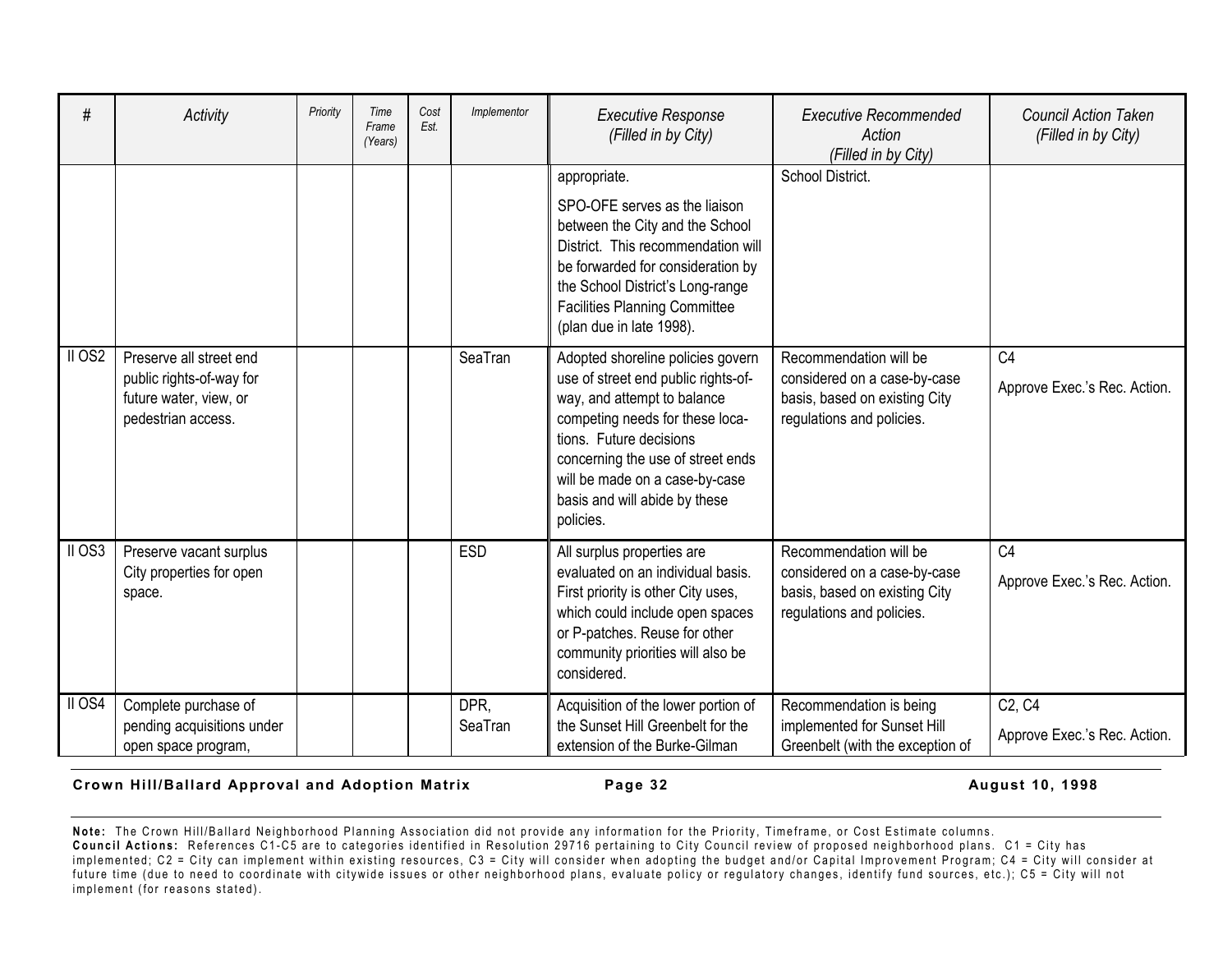| #      | Activity                                                                                                     | Priority | Time<br>Frame<br>(Years) | Cost<br>Est. | Implementor       | <b>Executive Response</b><br>(Filled in by City)                                                                                                                                                                                                           | <b>Executive Recommended</b><br>Action<br>(Filled in by City)                                                                                                                                                                                                                                                                  | <b>Council Action Taken</b><br>(Filled in by City) |
|--------|--------------------------------------------------------------------------------------------------------------|----------|--------------------------|--------------|-------------------|------------------------------------------------------------------------------------------------------------------------------------------------------------------------------------------------------------------------------------------------------------|--------------------------------------------------------------------------------------------------------------------------------------------------------------------------------------------------------------------------------------------------------------------------------------------------------------------------------|----------------------------------------------------|
|        | including Sunset Hill<br>Greenbelt.                                                                          |          |                          |              |                   | Trail is being pursued. No steep<br>slope property acquisition is<br>anticipated at this site. SeaTran is<br>in the process of having the<br>property appraised. Negotiations<br>with Burlington Northern, the<br>current property owners, will<br>follow. | the steep slope, which City will<br>not acquire), but is contingent on<br>negotiations with property<br>owners.                                                                                                                                                                                                                |                                                    |
| II OS5 | Continue pursuing<br>acquisition of open space<br>as defined by the Ballard<br>Open Space Committee<br>list. |          |                          |              | DPR.<br>Community | These proposals will need to be<br>considered in conjunction with<br>priorities from other communities.                                                                                                                                                    | Recommendation will be<br>considered in the future, subject<br>to funding availability and<br>consideration of citywide<br>priorities.                                                                                                                                                                                         | C <sub>4</sub><br>Approve Exec.'s Rec. Action.     |
| II OS6 | Provide additional staffing<br>at Ballard and Loyal<br><b>Heights Community</b><br>Centers.                  |          |                          |              | <b>DPR</b>        | Although DPR recognizes that<br>both facilities need additional<br>staffing, Loyal Heights is the<br>greater priority. The ability to fund<br>this recommendation will depend<br>on the outcome of the budget<br>process.                                  | DPR has requested funding for<br>additional staffing for Loyal<br>Heights community center in the<br>1999-2000 budget. Final<br>decision is subject to budget<br>decisions and DPR consideration<br>of Citywide staffing needs.<br>Additional staffing for the Ballard<br>Community Center may be<br>considered in the future. | C <sub>4</sub><br>Approve Exec.'s Rec. Action.     |
| II OS7 | Assist neighborhood open<br>space and recreation<br>organizations in project<br>implementation and           |          |                          |              | <b>DPR</b>        | DPR recognizes the need to fund<br>the requested services, however<br>the ability to fund this<br>recommendation will depend on                                                                                                                            | DPR has requested funding in<br>the 1999-2000 budget. Final<br>decision is subject to budget<br>decisions and DPR consideration                                                                                                                                                                                                | C <sub>4</sub><br>Approve Exec.'s Rec. Action.     |

**Crown Hill/Ballard Approval and Adoption Matrix Page 33 August 10, 1998**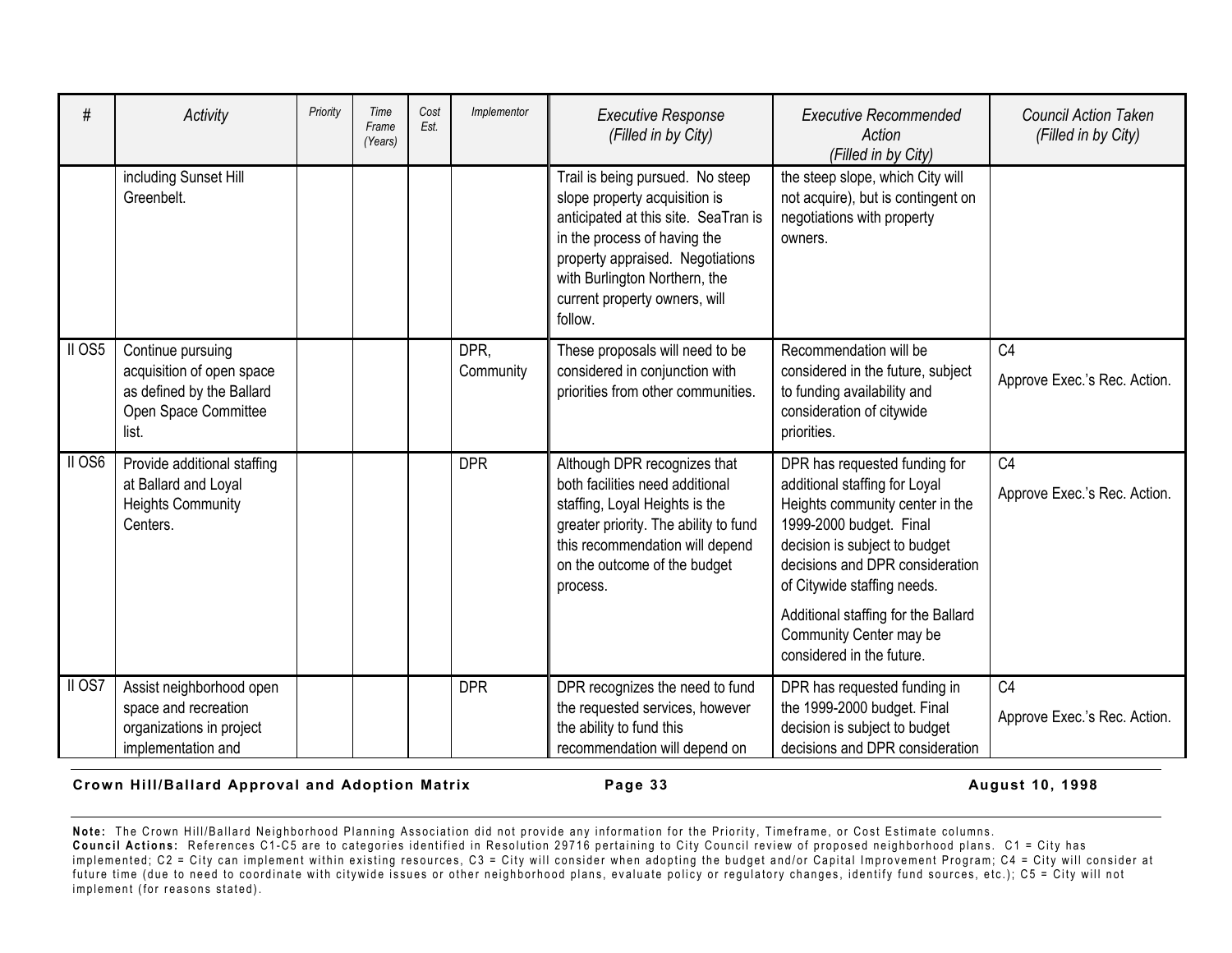| #                           | Activity                                                                                                                                                                                                            | Priority | Time<br>Frame<br>(Years) | Cost<br>Est. | Implementor | <b>Executive Response</b><br>(Filled in by City)                                                                                                                                                                                                                | <b>Executive Recommended</b><br>Action<br>(Filled in by City)                                                                                                                                     | <b>Council Action Taken</b><br>(Filled in by City)                                                                                                                                                                                                                                                                                                                                                                     |
|-----------------------------|---------------------------------------------------------------------------------------------------------------------------------------------------------------------------------------------------------------------|----------|--------------------------|--------------|-------------|-----------------------------------------------------------------------------------------------------------------------------------------------------------------------------------------------------------------------------------------------------------------|---------------------------------------------------------------------------------------------------------------------------------------------------------------------------------------------------|------------------------------------------------------------------------------------------------------------------------------------------------------------------------------------------------------------------------------------------------------------------------------------------------------------------------------------------------------------------------------------------------------------------------|
|                             | support.                                                                                                                                                                                                            |          |                          |              |             | the outcome of the budget<br>process.                                                                                                                                                                                                                           | of Citywide staffing needs.                                                                                                                                                                       |                                                                                                                                                                                                                                                                                                                                                                                                                        |
| II OS8                      | If the Ballard Municipal<br>Center is not developed,<br>provide a two-acre park<br>within the Hub Urban<br>Village to accommodate<br>the additional residential<br>density called for in the<br>Comprehensive Plan. |          |                          |              | <b>DPR</b>  | DPR will weigh this priority with<br>priorities in other communities.<br>Note that the location may influ-<br>ence park programming (e.g., an<br>active park vs. a passive park).                                                                               | Recommendation may be<br>considered in the future, if BMC<br>is not developed. City action is<br>contingent on site and funding<br>availability and consideration of<br>citywide priorities.      | C <sub>4</sub><br>Approve Exec.'s Rec. Action.                                                                                                                                                                                                                                                                                                                                                                         |
| II OS9                      | Develop public access to<br>the shoreline at 28 <sup>th</sup> Ave.<br>NW.                                                                                                                                           |          |                          |              | <b>DPR</b>  | This location is in the heart of the<br>industrial area in BINMIC and the<br>effect on industrial activity would<br>have to be evaluated. In addition,<br>this recommendation will have to<br>be prioritized with other neighbor-<br>hood plan recommendations. | Recommendation may be<br>considered in the future, but City<br>action is contingent on<br>coordination with BINMIC Plan,<br>funding availability, and<br>consideration of citywide<br>priorities. | C <sub>4</sub><br>Approve Exec.'s Rec. Action<br>with following addition: City<br>will not develop street end at<br>28th Avenue NW for public<br>access unless the adjacent<br>properties are redeveloped<br>for non-industrial uses and/or<br>the Council's Transportation<br>Committee's work on<br>shoreline street end policies<br>in 1998 results in policies<br>encouraging public access at<br>this street end. |
| Ш<br><b>OS10</b><br>and III | Improve existing parks,<br>including: Gilman, Salmon<br>Bay, Sunset Hill View,                                                                                                                                      |          |                          |              | <b>DPR</b>  | The following projects have been<br>proposed as part of DPR's 6-year<br>CIP, although not for funding in                                                                                                                                                        | Recommendations for Gilman,<br>Salmon Bay, Sunset Hill View,<br>and Soundview Parks will be will                                                                                                  | C <sub>4</sub><br>Approve Exec.'s Rec. Action.                                                                                                                                                                                                                                                                                                                                                                         |

**Crown Hill/Ballard Approval and Adoption Matrix Page 34 August 10, 1998**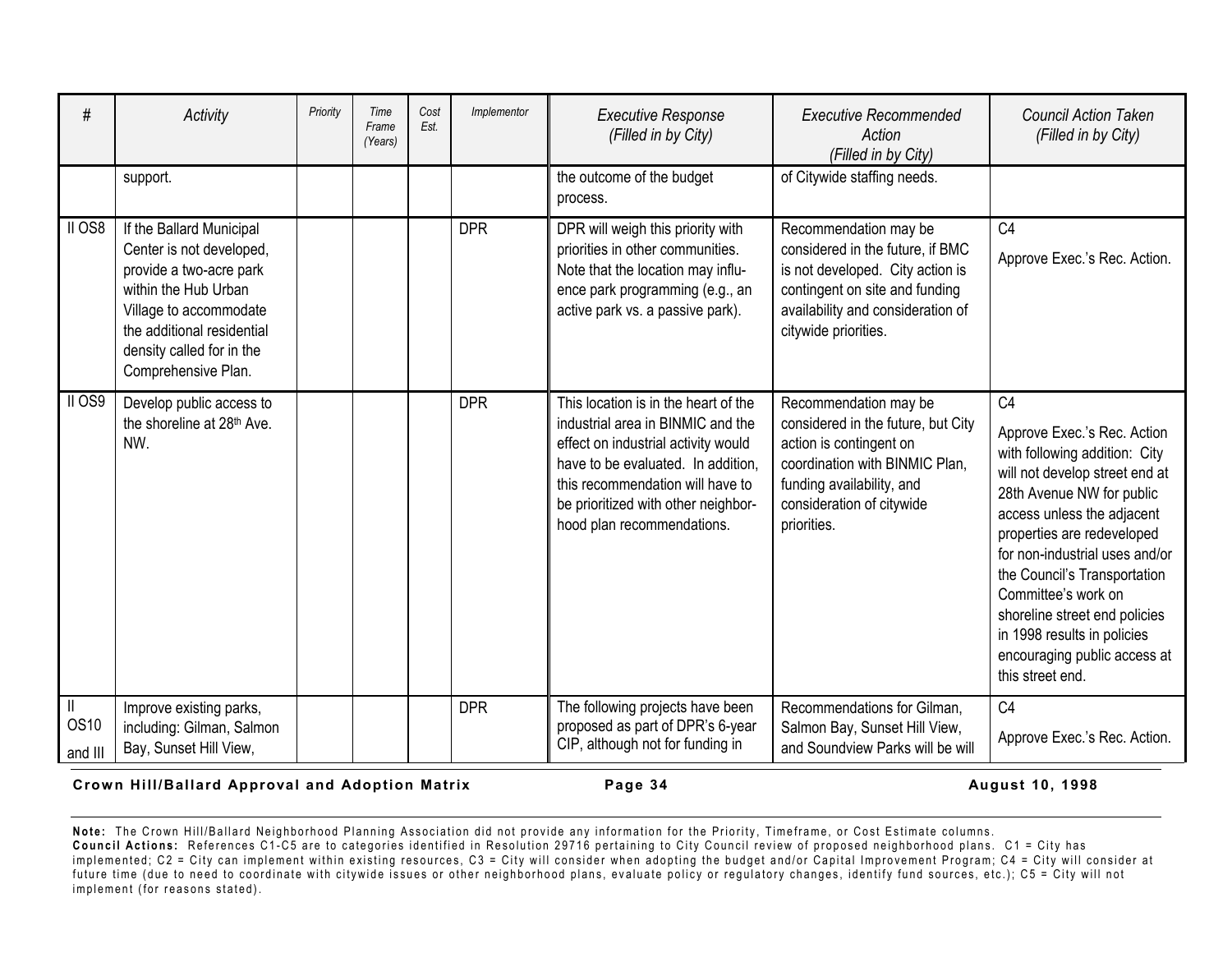| #                                         | Activity                                                                                                                                                        | Priority | Time<br>Frame<br>(Years) | Cost<br>Est. | Implementor | <b>Executive Response</b><br>(Filled in by City)                                                                                                                                                                                                                                                                                                                                                                                                                                                                                                                                                                                           | <b>Executive Recommended</b><br>Action<br>(Filled in by City)                                                                                                                                                                                                                                                                                                                                                                                                | <b>Council Action Taken</b><br>(Filled in by City) |
|-------------------------------------------|-----------------------------------------------------------------------------------------------------------------------------------------------------------------|----------|--------------------------|--------------|-------------|--------------------------------------------------------------------------------------------------------------------------------------------------------------------------------------------------------------------------------------------------------------------------------------------------------------------------------------------------------------------------------------------------------------------------------------------------------------------------------------------------------------------------------------------------------------------------------------------------------------------------------------------|--------------------------------------------------------------------------------------------------------------------------------------------------------------------------------------------------------------------------------------------------------------------------------------------------------------------------------------------------------------------------------------------------------------------------------------------------------------|----------------------------------------------------|
| OS8<br>[From<br>Sec.<br>III]              | Ross, Bergen Place,<br>Marvin Gardens, and<br>Soundview parks.<br>Note: the community listed<br>this recommendation in<br>Section III: Long-Term<br>Activities. |          |                          |              |             | the 1999-2000 budget:<br>Improvements to Gilman Park<br>including utility improvements,<br>fencing and minor tennis court<br>improvements. Courts, land-<br>scaping, security lighting have not<br>been identified in the CIP.<br>Improvements to Salmon Bay<br>Park including re-landscaping with<br>trees/shrubs and turf, and<br>renovation of the irrigation system.<br>Improvements to Sunset Hill View<br>Park including irrigation, drainage<br>and a reforestation/ landscape<br>restoration project.<br>Improvements to Soundview Park<br>including irrigation, drainage and a<br>reforestation/landscape restoration<br>project. | be added to the Capital<br>Improvement Program for<br>consideration during the next six<br>years. Implementation is<br>contingent on DPR request(s) for<br>and Council approval of funding<br>in budget(s), and DPR<br>consideration of citywide<br>priorities.<br>Recommendation for Ross Park,<br>Bergen Place, and Marvin<br>Gardens will be considered in the<br>future, subject to funding<br>availability and consideration of<br>citywide priorities. |                                                    |
| $\ensuremath{\mathsf{II}}$<br><b>OS11</b> | Improve Ballard Swimming<br>pool.<br>Note: the community listed<br>this recommendation in<br>Section III: Long-Term<br>Activities.                              |          |                          |              | <b>DPR</b>  | DPR's 6-year CIP funds the<br>following improvements to the<br>Ballard Pool: renovate building to<br>create an area to store chlorine.<br>replace or renovate filter tank,<br>replace plastic pool liner, and<br>modify the HVAC system to meet<br>adopted air change standards. All<br>are currently under consideration                                                                                                                                                                                                                                                                                                                  | Recommendation will be<br>considered in the City's budget<br>and Capital Improvement<br>Program for 1999-2000. Final<br>decision is subject to budget<br>decisions.                                                                                                                                                                                                                                                                                          | C <sub>4</sub><br>Approve Exec.'s Rec. Action.     |

**Crown Hill/Ballard Approval and Adoption Matrix Page 35 August 10, 1998**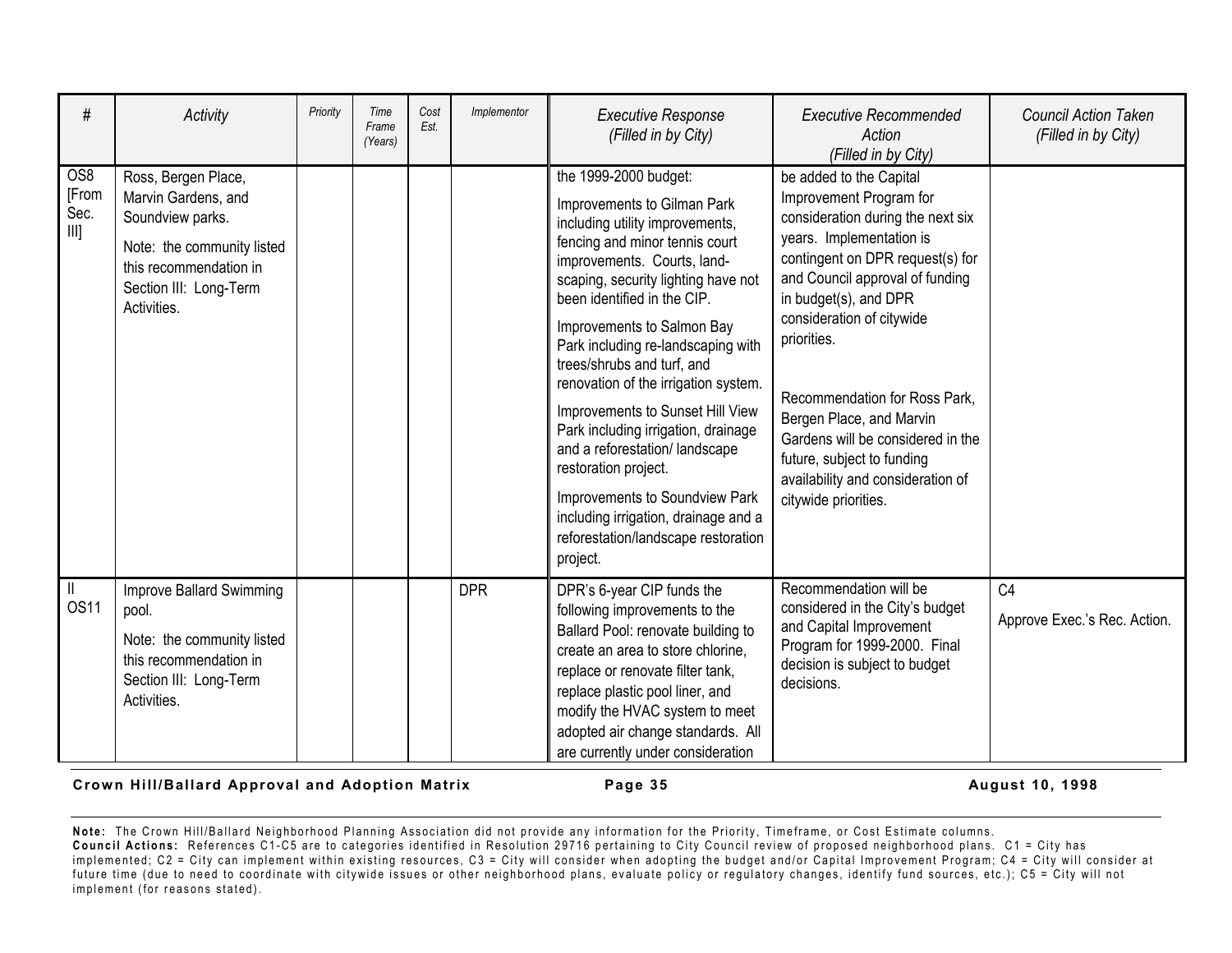| #                                                                                           | Activity                                                                                                                       | Priority | Time<br>Frame<br>(Years) | Cost<br>Est. | Implementor | <b>Executive Response</b><br>(Filled in by City)                                                                                                                                                                                                                                                                                                                                                                                                                                                                                                                                  | <b>Executive Recommended</b><br>Action<br>(Filled in by City)                                                                                      | <b>Council Action Taken</b><br>(Filled in by City) |
|---------------------------------------------------------------------------------------------|--------------------------------------------------------------------------------------------------------------------------------|----------|--------------------------|--------------|-------------|-----------------------------------------------------------------------------------------------------------------------------------------------------------------------------------------------------------------------------------------------------------------------------------------------------------------------------------------------------------------------------------------------------------------------------------------------------------------------------------------------------------------------------------------------------------------------------------|----------------------------------------------------------------------------------------------------------------------------------------------------|----------------------------------------------------|
|                                                                                             |                                                                                                                                |          |                          |              |             | for funding in 1999-2000.                                                                                                                                                                                                                                                                                                                                                                                                                                                                                                                                                         |                                                                                                                                                    |                                                    |
| $\frac{1}{2}$<br><b>OS11</b><br>[From<br>Sec.<br>$\begin{tabular}{c} \bf III \end{tabular}$ | Improve boat ramp at 14th<br>Ave. NW.                                                                                          |          |                          |              |             | DPR recently improved the boat<br>ramp at this location with SPIF<br>funding. Please identify specific<br>additional improvements.                                                                                                                                                                                                                                                                                                                                                                                                                                                | Recommendation may be<br>considered in the future, but is<br>contingent on funding availability<br>and consideration of citywide<br>priorities.    | C <sub>4</sub><br>Approve Exec.'s Rec. Action.     |
| III OS<br>16<br>[From<br>Sec.<br>III]                                                       | Secure future of Webster<br>Park.                                                                                              |          |                          |              |             | DPR currently has a 25-year lease<br>with the Seattle School District for<br>Webster Park.                                                                                                                                                                                                                                                                                                                                                                                                                                                                                        | Recommendation is being<br>implemented.                                                                                                            | C <sub>1</sub><br>Approve Exec.'s Rec. Action.     |
| $\  \ $<br>OS <sub>18</sub><br>[From<br>Sec.<br>III.                                        | Develop landscaped<br>boulevards, including the<br>following:<br>8 <sup>th</sup> Avenue NW<br>14th Avenue NW<br>24th Avenue NW |          |                          |              |             | SeaTran: Three blocks of planted<br>medians were recently<br>constructed along 8th Ave. NW.<br>The area to the south of these<br>new medians and 14th Ave. NW<br>south of NW Market St. are in<br>industrial areas. Installation of<br>landscaped medians in these<br>locations could negatively effect<br>movement of freight and goods.<br>Installation of planted medians<br>along 14th Ave. NW north of NW<br>Market St. is on SeaTran's<br>unfunded needs list. Planted<br>medians increase on-going<br>maintenance costs. As more and<br>more are installed, the ability to | Recommendation will be<br>considered if community submits<br>more developed proposals.<br>Implementation is contingent on<br>funding availability. | C <sub>4</sub><br>Approve Exec.'s Rec. Action.     |

**Crown Hill/Ballard Approval and Adoption Matrix Page 36 August 10, 1998**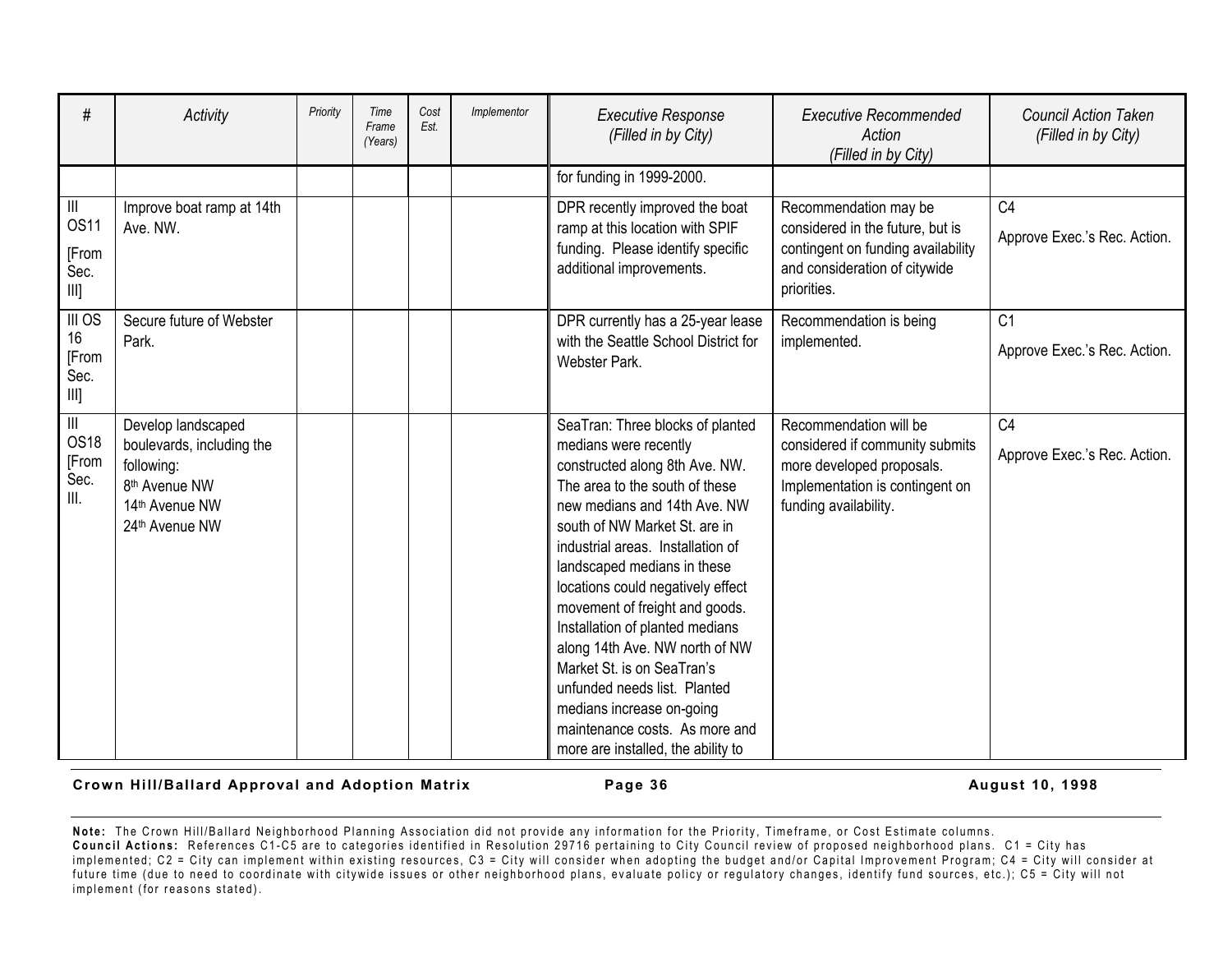| #                                        | Activity                                                                                                                                                                                                                                                                                                                                                                          | Priority | Time<br>Frame<br>(Years) | Cost<br>Est. | Implementor | <b>Executive Response</b><br>(Filled in by City)                                                                                                                                                                                                                                      | <b>Executive Recommended</b><br>Action<br>(Filled in by City)                                                                                      | <b>Council Action Taken</b><br>(Filled in by City)                                                                                                                   |
|------------------------------------------|-----------------------------------------------------------------------------------------------------------------------------------------------------------------------------------------------------------------------------------------------------------------------------------------------------------------------------------------------------------------------------------|----------|--------------------------|--------------|-------------|---------------------------------------------------------------------------------------------------------------------------------------------------------------------------------------------------------------------------------------------------------------------------------------|----------------------------------------------------------------------------------------------------------------------------------------------------|----------------------------------------------------------------------------------------------------------------------------------------------------------------------|
|                                          |                                                                                                                                                                                                                                                                                                                                                                                   |          |                          |              |             | adequately maintain them<br>becomes a budget issue.                                                                                                                                                                                                                                   |                                                                                                                                                    |                                                                                                                                                                      |
| $\  \ $<br>OS20<br>[From<br>Sec.<br>III. | Develop gateways to the<br>community at the following<br>locations: Along Salmon<br>Bay, due west of Locks ·<br>15th Ave. NW at the<br>Ballard Bridge · Leary Way<br>NW at 8th Ave. NW · NW<br>Market Street along the<br>hillside along NW 46th St. .<br>NW 65th, 80th, 85th<br><b>Streets and Holman Road</b><br>at 3rd Ave. NW Around the<br>Hub Urban Village (four<br>sites) |          |                          |              |             | Conceptual designs should be<br>developed for evaluation by<br>SeaTran and Fire. This could be a<br>fun community project, perhaps<br>funded by the Neighborhood<br>Matching Fund, perhaps a<br>competition, or a series of<br>competitions to develop designs<br>for these gateways. | Recommendation will be<br>considered if community submits<br>more developed proposals.<br>Implementation is contingent on<br>funding availability. | C <sub>4</sub><br>Approve Exec.'s Rec. Action.                                                                                                                       |
|                                          | <b>Arts and Culture</b>                                                                                                                                                                                                                                                                                                                                                           |          |                          |              |             |                                                                                                                                                                                                                                                                                       |                                                                                                                                                    |                                                                                                                                                                      |
| II AC1                                   | Design and install a<br>demonstration community<br>kiosk.                                                                                                                                                                                                                                                                                                                         |          |                          |              | Community   | This recommendation will be<br>considered as part of a Key or<br>Integrated Strategy and may be a<br>good candidate for a<br>Neighborhood Matching Fund<br>grant.                                                                                                                     | Recommendation will be<br>considered as part of the Key or<br>Integrated Strategies.                                                               | C <sub>4</sub><br>Approve Exec.'s Rec. Action<br>with following addition: City<br>and community should<br>coordinate efforts with the<br>Community Kiosk Task Force. |

**Crown Hill/Ballard Approval and Adoption Matrix Page 37 August 10, 1998**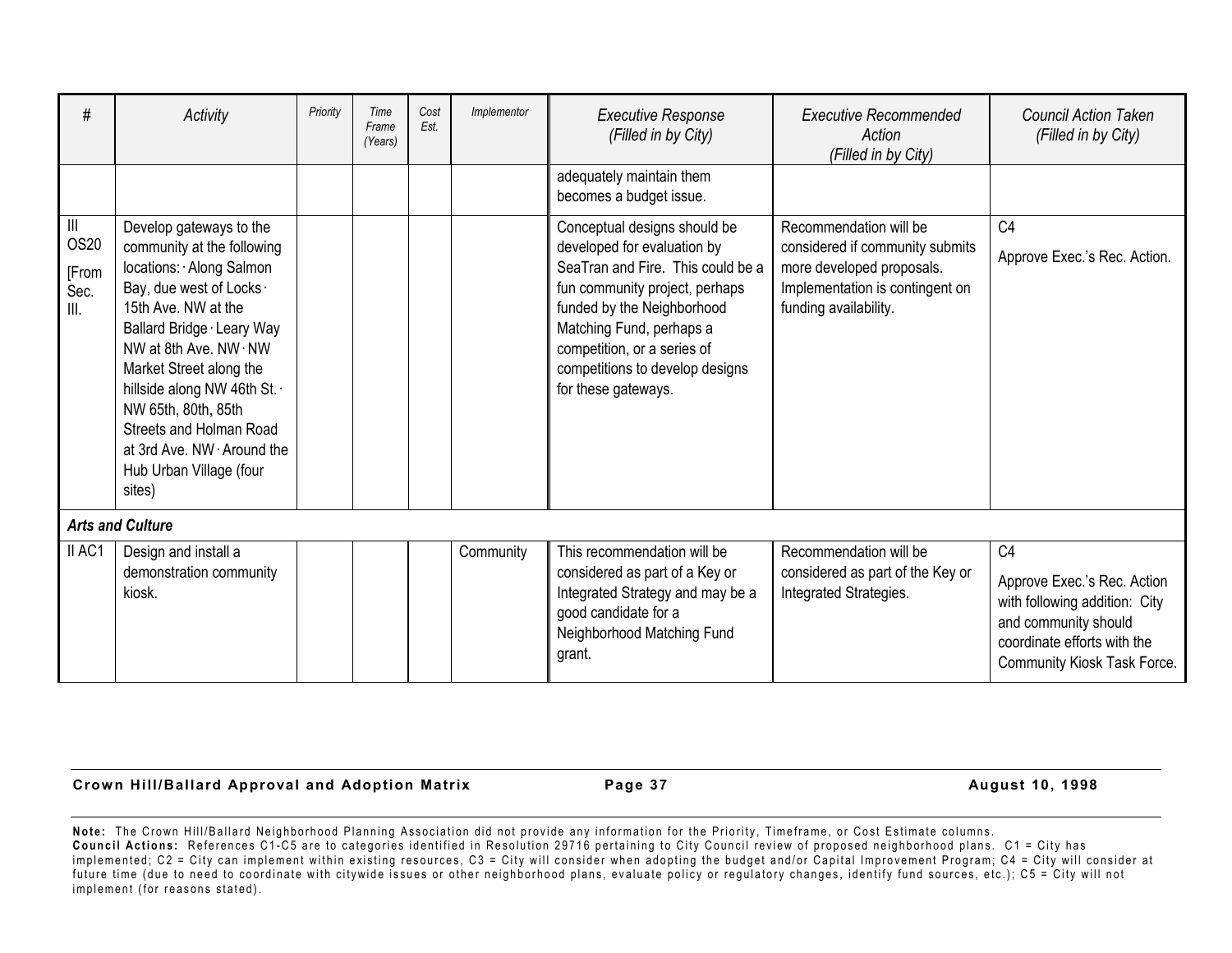| #                                         | Activity                                                                                                                                                                                             | Priority | Time<br>Frame<br>(Years) | Cost<br>Est. | Implementor | <b>Executive Response</b><br>(Filled in by City)                                                                                                                                                                                                           | <b>Executive Recommended</b><br>Action<br>(Filled in by City)                                                                                          | <b>Council Action Taken</b><br>(Filled in by City) |
|-------------------------------------------|------------------------------------------------------------------------------------------------------------------------------------------------------------------------------------------------------|----------|--------------------------|--------------|-------------|------------------------------------------------------------------------------------------------------------------------------------------------------------------------------------------------------------------------------------------------------------|--------------------------------------------------------------------------------------------------------------------------------------------------------|----------------------------------------------------|
| II AC2                                    | Commission and install<br>public art, using 1% for Arts<br>funds from Ballard projects<br>for use in Crown<br>Hill/Ballard.                                                                          |          |                          |              | <b>SAC</b>  | The Seattle Arts Commission's<br>goal is to develop, where feasible,<br>site-specific art projects that are<br>integrated with City capital<br>projects. Recommendation will be<br>implemented as opportunities<br>arise.                                  | Recommendation will be<br>implemented on a case-by-case<br>basis.                                                                                      | C <sub>4</sub><br>Approve Exec.'s Rec. Action.     |
|                                           | <b>Human Services</b>                                                                                                                                                                                |          |                          |              |             |                                                                                                                                                                                                                                                            |                                                                                                                                                        |                                                    |
| II HS1                                    | Expand senior center at<br>new site in or near Ballard<br>Hub Urban Village.                                                                                                                         |          |                          |              | ESD         | The expansion will continue at<br>current site. Other siting options<br>may be considered in the long-<br>term.                                                                                                                                            | Recommendation may be<br>considered in the future                                                                                                      | C <sub>4</sub><br>Approve Exec.'s Rec. Action.     |
| II HS <sub>2</sub>                        | Assist community to<br>develop Matching Fund<br>application for human<br>services network<br>organizing and service<br>referral.                                                                     |          |                          |              | Community   | The City routinely provides<br>general grant preparation<br>assistance to groups to prepare<br>Neighborhood Matching Fund<br>grant applications.                                                                                                           | Recommendation will be<br>implemented if community<br>contacts DON for assistance.                                                                     | C <sub>2</sub><br>Approve Exec.'s Rec. Action.     |
| <b>Monroe School</b>                      |                                                                                                                                                                                                      |          |                          |              |             |                                                                                                                                                                                                                                                            |                                                                                                                                                        |                                                    |
| III <sub>1</sub><br>[From<br>Sec.<br>III] | During the next five years,<br>use as temporary grade<br>school; work to have<br>satellite campus of North<br>Seattle Community College<br>located on site. Additional<br>uses to include non-profit |          |                          |              |             | DPR is interested in discussing<br>the possibility of collaborating on<br>improvements to the site that<br>would result in park, open space<br>and recreational improvements for<br>the community. Resources and<br>staffing are not available to initiate | Recommendation will be<br>considered, subject to funding<br>availability and consideration of<br>citywide priorities.<br>SPO-OFE serves as the Liaison | C <sub>4</sub><br>Approve Exec.'s Rec. Action.     |
|                                           | arts organization;                                                                                                                                                                                   |          |                          |              |             | this work but funding has been                                                                                                                                                                                                                             | between the City and the School                                                                                                                        |                                                    |

**Crown Hill/Ballard Approval and Adoption Matrix Page 38 August 10, 1998**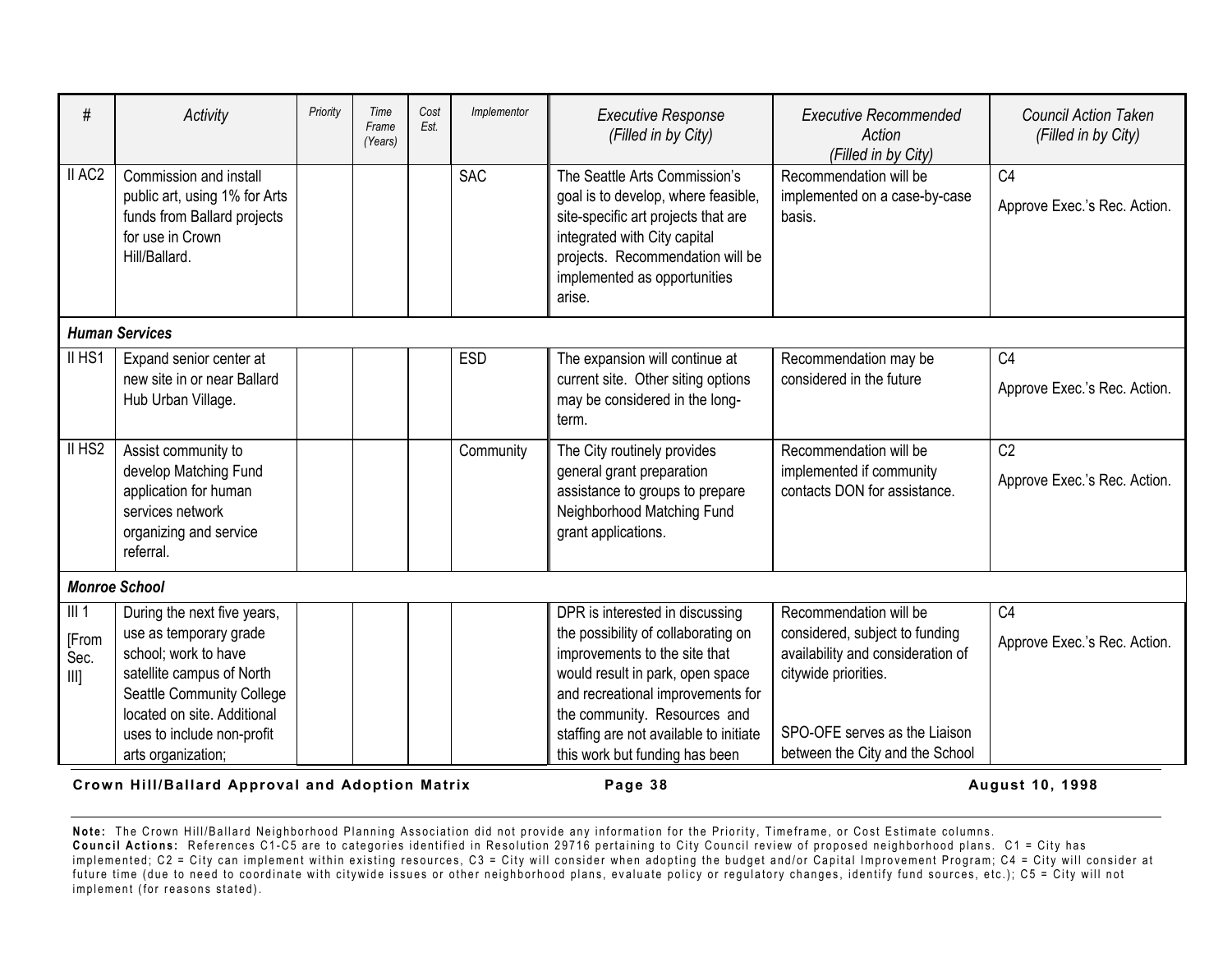| #                                         | Activity                                                                                                                                                              | Priority | Time<br>Frame<br>(Years) | Cost<br>Est. | Implementor | <b>Executive Response</b><br>(Filled in by City)                                                                                                                        | <b>Executive Recommended</b><br>Action<br>(Filled in by City)                                                                                                          | <b>Council Action Taken</b><br>(Filled in by City) |
|-------------------------------------------|-----------------------------------------------------------------------------------------------------------------------------------------------------------------------|----------|--------------------------|--------------|-------------|-------------------------------------------------------------------------------------------------------------------------------------------------------------------------|------------------------------------------------------------------------------------------------------------------------------------------------------------------------|----------------------------------------------------|
|                                           | continuing education<br>center; and a community<br>center. Provide<br>recreational activities, such<br>as basketball courts and<br>passive open space or P-<br>patch. |          |                          |              |             | requested in the 1999-2000<br>budget to provide staff support for<br>these types of activities.                                                                         | District. This recommendation<br>will be forwarded for<br>consideration by the School<br>District's Long-range Facilities<br>Planning Committee (due in late<br>1998). |                                                    |
|                                           | <b>Webster School</b>                                                                                                                                                 |          |                          |              |             |                                                                                                                                                                         |                                                                                                                                                                        |                                                    |
| III <sub>2</sub><br>[From<br>Sec.<br>III. | Continue occupancy by<br>Nordic Heritage Museum<br>on short-term lease.                                                                                               |          |                          |              |             | In accordance with the wishes of<br>the neighborhood, the School<br>District and the Nordic Heritage<br>Museum are in the process of<br>negotiating a short-term lease. | Recommendation is being<br>implemented, implementation is<br>contingent on negotiations.                                                                               | C <sub>4</sub><br>Approve Exec.'s Rec. Action.     |

**Crown Hill/Ballard Approval and Adoption Matrix Page 39 August 10, 1998**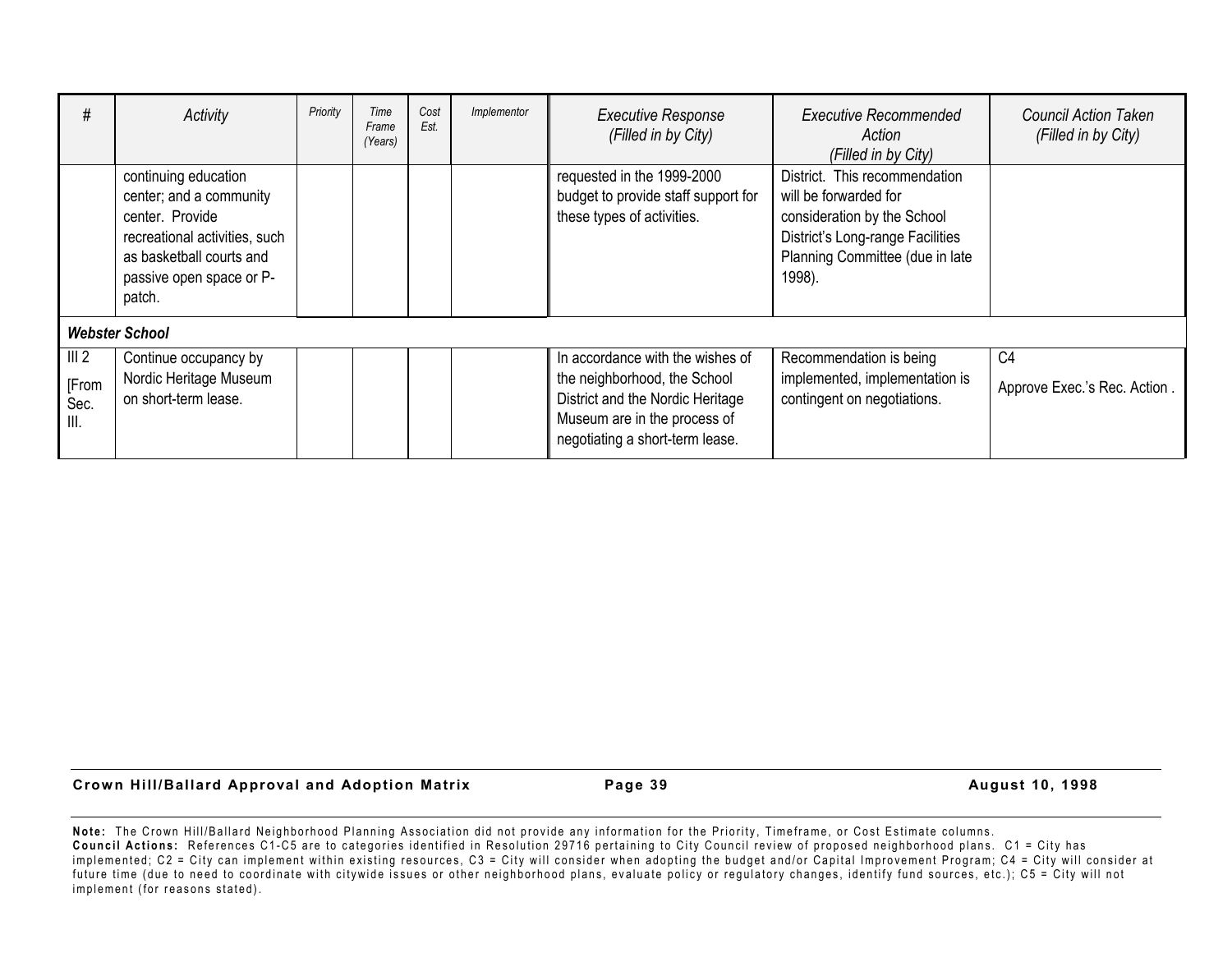## **III. Activities For Longer Term Implementation**

The activities in this section are not yet ready for a detailed City response, for a number of reasons: (1) because the neighborhood needs to develop the idea further; 2) the activities are of interest for the longer-term; and/or 3) the activities were proposed as a result of validation and the City did not have time to develop a detailed response. As a result, the City is not likely to work proactively to implement the activities in this section. Instead, the activities will be included in the City's database for monitoring neighborhood plan implementation. Should an opportunity arise to further develop the activity, the City will work with neighborhood representatives to consider the activities for implementation. Opportunities might include combining the activity with another City project, or finding a source of funding through a new or expanded federal or state grant program.

If the neighborhood or City staff further develop any of these activities to a level sufficient for a more detailed City response, they will be considered relative to the neighborhood's priorities for other activities being considered for implementation. For items requiring Council approval, an amendment to the City's approved work program for the neighborhood plan may be presented to the City Council for approval.

| #                     | <b>Activity</b>                                                                                                                                                                                                        | <b>City Department Comments</b>                                                                                                                                                                                                                                                                                                                                            |
|-----------------------|------------------------------------------------------------------------------------------------------------------------------------------------------------------------------------------------------------------------|----------------------------------------------------------------------------------------------------------------------------------------------------------------------------------------------------------------------------------------------------------------------------------------------------------------------------------------------------------------------------|
| <b>Monroe School</b>  |                                                                                                                                                                                                                        |                                                                                                                                                                                                                                                                                                                                                                            |
| III <sub>1</sub>      | [Moved to Section II.]                                                                                                                                                                                                 |                                                                                                                                                                                                                                                                                                                                                                            |
| <b>Webster School</b> |                                                                                                                                                                                                                        |                                                                                                                                                                                                                                                                                                                                                                            |
| III <sub>2</sub>      | [Moved to Section II.]                                                                                                                                                                                                 |                                                                                                                                                                                                                                                                                                                                                                            |
| <b>Open Space</b>     |                                                                                                                                                                                                                        |                                                                                                                                                                                                                                                                                                                                                                            |
| III OS1               | Improve all City owned properties, preserved from sale, for open<br>space and community uses.                                                                                                                          | The City's ability to improve any properties preserved for open space depends on<br>future staffing and capital resources.                                                                                                                                                                                                                                                 |
| III OS <sub>2</sub>   | Improve vacant surplused city properties for open space.                                                                                                                                                               | The City's ability to improve any properties preserved for open space depends on<br>future staffing and capital resources. ESD leads a process in which each surplus<br>property is evaluated on an individual basis. First priority is other City uses, which<br>could include open spaces or P-patches. Reuse for other community priorities will<br>also be considered. |
| III OS4               | Pursue unfinished case studies from CH/B NPA open space and<br>recreation Phase II report including the following:<br>Develop "Shilshole Creek"<br>Develop "Urban Oasis"<br>Develop Hub Urban Village NE Quadrant Park | Further examination of these concepts by DPR will require staffing, which is<br>dependent upon future resources. The Neighborhood Matching Fund may be a<br>source to further refine these concepts.                                                                                                                                                                       |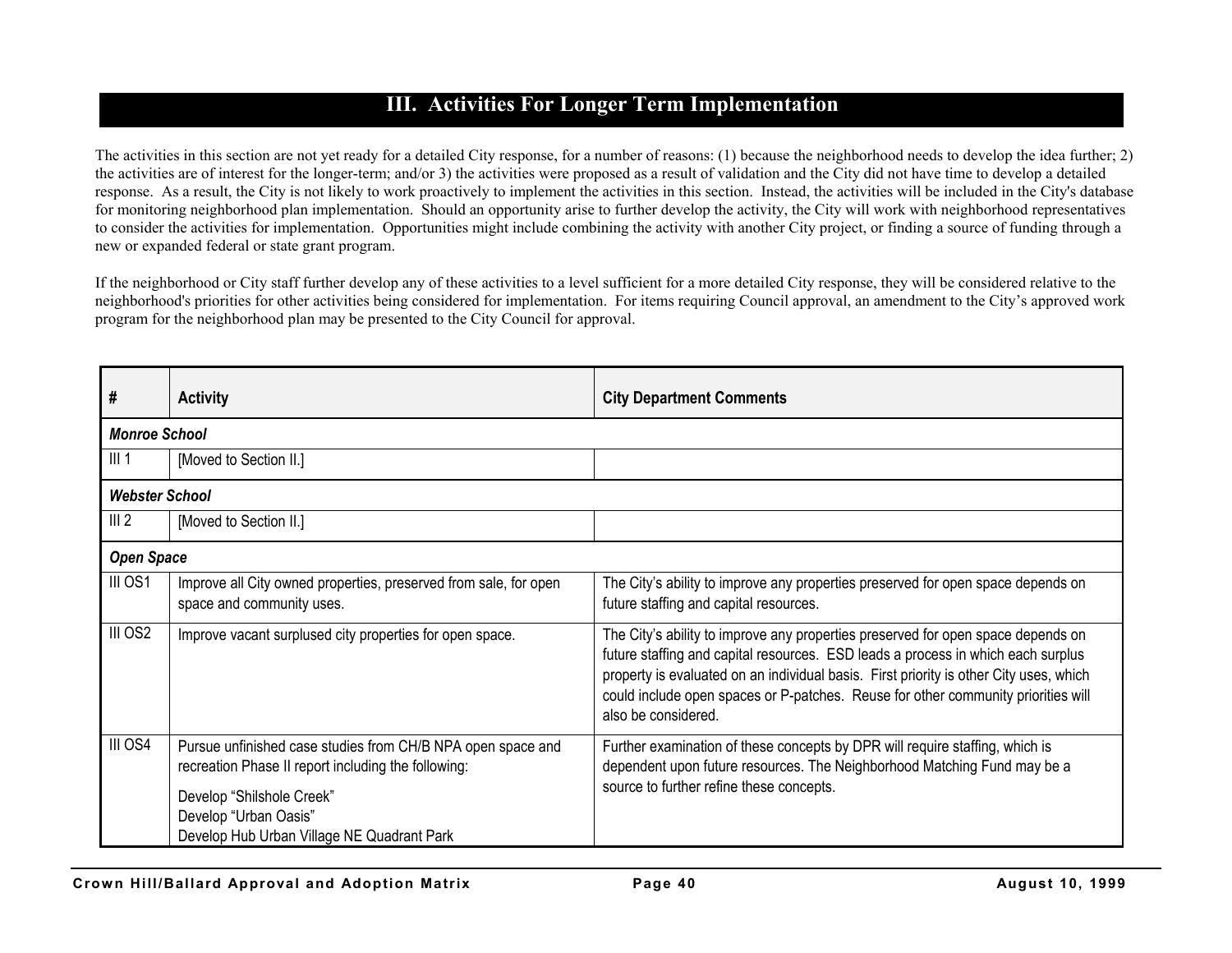| #        | <b>Activity</b>                                                                                                                                                          | <b>City Department Comments</b>                                                                                                                                                                                                                                                                                                                        |
|----------|--------------------------------------------------------------------------------------------------------------------------------------------------------------------------|--------------------------------------------------------------------------------------------------------------------------------------------------------------------------------------------------------------------------------------------------------------------------------------------------------------------------------------------------------|
|          | Develop 28th Street Promenade<br>Develop Baker Park Expansion<br>Develop Plumis Park                                                                                     |                                                                                                                                                                                                                                                                                                                                                        |
| III OS5  | Create pocket parks, including children's play areas.                                                                                                                    | DPR's ability to pursue pocket parks is dependent upon future staffing and capital<br>resources.                                                                                                                                                                                                                                                       |
| III OS6  | Create tennis courts.                                                                                                                                                    | DPR is generally supportive of this concept. DPR is working with the School District<br>on a joint Athletic Field Development plan that identifies several projects in the Crown<br>Hill/Ballard area. Other opportunities might include Crown Hill and Monroe School,<br>depending on the School District's long-term plans for these sites.          |
| III OS7  | Create play fields.                                                                                                                                                      | DPR is generally supportive of this concept. DPR is working with the School District<br>on a joint Athletic Field Development plan that identifies several projects in the Crown<br>Hill/Ballard area. Other opportunities might include Crown Hill and Monroe School,<br>depending on what the School District's long-term plans are for these sites. |
| III OS8  | [Moved to Section II.]                                                                                                                                                   |                                                                                                                                                                                                                                                                                                                                                        |
| III OS9  | Preserve remaining natural vegetated areas.<br>Note: the community listed this activity in Section II: Near-Term<br>Activities.                                          | DPR: Until specific proposals are identified, it is not possible to know whether any<br>funding can be made available to support the proposal.                                                                                                                                                                                                         |
| III OS10 | Preserve remaining natural areas and connect to improved parks<br>and developed green corridors.                                                                         | DPR supports this activity and encourages the community to identify opportunities<br>where the community, DPR and SeaTran can work together to make this possible.<br>Until specific proposals are identified, it is not possible to know whether any funding<br>can be made available to support the proposal.                                        |
| III OS11 | [Moved to Section II.]                                                                                                                                                   |                                                                                                                                                                                                                                                                                                                                                        |
| III OS12 | Develop community climbing rock, skateboard park, sledding hill,<br>Frisbee golf course, or other active sports facility if the neighborhood<br>supports such a program. | DPR: Needs further discussion.                                                                                                                                                                                                                                                                                                                         |
| III OS13 | Develop urban forest, primarily through street tree plantings.                                                                                                           | Street tree planting projects can be good candidates for the Neighborhood Matching<br>Fund, which often has a special fund for this purpose. SeaTran's arborist office and<br>Seattle City Light's Urban Tree Replacement Program may be able to offer technical<br>or organizing support.                                                             |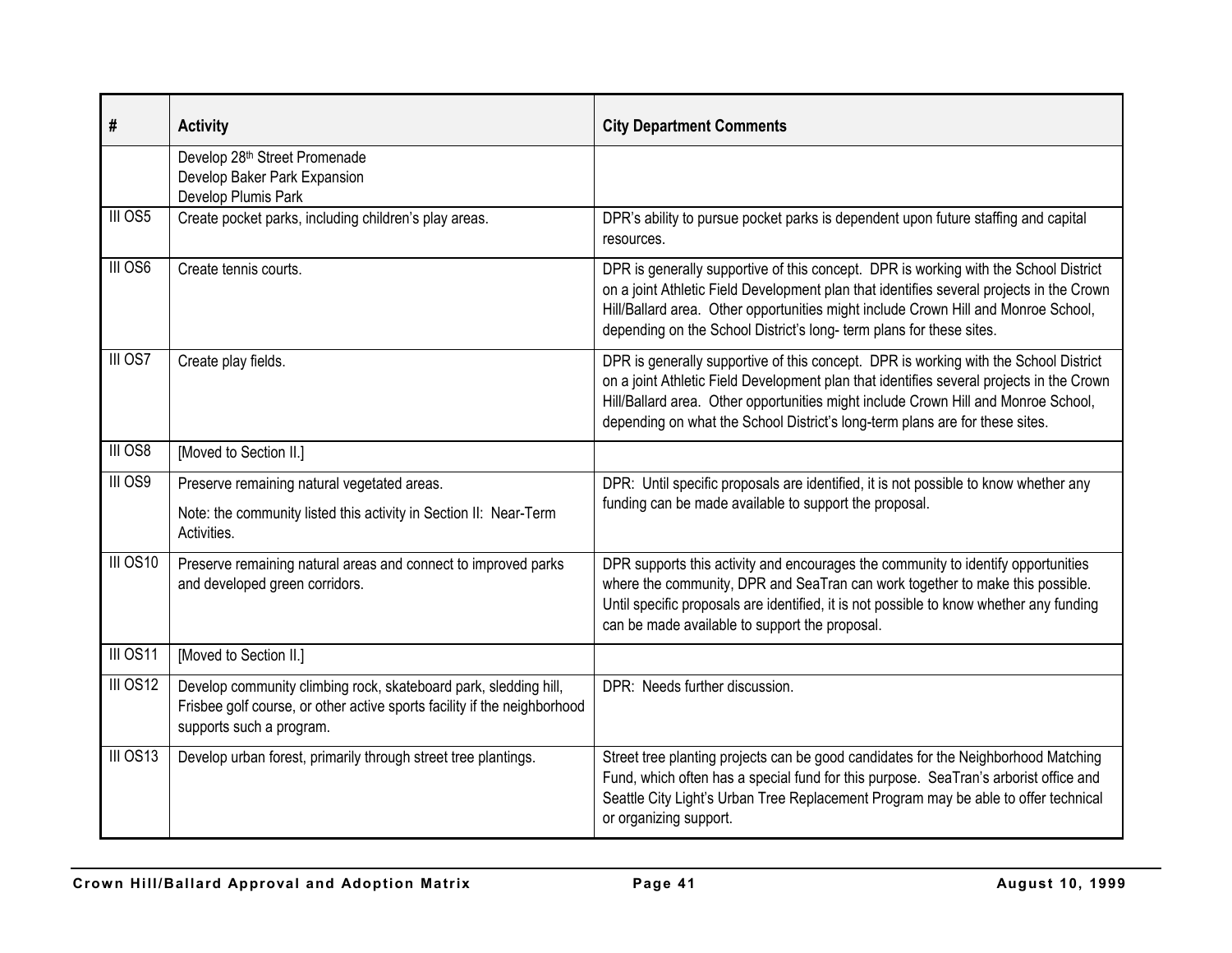| #        | <b>Activity</b>                                                                                                                                                                                                                              | <b>City Department Comments</b>                                                                                                                                                                                                                                                                                                                                        |
|----------|----------------------------------------------------------------------------------------------------------------------------------------------------------------------------------------------------------------------------------------------|------------------------------------------------------------------------------------------------------------------------------------------------------------------------------------------------------------------------------------------------------------------------------------------------------------------------------------------------------------------------|
| III OS14 | Renovate Golden Gardens bathhouse.                                                                                                                                                                                                           | DPR is supportive of improvements to the Bathhouse and participated in a study<br>which was funded through the Neighborhood Matching Fund and the Ballard Advisory<br>Council, to evaluate improvement options. At this time, DPR does not have funding<br>for the improvements. The community has pursued fundraising efforts but has not<br>been successful to date. |
| III OS15 | Develop East Ballard pocket park.                                                                                                                                                                                                            | DPR needs additional information to consider this proposal. Funding for acquisition<br>and development are not available at this time. Evaluation of this proposal will need<br>to occur along with priorities from other communities for open space acquisition and is<br>dependent on resources.                                                                     |
| III OS16 | [Moved to Section II.]                                                                                                                                                                                                                       |                                                                                                                                                                                                                                                                                                                                                                        |
| III OS17 | Develop additional P-patches.                                                                                                                                                                                                                | SPO: In order to meet Comprehensive Plan goals for community gardens, the Ballard<br>Hub Urban Village area could plan for 3 additional P-patches, and the Crown Hill area<br>could plan for one.                                                                                                                                                                      |
| III OS18 | [Moved to Section II.]                                                                                                                                                                                                                       |                                                                                                                                                                                                                                                                                                                                                                        |
| III OS19 | Develop green links by increasing street trees and landscaping<br>within the public right-of-way and adjacent private property and<br>connecting open space sites with other public facilities using<br>pedestrian friendly design elements. | Street tree planting projects can be good candidates for the Neighborhood Matching<br>Fund, which often has a special fund for this purpose. SeaTran's arborist office and<br>Seattle City Light's Urban Tree Replacement Program may be able to offer technical<br>or organizing support.                                                                             |
| III OS20 | [Moved to Section II.]                                                                                                                                                                                                                       |                                                                                                                                                                                                                                                                                                                                                                        |
| III OS21 | Preserve remaining natural areas and connect to improved parks<br>and developed green corridors.                                                                                                                                             | DPR supports this activity and encourages the community to identify opportunities<br>where the community, DPR and SeaTran can work together to make this possible.<br>Until specific proposals are identified, it is not possible to know whether any funding is<br>available or can be made available to support the proposal.                                        |
| III OS22 | Create a marine park from Golden Gardens to Pipers Creek Outfall.                                                                                                                                                                            | Clarification is needed on this proposal. DPR owns much of the tidelands surrounding<br>and to the north of Golden Gardens Park. The tidelands that are held by private<br>property owners between Golden Gardens and Carkeek are mostly undeveloped. The<br>State owns property past the tidelands.                                                                   |
| III OS23 | Develop public/private partnerships and joint use for open space<br>and recreation facilities.                                                                                                                                               | DPR is supportive of this recommendation and will continue working with the School<br>District and others on joint use of facilities.                                                                                                                                                                                                                                  |
| III OS24 | Develop and showcase green link/green street in the Ballard Hub                                                                                                                                                                              | SeaTran: Recommendation may be a good candidate for Neighborhood Matching                                                                                                                                                                                                                                                                                              |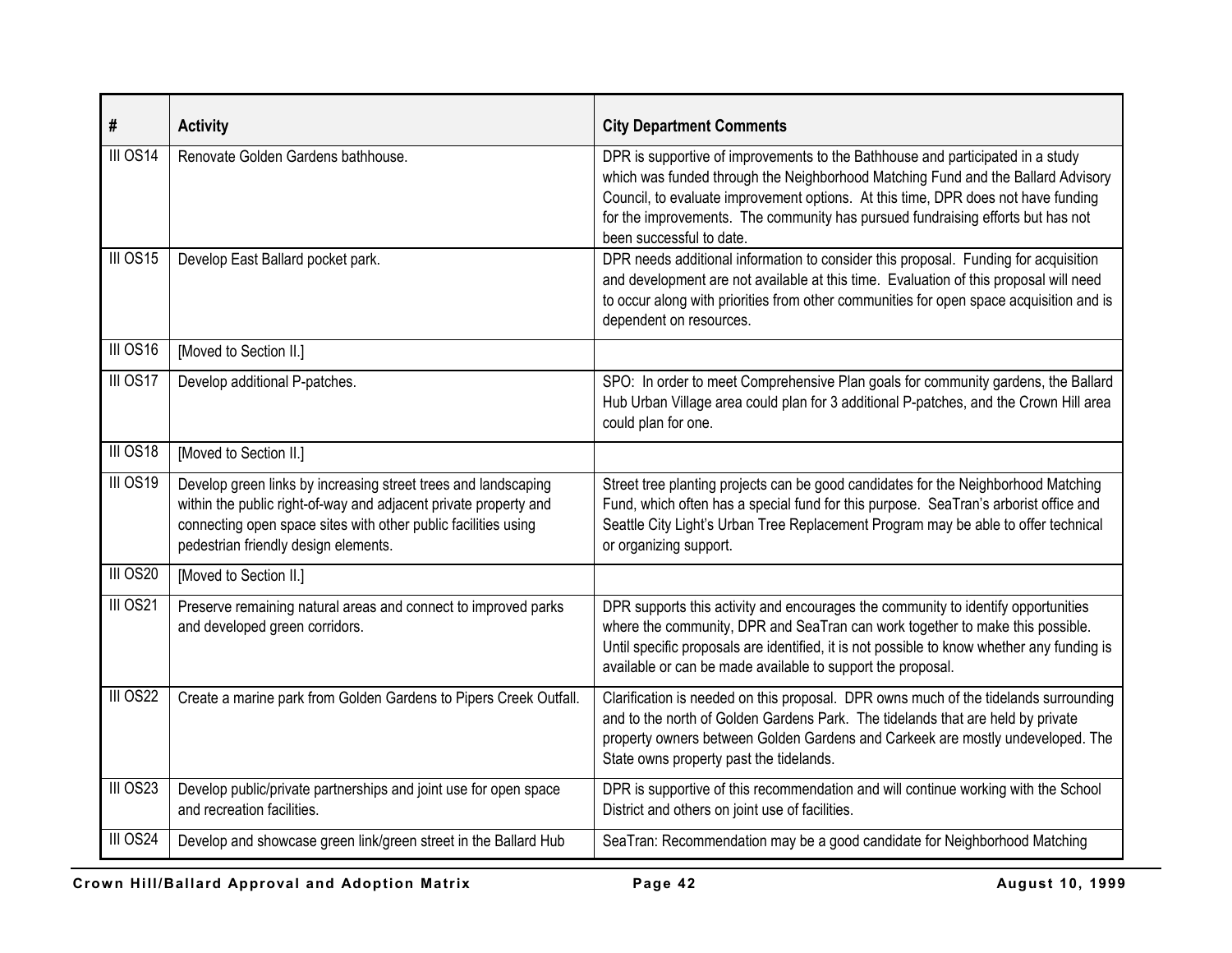| #                     | <b>Activity</b>                                                                                                                                                                                                                                                                                                                   | <b>City Department Comments</b>                                                                                                                                                                                                                                                                                                                                      |
|-----------------------|-----------------------------------------------------------------------------------------------------------------------------------------------------------------------------------------------------------------------------------------------------------------------------------------------------------------------------------|----------------------------------------------------------------------------------------------------------------------------------------------------------------------------------------------------------------------------------------------------------------------------------------------------------------------------------------------------------------------|
|                       | Urban Village.                                                                                                                                                                                                                                                                                                                    | Fund to develop a more detailed proposal.                                                                                                                                                                                                                                                                                                                            |
|                       | Note: the community listed this activity in Section II: Near-Term<br>Activities.                                                                                                                                                                                                                                                  |                                                                                                                                                                                                                                                                                                                                                                      |
| III OS25              | Develop "Hidden Beach Trail" along Seaview Avenue.                                                                                                                                                                                                                                                                                | SeaTran, SPU, ESD and DPR: Project needs further development. Additional studies                                                                                                                                                                                                                                                                                     |
|                       | Note: the community listed this activity in Section II: Near-Term<br>Activities.                                                                                                                                                                                                                                                  | (e.g., geotechnical) and property research may be needed prior to approving a<br>proposal. DPR does not currently have the staffing available to review the proposals<br>in detail or to conduct any studies to determine the proposal's viability.<br>Recommendation may be a good candidate for Neighborhood Matching Fund to<br>develop a more detailed proposal. |
| <b>Transportation</b> |                                                                                                                                                                                                                                                                                                                                   |                                                                                                                                                                                                                                                                                                                                                                      |
| $III$ T1              | [Moved to Section II.]                                                                                                                                                                                                                                                                                                            |                                                                                                                                                                                                                                                                                                                                                                      |
| $III$ T <sub>2</sub>  | [Moved to Section II.]                                                                                                                                                                                                                                                                                                            |                                                                                                                                                                                                                                                                                                                                                                      |
| $III$ T3              | [Moved to Section II.]                                                                                                                                                                                                                                                                                                            |                                                                                                                                                                                                                                                                                                                                                                      |
| $III$ T4              | Prevent cut-through traffic on NW 83rd St. east and west of 15th Ave.<br>NW. Note: the community listed this activity in Section II: Near-<br>Term Activities.                                                                                                                                                                    | SeaTran: A concept plan would need to be developed, and the potential effects of<br>traffic diversion would need to be evaluated.                                                                                                                                                                                                                                    |
| $III$ T <sub>5</sub>  | Provide traffic calming measures on 32 <sup>nd</sup> Ave. NW between NW 58 <sup>th</sup><br>and NW 77 <sup>th</sup> Streets. Consider curb bulbs at NW 64 <sup>th</sup> , 65 <sup>th</sup> , 75 <sup>th</sup> ,<br>and 77 <sup>th</sup> Streets. Note: the community listed this activity in Section<br>II: Near-Term Activities. | SeaTran: Conceptual design needs to be developed and each location evaluated to<br>see if it meets the criteria for that type of measure.                                                                                                                                                                                                                            |
| III T6                | Provide traffic calming measures, including curb bulbs, on NW 67th<br>at 16th, 17th, and 18th Avenues NW.                                                                                                                                                                                                                         | SeaTran: Conceptual design needs to be developed and each location evaluated to<br>see if it meets the criteria for that type of measure.                                                                                                                                                                                                                            |
|                       | Note: the community listed this activity in Section II: Near-Term<br>Activities.                                                                                                                                                                                                                                                  |                                                                                                                                                                                                                                                                                                                                                                      |
| III T7                | Provide traffic calming measures on 22 <sup>nd</sup> Ave. NW at NW 59 <sup>th</sup> , 61 <sup>st</sup> ,<br>and 67th Streets.                                                                                                                                                                                                     | SeaTran: Conceptual design needs to be developed and each location evaluated to<br>see if it meets the criteria for that type of measure.                                                                                                                                                                                                                            |
|                       | Note: the community listed this activity in Section II: Near-Term<br>Activities.                                                                                                                                                                                                                                                  |                                                                                                                                                                                                                                                                                                                                                                      |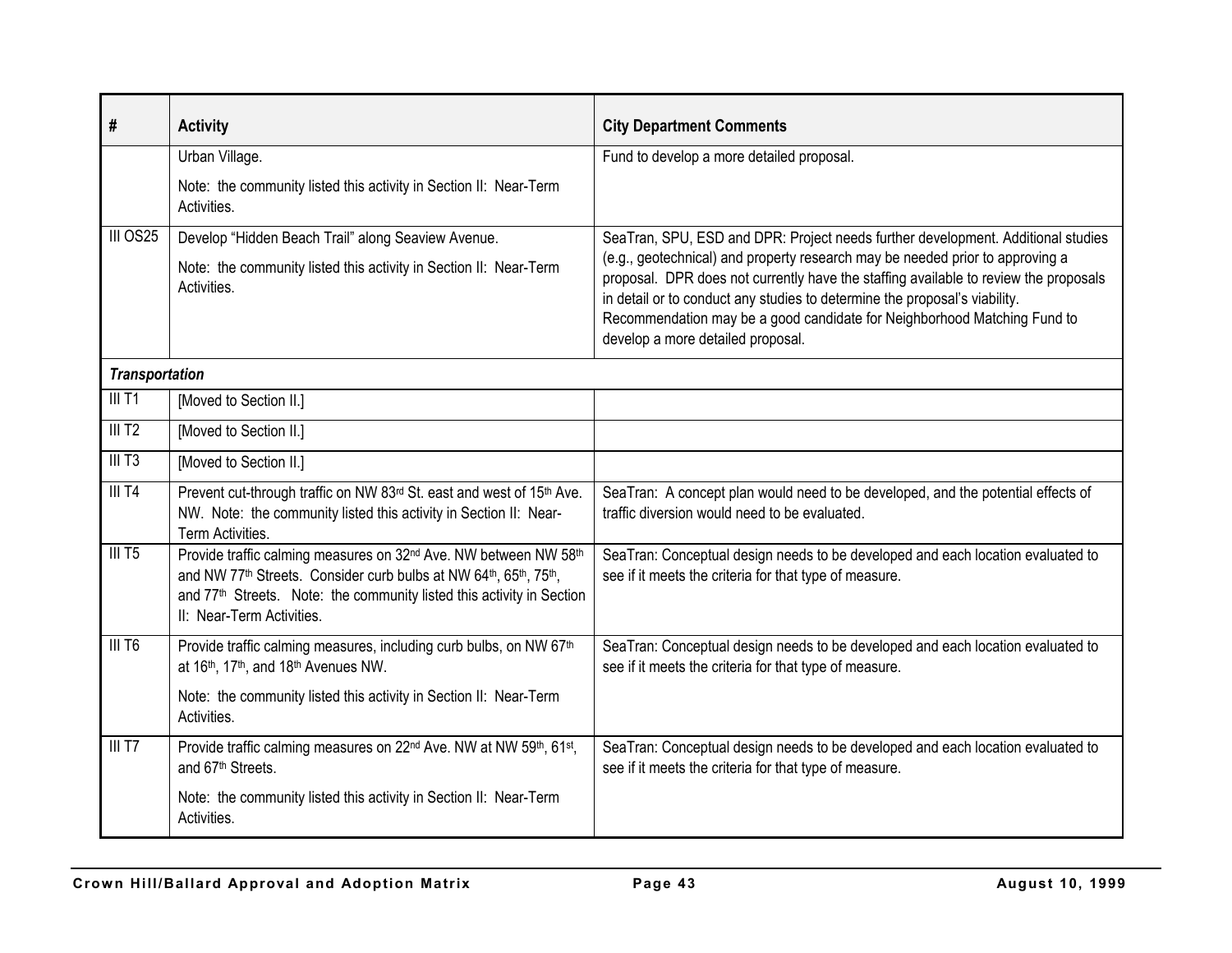| #                     | <b>Activity</b>                                                                                                                                                                                                                                                                                                                                                                                                                                     | <b>City Department Comments</b>                                                                                                                                                                                                                                                 |
|-----------------------|-----------------------------------------------------------------------------------------------------------------------------------------------------------------------------------------------------------------------------------------------------------------------------------------------------------------------------------------------------------------------------------------------------------------------------------------------------|---------------------------------------------------------------------------------------------------------------------------------------------------------------------------------------------------------------------------------------------------------------------------------|
| $III$ T <sub>8</sub>  | Improve physical appearance and pedestrian safety of intersection<br>at 15th Ave. NW at NW 65th St.                                                                                                                                                                                                                                                                                                                                                 | SeaTran: Conceptual design needs to be developed.                                                                                                                                                                                                                               |
|                       | Note: the community listed this activity in Section II: Near-Term<br>Activities.                                                                                                                                                                                                                                                                                                                                                                    |                                                                                                                                                                                                                                                                                 |
| III T9                | [Moved to Section II.]                                                                                                                                                                                                                                                                                                                                                                                                                              |                                                                                                                                                                                                                                                                                 |
| $III$ T <sub>10</sub> | [Moved to Section II.]                                                                                                                                                                                                                                                                                                                                                                                                                              |                                                                                                                                                                                                                                                                                 |
| <b>III T11</b>        | [Moved to Section II.]                                                                                                                                                                                                                                                                                                                                                                                                                              |                                                                                                                                                                                                                                                                                 |
|                       | <b>Other Transportation Issues and Projects</b>                                                                                                                                                                                                                                                                                                                                                                                                     |                                                                                                                                                                                                                                                                                 |
| $III$ T12             | Waterfront Connections: Extend streets and/or public walkways to<br>shoreline along 14th, 24th and 28th Avenues NW.                                                                                                                                                                                                                                                                                                                                 | SeaTran: Conceptual design in conformance with adopted shoreline policies, which<br>govern use of street end public rights-of-way, and attempt to balance competing<br>needs for these locations.                                                                               |
|                       |                                                                                                                                                                                                                                                                                                                                                                                                                                                     | The street end at 14 <sup>th</sup> and 24 <sup>th</sup> Avenues NW are already developed as public access<br>points and boat launches. The street end at 28 <sup>th</sup> Ave. NW is in the heart of the<br>industrial area, and is unlikely to be developed for public access. |
| $III$ T <sub>13</sub> | [Moved to Section II.]                                                                                                                                                                                                                                                                                                                                                                                                                              |                                                                                                                                                                                                                                                                                 |
| <b>III T14</b>        | Central Ballard Gateway: Construct mid-block pedestrian crossings,<br>intersection curb bulbs, and possibly other treatments that signify<br>the entrance to central Ballard (e.g. arch, art, special paving,<br>signage, etc.) on NW Market St. at approximately 25th Ave. NW.                                                                                                                                                                     | See comments III OS20 above.                                                                                                                                                                                                                                                    |
|                       | <b>Residential Development</b>                                                                                                                                                                                                                                                                                                                                                                                                                      |                                                                                                                                                                                                                                                                                 |
| III RD1               | [Moved to Section II.]                                                                                                                                                                                                                                                                                                                                                                                                                              |                                                                                                                                                                                                                                                                                 |
| III RD2               | Develop neighborhood design review guidelines to include pitched<br>roofs, ground related housing; front doors visible from the street, and<br>on-site parking off existing alleys or beside/behind rather than in<br>front of the structure. Encourage useable landscaped open space<br>on all sides of the structure, including planting, trellises, and open<br>fences. Barren landscapes and blank surfaced buildings should be<br>discouraged. | Neighborhood Design Guidelines could be developed with the support of a<br>Neighborhood Matching Fund grant. DCLU can provide technical assistance. See<br>"Preparing Your Own Neighborhood Design Guidelines" in the Neighborhood<br>Planning Toolbox.                         |
| III RD3               | Develop, possibly through a Neighborhood Matching Fund grant, a                                                                                                                                                                                                                                                                                                                                                                                     | The City, through DON, routinely provides only general grant preparation assistance                                                                                                                                                                                             |